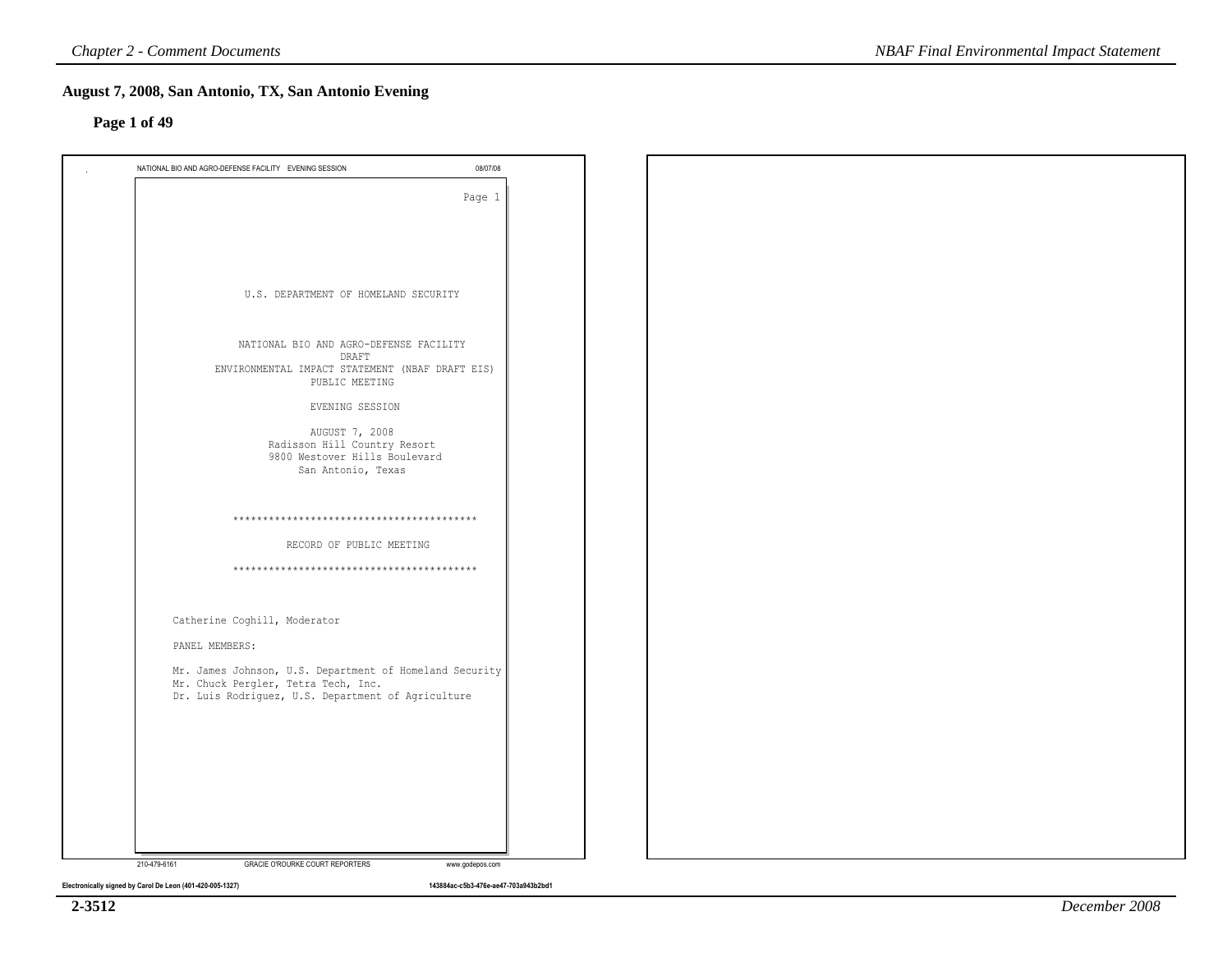### **Page 2 of 49**

|                          | NATIONAL BIO AND AGRO-DEFENSE FACILITY EVENING SESSION                                               | 08/07/08                |
|--------------------------|------------------------------------------------------------------------------------------------------|-------------------------|
|                          |                                                                                                      | Page 2                  |
| 1                        | INDEX                                                                                                |                         |
| $\overline{\mathcal{L}}$ |                                                                                                      | PAGE/LINE               |
| 3                        | WELCOME $\ldots \ldots \ldots \ldots \ldots \ldots \ldots \ldots \ldots \ldots \ldots \ldots \ldots$ | 3,1                     |
| 4                        |                                                                                                      | 7,10                    |
| 5                        | OUESTION AND ANSWER SESSION                                                                          | 30,1                    |
| 6                        | FORMAL COMMENTS SESSION                                                                              | 33,3                    |
| 7                        | John R. Dickson                                                                                      | 34,2                    |
| 8                        | Gene Dawson                                                                                          | 36,1<br>38,3            |
| 9                        | Ann Stevens                                                                                          | 38,25<br>41, 3          |
| 10                       | Dr. Fernando Guerra                                                                                  | 43,8<br>46,15           |
| 11                       | Charles Pruski<br>Eric Stevens                                                                       | 48,22<br>52,1           |
| 12                       | Donald E. Jakeway<br>Henry Cisneros                                                                  | 54, 9<br>55,4           |
| 13                       | George Irving<br>John Feik, Jr.                                                                      | 57,21<br>60,8<br>62, 20 |
| 14                       | Dr. John Herbold<br>Linda Loomis                                                                     | 65, 2<br>66,18          |
| 15                       | Matthew Medina<br>Steve McCrary                                                                      | 69,5<br>71, 3           |
| 16                       | Mary Alice Cisneros                                                                                  | 74,24                   |
| 17                       | CLOSING COMMENTS                                                                                     | 76,7                    |
| 18                       | REPORTER'S JURAT                                                                                     | 77                      |
| 19                       |                                                                                                      |                         |
| 20                       |                                                                                                      |                         |
| 21                       |                                                                                                      |                         |
| 22                       |                                                                                                      |                         |
| 23                       |                                                                                                      |                         |
| 24                       |                                                                                                      |                         |
| 25                       |                                                                                                      |                         |
|                          |                                                                                                      |                         |
|                          |                                                                                                      |                         |
| 210-479-6161             | <b>GRACIE O'ROURKE COURT REPORTERS</b>                                                               | www.godepos.com         |

**2-3513**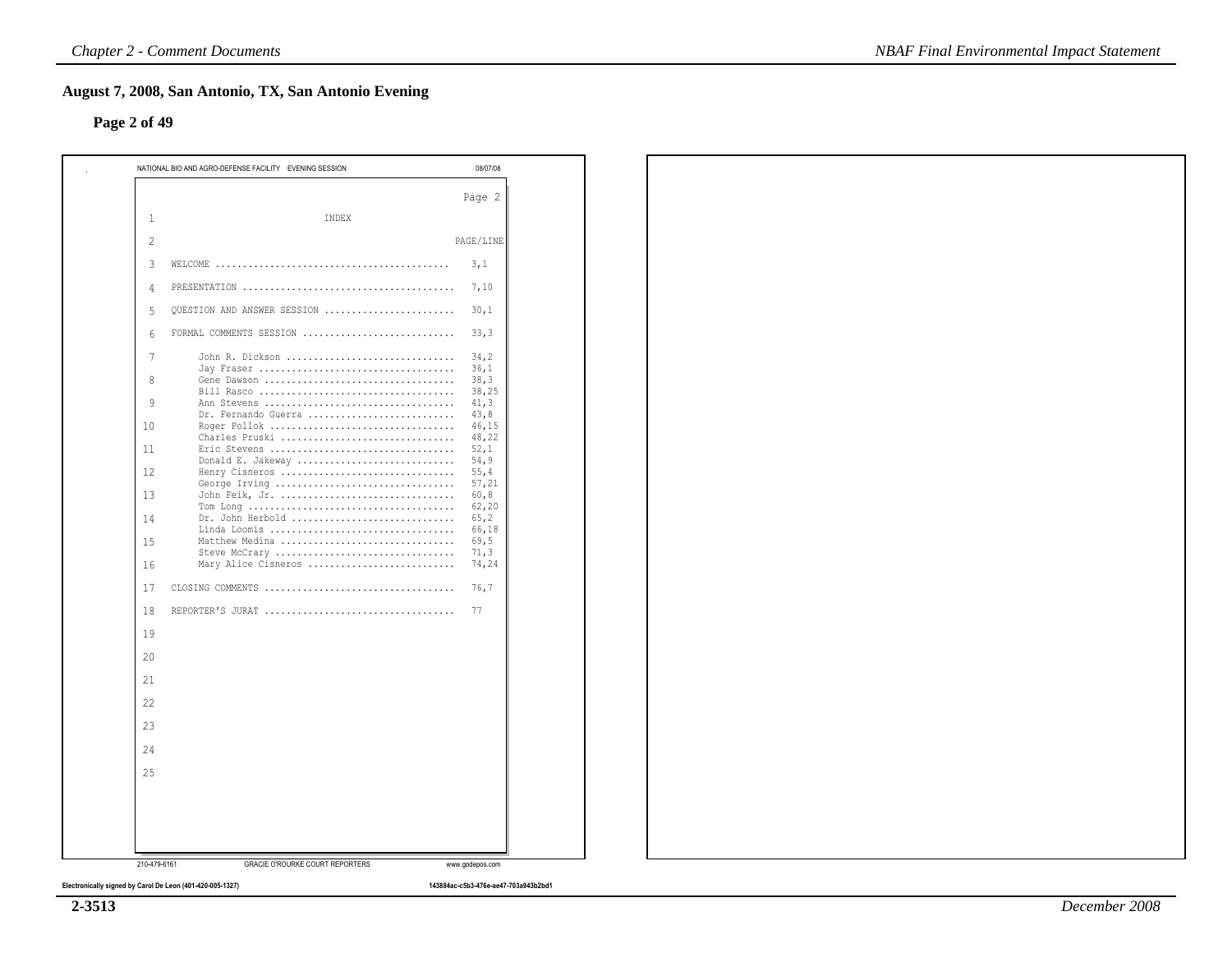### **Page 3 of 49**

|                | NATIONAL BIO AND AGRO-DEFENSE FACILITY EVENING SESSION<br>08/07/08 |
|----------------|--------------------------------------------------------------------|
|                | Page 30                                                            |
| $\mathbf{1}$   | question and answers.                                              |
| $\overline{2}$ | So if anyone has a question, please                                |
| 3              | remember that we'd like that question to be directed               |
| 4              | about the content of the presentation. If you have                 |
| 5              | anything that you need further clarification on, please            |
| 6              | come to the microphone. If you'd like to give us your              |
| 7              | name and organization, that would be great. If not,                |
| 8              | that's fine as well.                                               |
| $\overline{9}$ | Is there anyone who has a question that                            |
| 10             | they would like to pose to the panel at this point in              |
| 11             | time? Yes, ma'am.                                                  |
| 12             | AUDIENCE MEMBER: Should I go to the mic?                           |
| 13             | MS. COGHILL: Yes, ma'am.                                           |
| 14             | AUDIENCE MEMBER: My question is for the                            |
| 15             | gentlemen who is returning to his seat.                            |
| 16             | How can you possible extrapolate from                              |
| 17             | Pirbright when the Pirbright situation is unique in the            |
| 18             | fact that Gordon Brown returned from vacation. He had              |
| 19             | learned the lessons, the failed lessons of Prime                   |
| 20             | Minister Tony Blair. There was a lot of resource put               |
| 21             | toward it. I don't understand how you can take an                  |
| 22             | example that occurs in the rural part of England and               |
| 23             | apply it to five different distinct sites within the               |
| 24             | United States.                                                     |
| 25             | MR. PERGLER: My answer regards                                     |
|                |                                                                    |
| 210-479-6161   | GRACIE O'ROURKE COURT REPORTERS<br>www.godepos.com                 |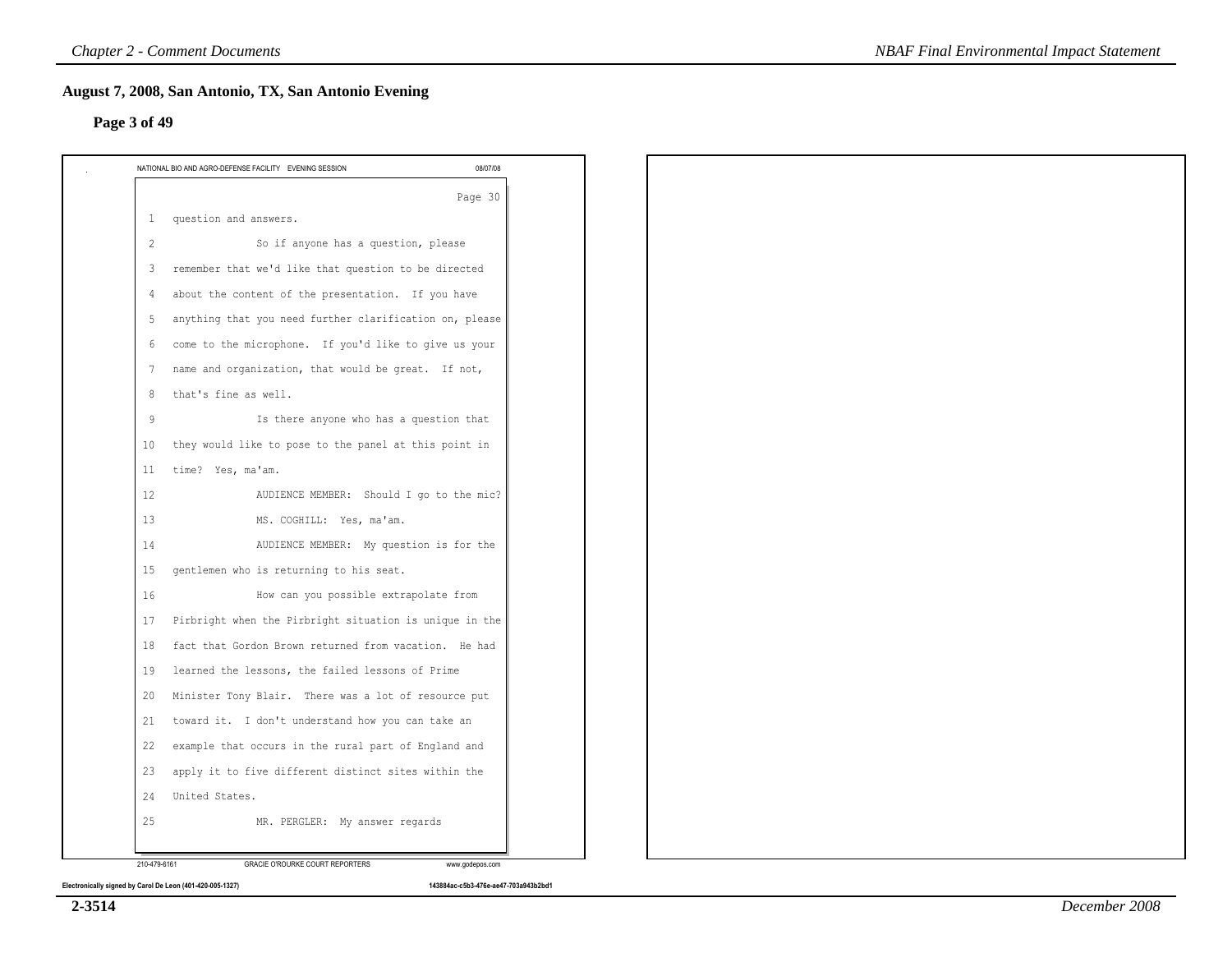### **Page 4 of 49**

|                | Page 31                                                  |  |
|----------------|----------------------------------------------------------|--|
| $\mathbf{1}$   | socio-economics. And so what we did is, we looked at     |  |
| 2              | the economics impact of that release. We did not delve   |  |
| 3              | into necessarily the technical details of why it was     |  |
| $\overline{4}$ | released, how it was released. But it gives us a good    |  |
| 5              | barometer of what the effects are to livestock, what the |  |
| 6              | response is.                                             |  |
| 7              | And so we can take that information and                  |  |
| 8              | other case studies. And we used more than just one case  |  |
| 9              | study to arrive at the potential economic impacts. And   |  |
| 10             | certainly because this was a very well-known event that  |  |
| 11             | occurred, we wanted to make sure that we addressed it.   |  |
| 12             | And so if you look into our methodology                  |  |
| 13             | that's found in the appendix of the EIS, you'll get an   |  |
| 14             | idea of how we used that.                                |  |
| 15             | AUDIENCE MEMBER: What other case studies                 |  |
| 16             | did you look at besides Purebright?                      |  |
| 17             | MR. PERGLER: Well, we had the two events                 |  |
| 18             | and then we used -- in some cases, not necessarily case  |  |
| 19             | studies, but Lawrence Livermore National Laboratory did  |  |
| 20             | a study using livestock population numbers within the    |  |
| 21             | region of influence of each of the six sites and         |  |
| 22             | extrapolated the economic consequence of the release of  |  |
| 23             | a pathogen on that livestock population.                 |  |
| 24             | So we tried -- so they took real numbers                 |  |
| 25             | as best they could and the value of that livestock to    |  |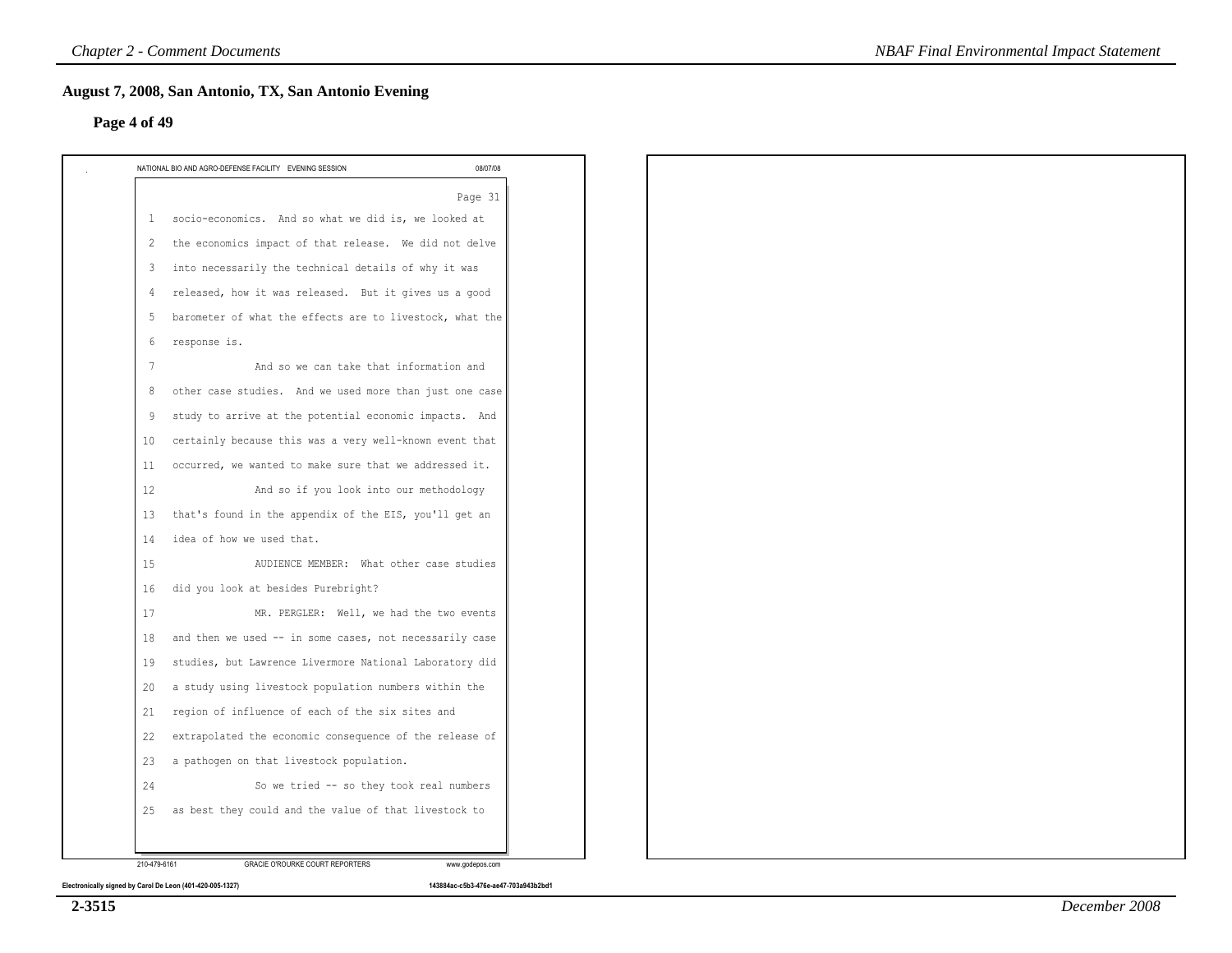# **Page 5 of 49**

|                   | 08/07/08<br>NATIONAL BIO AND AGRO-DEFENSE FACILITY EVENING SESSION |
|-------------------|--------------------------------------------------------------------|
|                   | Page 32                                                            |
| $\mathbf{1}$      | arrive at a number. And that's how we arrived at our               |
| 2                 | 2.4 to \$4.2 billion. Even though that is a national               |
| 3                 | number, included in that is local response costs, as               |
| 4                 | well as the value of the animal.                                   |
| 5                 | MS. COGHILL: Next question, please.                                |
| 6                 | Yes, sir.                                                          |
| $7\phantom{.0}$   | AUDIENCE MEMBER: I'm trying to                                     |
| 8                 | understand the logic of two points. Number one, on the             |
| 9                 | moderate risk in Texas, you sited ozone as a moderate              |
| 10                | risk, I believe, and I believe that because the case               |
| 11                | that ozone levels here are a little higher. But at the             |
| $12 \overline{ }$ | same time, you had traffic as a moderate risk, while the           |
| 13                | site that is in here in Texas has almost no traffic                |
| 14                | right now. So that it's kind of -- so what's the logic             |
| 15                | of the reverse that --                                             |
| 16                | MR. PERGLER: Okay. For the traffic                                 |
| 17                | analysis, even though the specific site location is                |
| 18                | fairly isolated and doesn't have a lot, we look at the             |
| 19                | region of influence as we call it, and that is more than           |
| 20                | just one county area. So we're taking a rather big                 |
| 21                | chunk, looking at the traffic data in that area and then           |
| 22                | extrapolating down. And you've got congested roadways              |
| 23                | here.                                                              |
| 24                | Now we've had several comments on this                             |
| 25                | table to date, and what we're going to do is go back and           |
|                   |                                                                    |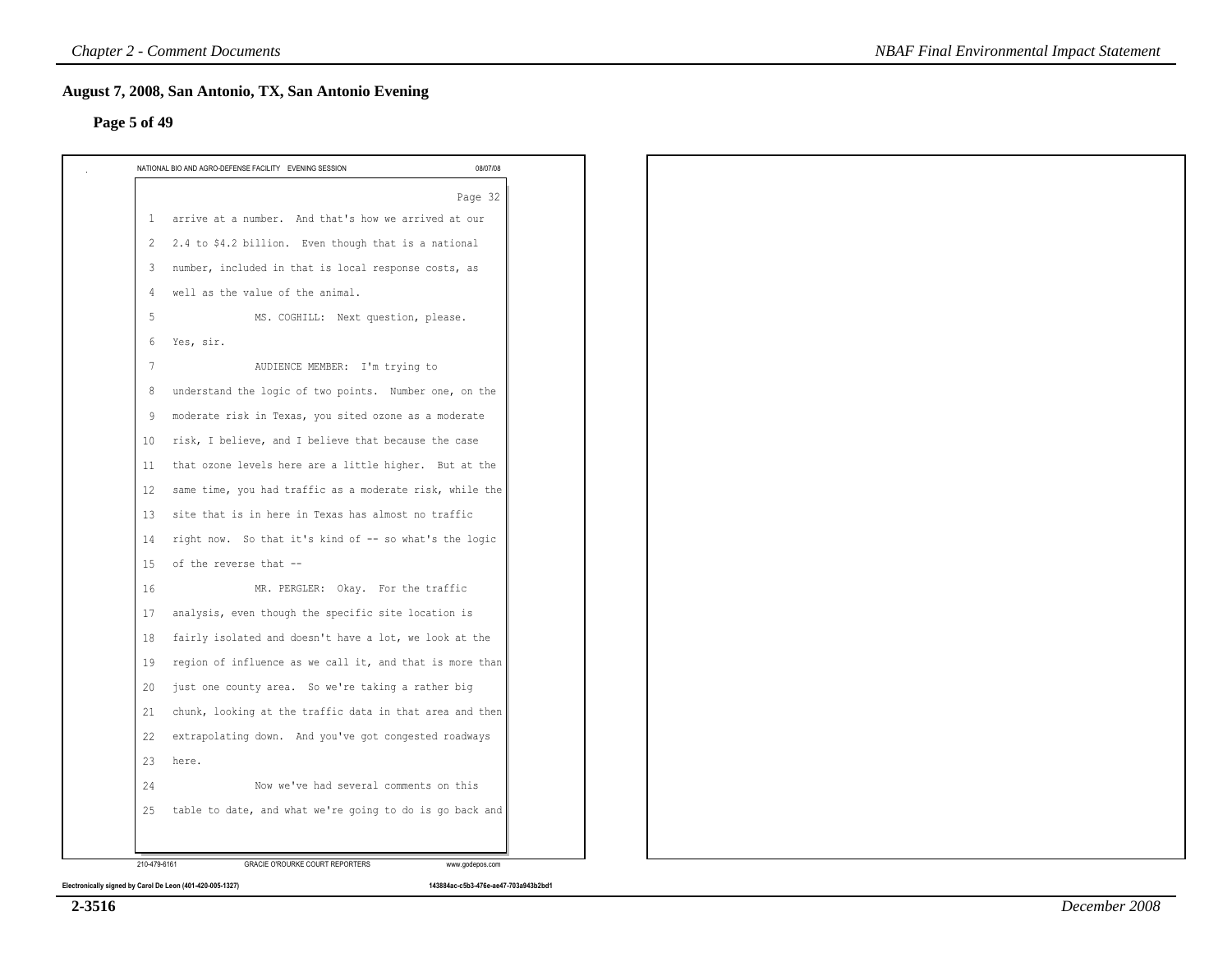### **Page 6 of 49**

|                | NATIONAL BIO AND AGRO-DEFENSE FACILITY EVENING SESSION<br>08/07/08 |
|----------------|--------------------------------------------------------------------|
|                | Page 33                                                            |
| $\mathbf{1}$   | look at how we've categorized that, just to make sure              |
| 2              | that we got it right.                                              |
| 3              | MS. COGHILL: Thank you. Next question.                             |
| $\overline{4}$ | Okay. What we're going to do now is open                           |
| 5              | the agenda up to the formal comment period where we will           |
| 6              | hear from you-all on the comments that you would like to           |
| 7              | present for the record this evening.                               |
| 8              | What I'm going to do is call your name                             |
| -9             | off of the list that folks use at the front of the room            |
| 10             | to sign in. I'd like to go over the ground rules one               |
| 11             | more time so we're all very clear on how we should                 |
| 12             | proceed, and that is each speaker, please remember you             |
| 13             | only have three minutes. If you go over that time,                 |
| 14             | please do sit down and submit the rest of your comments            |
| 15             | that you did not get to in writing because obviously we            |
| 16             | want to make this as fair to be every individual here,             |
| 17             | and this is the same process that we instilled at every            |
| 18             | site as well.                                                      |
| 19             | So, also please come to the microphone.                            |
| 20             | Again, the meeting is being recorded. The court                    |
| 21             | reporter is up here to my left. To make sure she                   |
| 22             | captures everything accurately and correctly, please               |
| 23             | make sure you're speaking to the front of the room so we           |
| 24             | capture everything.                                                |
| 25             | Our first speaker for this evening is                              |
|                |                                                                    |
| 210-479-6161   | <b>GRACIE O'ROURKE COURT REPORTERS</b><br>www.godepos.com          |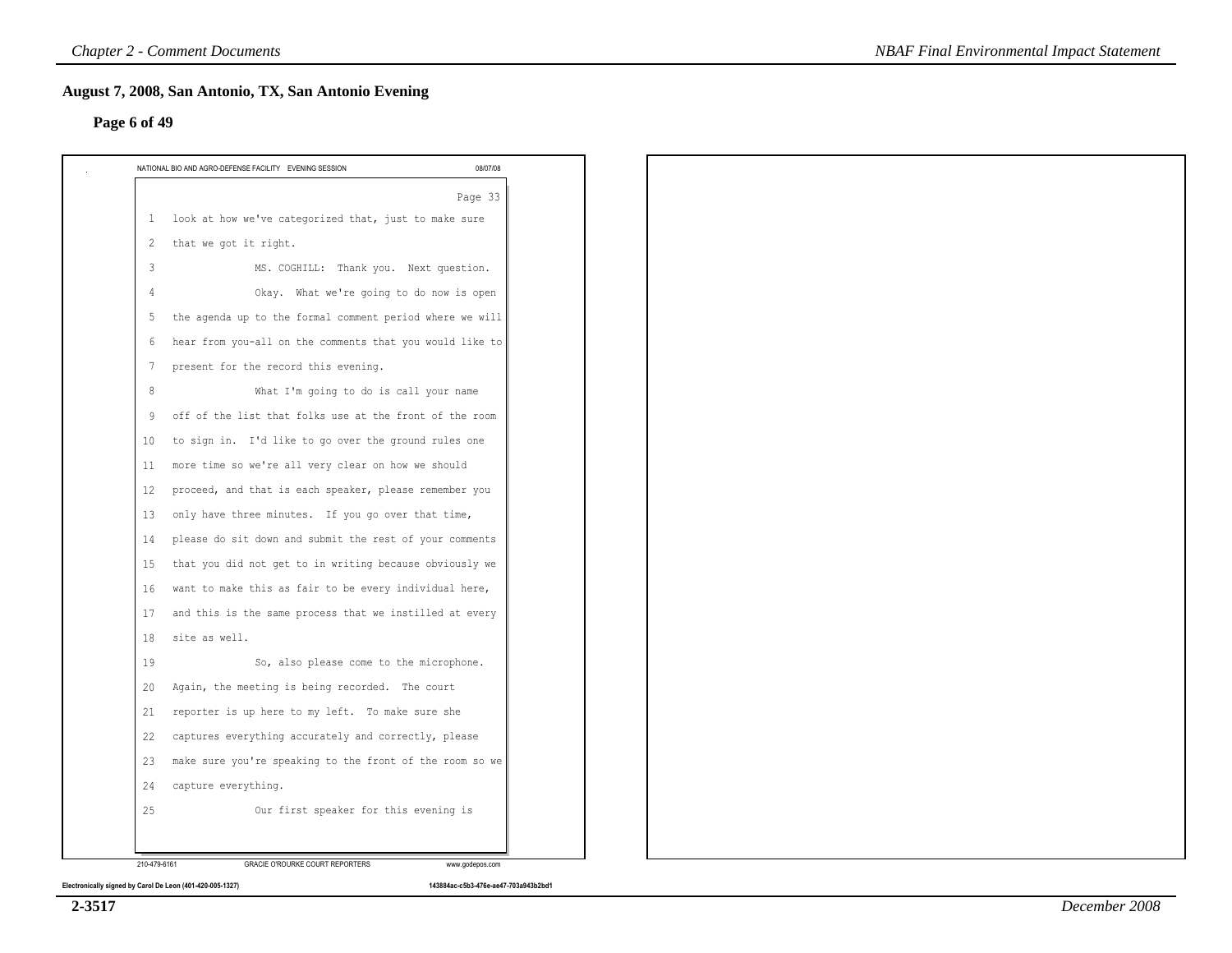| NATIONAL BIO AND AGRO-DEFENSE FACILITY EVENING SESSION                                                                                                                                                                                                                                                                                                                                                                                                                                                                                                                                                                                                                                                                                                                                                                                                                                                                                                                                                                                                                                                                                                                                        | 08/07/08 |                                                                                                                                                                                                                                                                                                    |
|-----------------------------------------------------------------------------------------------------------------------------------------------------------------------------------------------------------------------------------------------------------------------------------------------------------------------------------------------------------------------------------------------------------------------------------------------------------------------------------------------------------------------------------------------------------------------------------------------------------------------------------------------------------------------------------------------------------------------------------------------------------------------------------------------------------------------------------------------------------------------------------------------------------------------------------------------------------------------------------------------------------------------------------------------------------------------------------------------------------------------------------------------------------------------------------------------|----------|----------------------------------------------------------------------------------------------------------------------------------------------------------------------------------------------------------------------------------------------------------------------------------------------------|
| John Dickson.<br>1<br>JOHN R. DICKSON: Welcome to San Antonio,<br>2<br>first of all. My name is John Dickson. I am an<br>3<br>atmospheric scientist with a practice here in San<br>4<br>Antonio as a consultant.<br>5<br>And first of all, I've got to tell you<br>6<br>7 I've read your Draft Environmental Impact Statement with<br>great interest. I found it to be a very well-written<br>8<br>document, very well organized and very methodical. And<br>9<br>I hope you don't mind if I kept a few sections on my<br>10<br>hard drive because I may need to look at it that sort of<br>11<br>thing in the future.<br>12<br>I would like to comment about your<br>13<br>conclusion regarding the moderately adverse impact on<br>14<br>atmosphere in air quality here in San Antonio. And I<br>15<br>think that you need to relook at some statements in the<br>16<br>EIS. San Antonio is an attainment area. We will not --<br>17<br>I hate to use the double negative -- we will not be<br>18<br>nonattainment until at the earliest April or May of<br>19<br>2010, will not be subject to those restrictions until<br>20<br>late 2010, probably at the very earliest. So that if<br>21 | Page 34  | Issue Code: 9.6<br>Comment No: 1<br>DHS notes the commentor's disagreement with the Texas Research Park Site ozone designation.<br>The Bexar County was redesignated by EPA on 4-2-08 as in attainment for ozone. Section 3.4.8 of<br>the NBAF EIS has been modified to reflect the redesignation. |
| you were to apply for your permit for this facility any<br>22<br>time in the next 14, 15 months, it would not be subject<br>23                                                                                                                                                                                                                                                                                                                                                                                                                                                                                                                                                                                                                                                                                                                                                                                                                                                                                                                                                                                                                                                                |          |                                                                                                                                                                                                                                                                                                    |
| to any of the nonattainment review or any of the SIP<br>24                                                                                                                                                                                                                                                                                                                                                                                                                                                                                                                                                                                                                                                                                                                                                                                                                                                                                                                                                                                                                                                                                                                                    |          |                                                                                                                                                                                                                                                                                                    |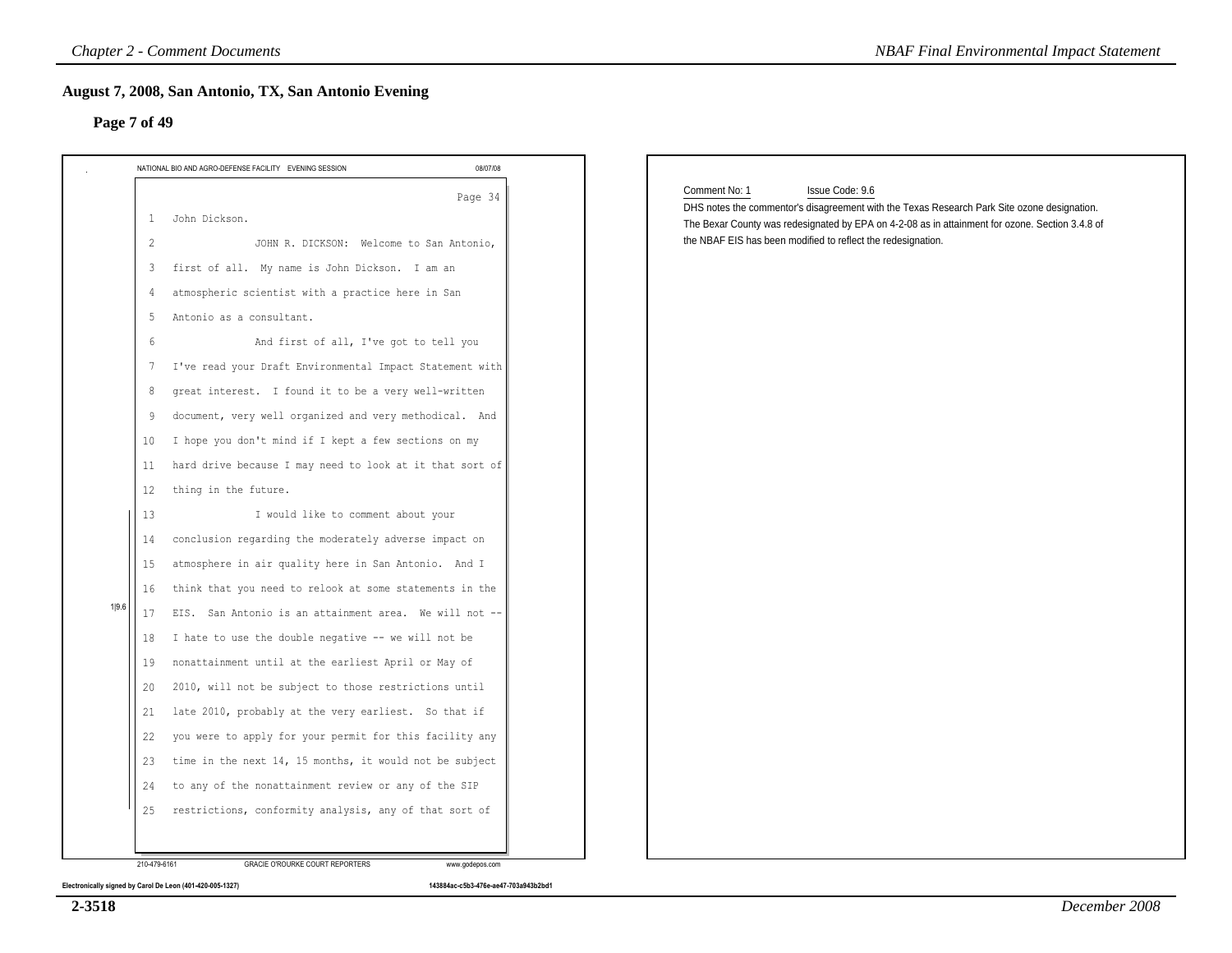### **Page 8 of 49**

| NATIONAL BIO AND AGRO-DEFENSE FACILITY EVENING SESSION                                                                                                                                                                                                                                                                                                                                                                                                                                                                                                                                                                                                                                                                                                                                                                                                                                                                                                                                                                                                                                                   | 08/07/08 |                                                                                                                                                                                                                                                                                                                                                                                                               |
|----------------------------------------------------------------------------------------------------------------------------------------------------------------------------------------------------------------------------------------------------------------------------------------------------------------------------------------------------------------------------------------------------------------------------------------------------------------------------------------------------------------------------------------------------------------------------------------------------------------------------------------------------------------------------------------------------------------------------------------------------------------------------------------------------------------------------------------------------------------------------------------------------------------------------------------------------------------------------------------------------------------------------------------------------------------------------------------------------------|----------|---------------------------------------------------------------------------------------------------------------------------------------------------------------------------------------------------------------------------------------------------------------------------------------------------------------------------------------------------------------------------------------------------------------|
| thing.<br>$\mathbf{1}$<br>From a subjective view, I would tell you<br>2<br>that I have personally permitted two plants very similar<br>$\mathbf{3}$<br>4 to this facility in the last five years without any<br>difficulty at all. They were much larger plants than<br>5<br>this, with much greater emission rates. So I really<br>6<br>question whether or not these -- this plant would have a<br>7<br>moderately adverse impact on air quality.<br>8<br>I request or suggest that you take a look<br>9<br>at that conclusion, and I'd be happy to provide you with<br>10<br>some information to back that up.<br>11<br>12<br>MS. COGHILL: Thank you, sir.<br>One other thing I just wanted to mention<br>13<br>before we have our next speaker come up is, in this<br>14<br>portion of the meeting, under the National Environmental<br>15<br>Policy Act, we are here to listen to your comments. So<br>16<br>I don't want anyone to think that we're being<br>17<br>disrespectful.<br>18<br>19<br>In the event that you pose a question<br>during your comments, we will not answer them here<br>20 | Page 35  | Comment No: 1<br>Issue Code: 26.0<br>DHS notes the commentor's opinion regarding air quality effects. The discussion of air quality is<br>included in Section 3.4 of the NBAF EIS which includes the baseline air quality conditions and effects.<br>The summary tables included in Section 2.5.1 provide an adjectival rating of the relative effects of the<br>proposed alternatives on affected resources. |
| because what we have to do is take that and do some --<br>21                                                                                                                                                                                                                                                                                                                                                                                                                                                                                                                                                                                                                                                                                                                                                                                                                                                                                                                                                                                                                                             |          |                                                                                                                                                                                                                                                                                                                                                                                                               |
| make sure we have a scientific analysis and the right<br>22                                                                                                                                                                                                                                                                                                                                                                                                                                                                                                                                                                                                                                                                                                                                                                                                                                                                                                                                                                                                                                              |          |                                                                                                                                                                                                                                                                                                                                                                                                               |
| response, which we are required to do in what's called a<br>23                                                                                                                                                                                                                                                                                                                                                                                                                                                                                                                                                                                                                                                                                                                                                                                                                                                                                                                                                                                                                                           |          |                                                                                                                                                                                                                                                                                                                                                                                                               |
| Comment Response Document.<br>24                                                                                                                                                                                                                                                                                                                                                                                                                                                                                                                                                                                                                                                                                                                                                                                                                                                                                                                                                                                                                                                                         |          |                                                                                                                                                                                                                                                                                                                                                                                                               |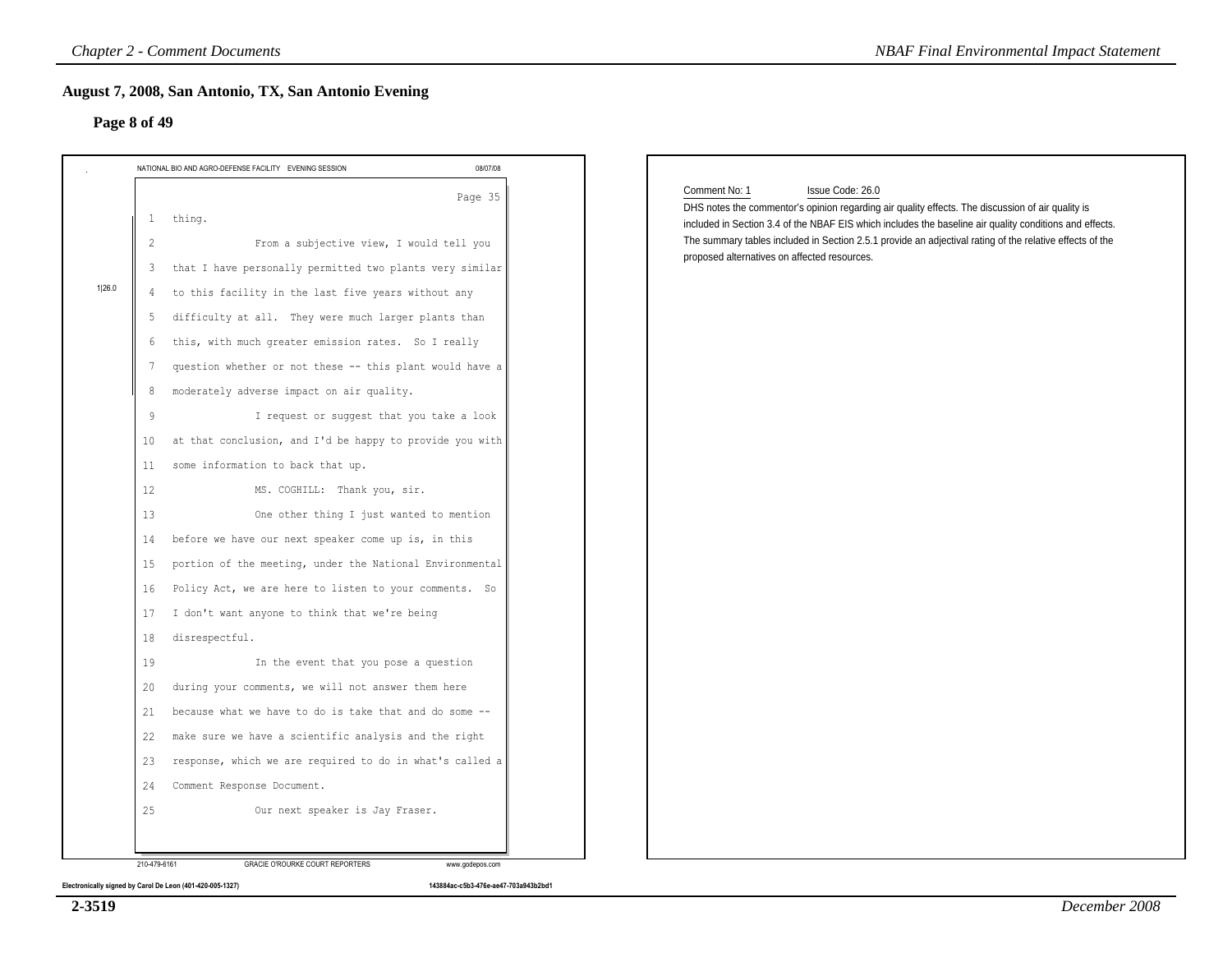# **Page 9 of 49**

|    | NATIONAL BIO AND AGRO-DEFENSE FACILITY EVENING SESSION<br>08/07/08         |
|----|----------------------------------------------------------------------------|
|    | Page 36                                                                    |
|    | JAY FRASER: Hi. I'm Jay Fraser, and I<br>1                                 |
|    | actually moved to San Antonio about two and a half years<br>2              |
|    | ago. And so tonight I'm very proud to be talking about<br>3                |
|    | bringing the NBAF to San Antonio where I believe it<br>$\overline{4}$      |
|    | belongs.<br>-5                                                             |
|    | I'm an entrepreneur, I'm a defense<br>6                                    |
|    | contractor. I understand risk. I understand the ratio<br>7                 |
|    | between risk and reward, and I understand the value of<br>8                |
|    | mitigation strategies. So as much I might disagree with<br>9               |
|    | people who are against the lab, certainly they have<br>10                  |
| 11 | their right to be against the lab, whether it's here or                    |
|    | anywhere else. The fact is that risk is part of science<br>12 <sup>°</sup> |
|    | and technology. And along with that risk, as long as<br>13                 |
|    | you know that you have identified those risks and set in<br>14             |
| 15 | motion the mitigation strategies to take care of                           |
|    | anything that might happen, the fact is that risk is<br>16                 |
|    | part of life. Risk is part of research.<br>17                              |
|    | 18<br>Now, is there a risk associated with                                 |
|    | putting the NBAF, whether it's here in San Antonio or in<br>19             |
|    | Kansas or in North Carolina? Probably. But it's<br>20                      |
|    | mitigated. For anybody to believe that the planners,<br>21                 |
|    | whether it's at your side of the table or on our side of<br>22             |
|    | the microphone, aren't recognizing the risk that's<br>23                   |
|    | associated with running a lab that's studying high risk<br>24              |
|    | pathogens.<br>25                                                           |
|    |                                                                            |
|    | 210-479-6161<br>GRACIE O'ROURKE COURT REPORTERS<br>www.godepos.com         |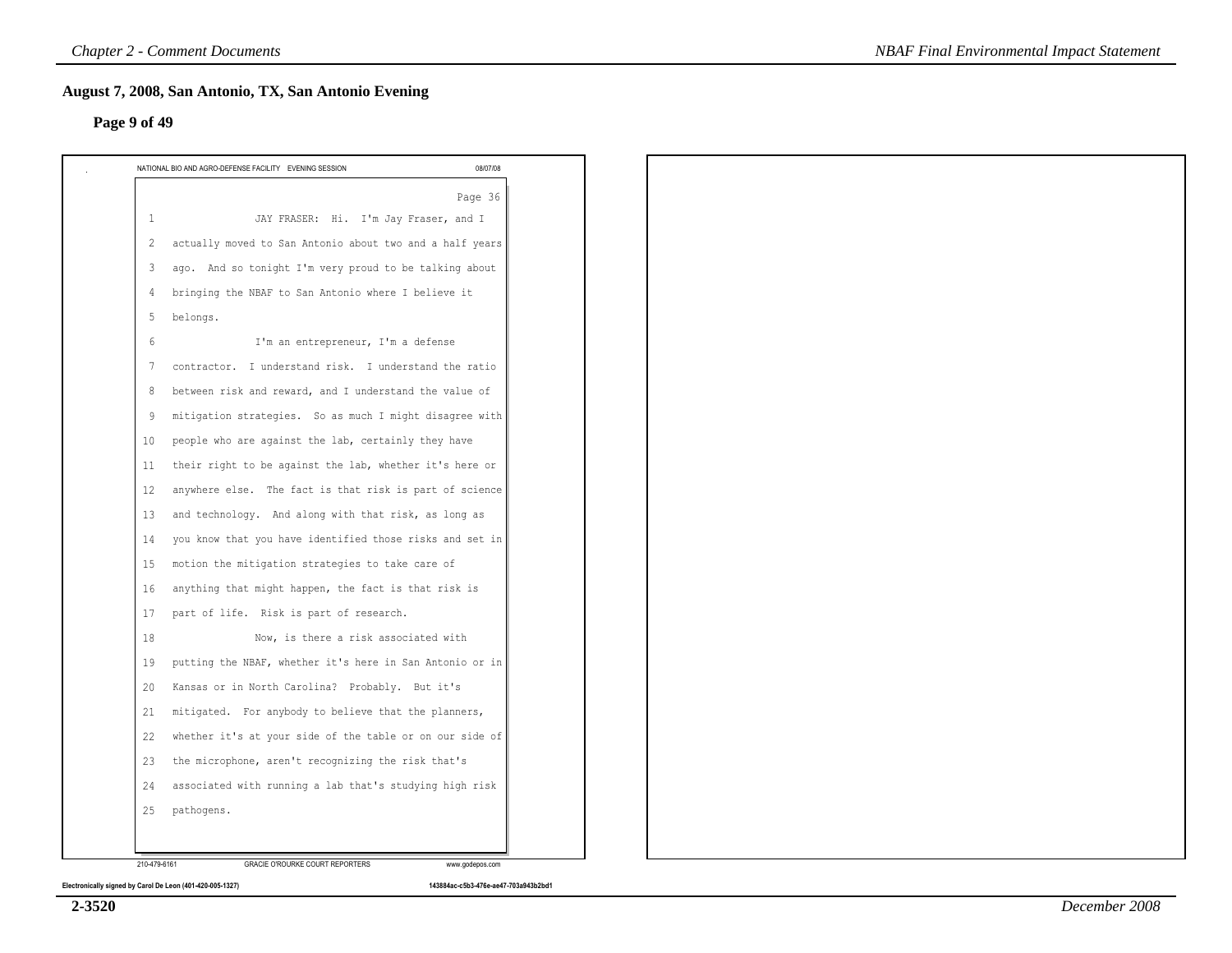| August 7, 2008, San Antonio, TX, San Antonio Evening<br>Page 10 of 49                                                                                                                                                                                                                                                                                                                                                                                                                                                                                                                                                                                                                                                                                                                                                                                                                                                                                                                                                                                                                                                                                                                                                              |          |                                                                                                                      |
|------------------------------------------------------------------------------------------------------------------------------------------------------------------------------------------------------------------------------------------------------------------------------------------------------------------------------------------------------------------------------------------------------------------------------------------------------------------------------------------------------------------------------------------------------------------------------------------------------------------------------------------------------------------------------------------------------------------------------------------------------------------------------------------------------------------------------------------------------------------------------------------------------------------------------------------------------------------------------------------------------------------------------------------------------------------------------------------------------------------------------------------------------------------------------------------------------------------------------------|----------|----------------------------------------------------------------------------------------------------------------------|
| NATIONAL BIO AND AGRO-DEFENSE FACILITY EVENING SESSION                                                                                                                                                                                                                                                                                                                                                                                                                                                                                                                                                                                                                                                                                                                                                                                                                                                                                                                                                                                                                                                                                                                                                                             | 08/07/08 |                                                                                                                      |
| Of course, the planners are looking at<br>1<br>that risk and they are mitigating the risk. So for<br>2<br>people who think there is a high level of risk<br>3<br>associated with that, I just think is really not looking<br>4<br>at and recognizing the way things like this is done.<br>-5<br>The other thing that I want to talk about<br>-6<br>is there has been a discussion about a mainland site<br>7<br>being a higher risk of terrorism than an island or an<br>8<br>offshore location. I came from Long Island before I<br>9<br>moved to San Antonio so I know where Plum Island is.<br>10<br>And I think that we all remember history, that on<br>11<br>September 10th, 2001, we actually thought that the<br>12<br>oceans protected us. Most of my friends in law<br>13<br>enforcement and counterterrorism work basically believe<br>14<br>that there is no place that's immune to terrorism.<br>15<br>So I think that, actually, when you look<br>16<br>at things, our Research Park location is a great place<br>17<br>to put the NBAF. We have a city that wants the NBAF.<br>18<br>We have a infrastructure of science and technology, and<br>19<br>we have a city that wants to grow, based on science and<br>20 | Page 37  | Comment No: 1<br>Issue Code: 24.6<br>DHS notes the commentor's support for the Texas Research Park Site Alternative. |
| technology.<br>21<br>22<br>So I hope that when the decision is made<br>ultimately that we end up being awarded the lab and that<br>23<br>we get the opportunity to greet those 350 Ph.D.<br>24<br>scientists to our region. Thank you.<br>25                                                                                                                                                                                                                                                                                                                                                                                                                                                                                                                                                                                                                                                                                                                                                                                                                                                                                                                                                                                       |          |                                                                                                                      |

**2-3521**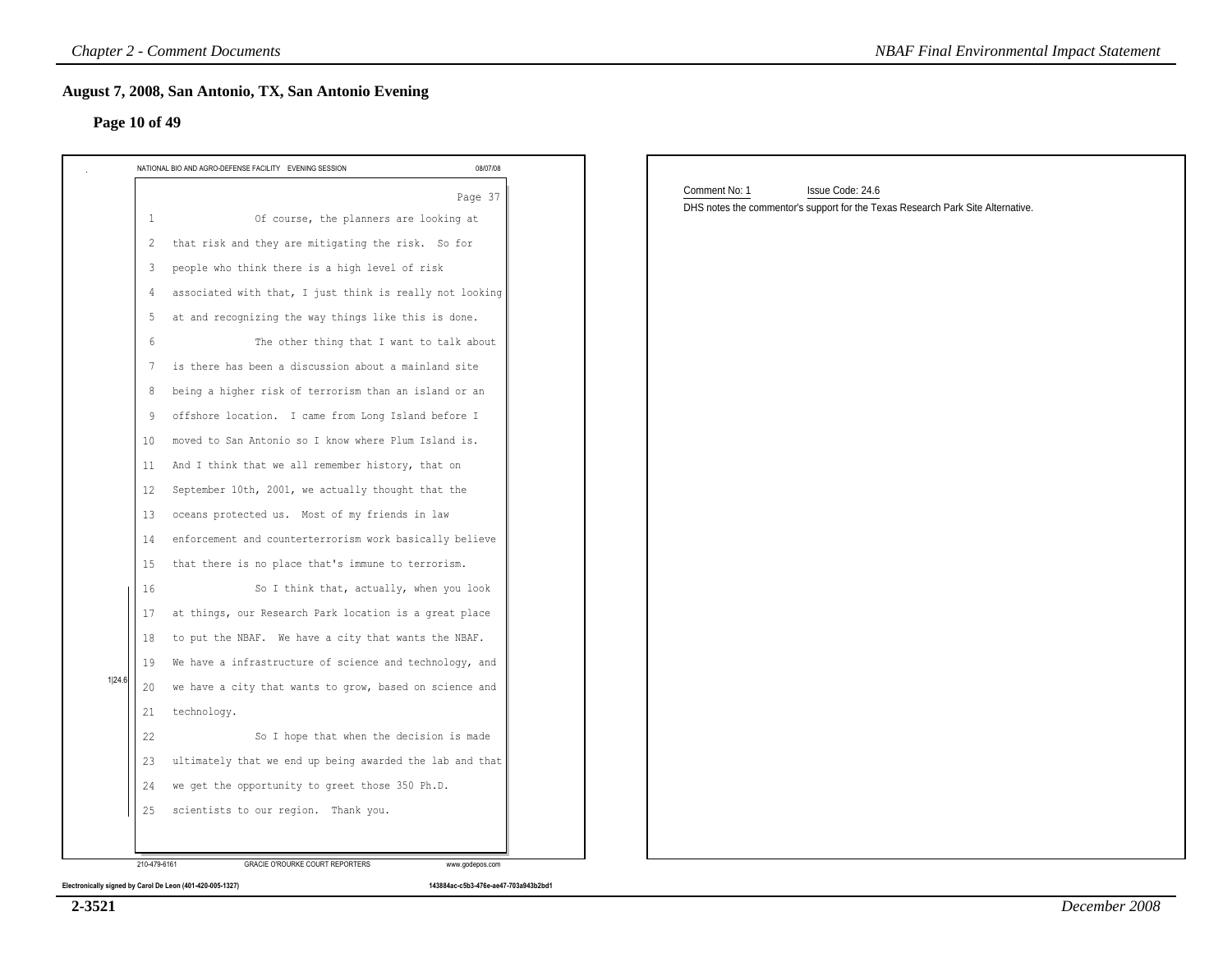| NATIONAL BIO AND AGRO-DEFENSE FACILITY EVENING SESSION                                                                      | 08/07/08 |                                                                                                                                                                                                                                            |
|-----------------------------------------------------------------------------------------------------------------------------|----------|--------------------------------------------------------------------------------------------------------------------------------------------------------------------------------------------------------------------------------------------|
| MS. COGHILL: Thank you, Mr. Fraser.<br>$\mathbf{1}$                                                                         | Page 38  | Comment No: 1<br>Issue Code: 8.6<br>DHS acknowledges commentor's identification of new information pertaining to the sanitary sewage<br>system infrastructure for the NBAF operation at the Texas Research Park Site Alternative. DHS will |
| $\overline{c}$<br>Gene Dawson.<br>GENE DAWSON: Thank you. My name is Gene<br>3                                              |          | document, review and incorporate all appropriate new and/or revised information in the NBAF final<br>design.                                                                                                                               |
| Dawson, and I'm president of Pape Dawson engineers. And<br>4<br>our firm has been representing the Texas Research Park<br>5 |          | Comment No: 2<br>Issue Code: 8.6<br>DHS notes the commentor's statement.                                                                                                                                                                   |
| in master planning and infrastructure since the late<br>6<br>'80's. And since the -- that time, the infrastructure<br>7     |          |                                                                                                                                                                                                                                            |
| has been designed to accommodate large-scale campus<br>8<br>research facilities. On-site utility and transportation<br>9    |          |                                                                                                                                                                                                                                            |
| infrastructure already exists that can handle the<br>10<br>demands of the proposed NBAF facility.<br>11                     |          |                                                                                                                                                                                                                                            |
| 1 8.6 <br>I want to point out in table 3.1.1-1 and<br>12<br>other sections of the EIS, the statement incorrectly<br>13      |          |                                                                                                                                                                                                                                            |
| identifies 4.6 miles of off-site sewer extension<br>14<br>required to serve the proposed facility, when, in fact,<br>15     |          |                                                                                                                                                                                                                                            |
| sewer service is available adjacent to the property<br>16<br>17<br>today.                                                   |          |                                                                                                                                                                                                                                            |
| Combined with other existing<br>18<br>infrastructure and commitments from our local utility<br>19                           |          |                                                                                                                                                                                                                                            |
| and infrastructure departments, the Texas Research Park<br>20<br>is ready to serve the proposed NBAF facility today.<br>21  |          |                                                                                                                                                                                                                                            |
| 22<br>Thank you.<br>23<br>MS. COGHILL: Thank you.                                                                           |          |                                                                                                                                                                                                                                            |
| 24<br>Bill Rasco.<br>25<br>BILL RASCO: Good evening, I'm Bill                                                               |          |                                                                                                                                                                                                                                            |

**2-3522**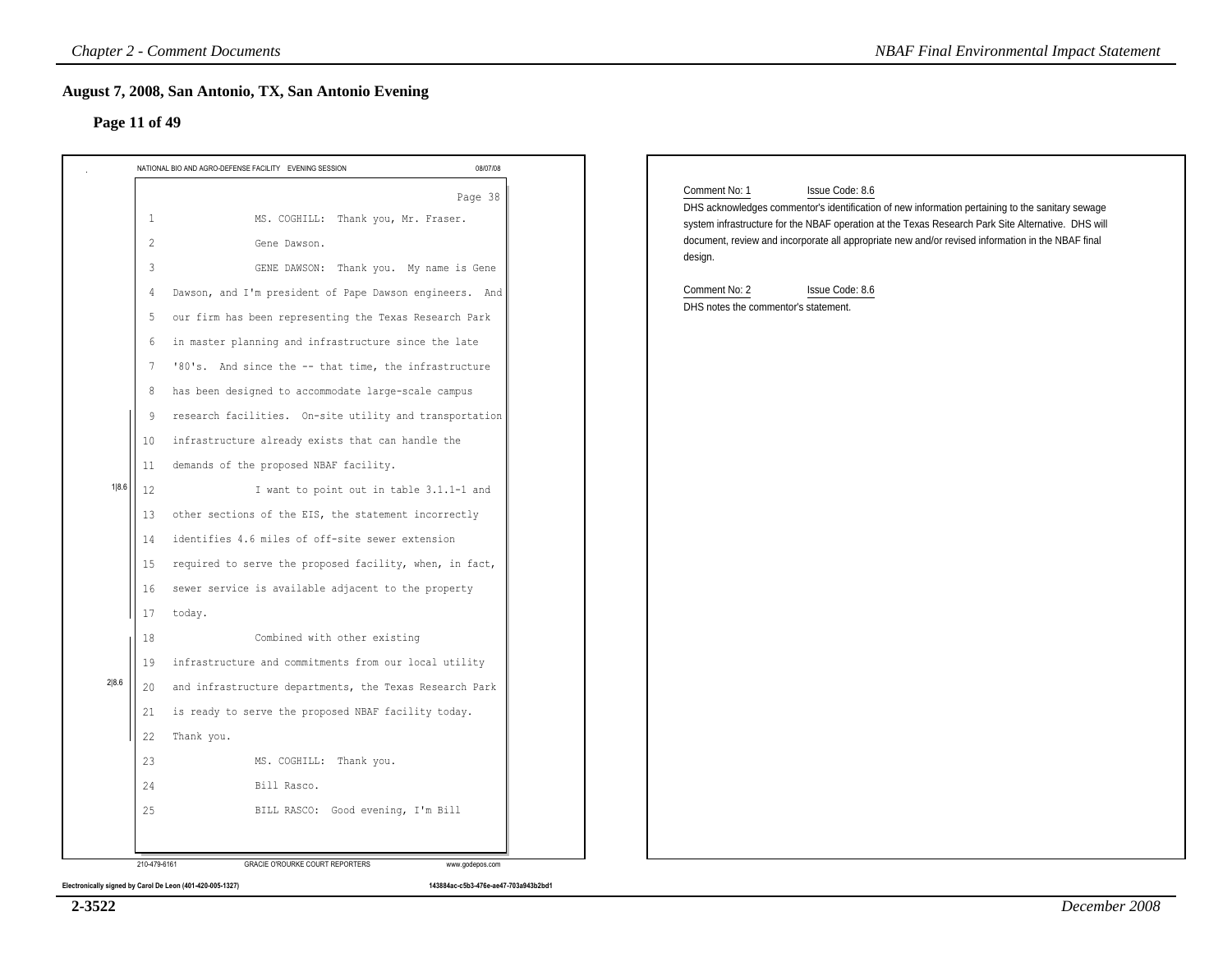### **Page 12 of 49**

| Page 12 of 49                                                  |          |                                                      |  |
|----------------------------------------------------------------|----------|------------------------------------------------------|--|
| NATIONAL BIO AND AGRO-DEFENSE FACILITY EVENING SESSION         | 08/07/08 | Comment No: 1<br>Issue Code: 8.6                     |  |
| Rasco. I'm president and CEO of the Greater San Antonio<br>1   | Page 39  | DHS notes the information provided by the commentor. |  |
| Hospital Council, and I was asked to comment on<br>2           |          |                                                      |  |
| hospitals and health systems within the region.<br>3           |          |                                                      |  |
| Our Hospital Council represents some 53                        |          |                                                      |  |
| licensed hospitals and health care systems in 23<br>5          |          |                                                      |  |
| counties here in San Antonio and surrounding South<br>-6       |          |                                                      |  |
| Texas. And the Hospital Council provides the leadership<br>7   |          |                                                      |  |
| advocacy for and cooperation among the members in<br>8         |          |                                                      |  |
| addressing the health of the communities we serve.<br>-9       |          |                                                      |  |
| Our regions' hospitals provide the<br>10                       |          |                                                      |  |
| largest economic impact of industry sector with over<br>11     |          |                                                      |  |
| \$4 1/2 billion dollars annually in the most recent year<br>12 |          |                                                      |  |
| for San Antonio alone. The total geographic area that<br>13    |          |                                                      |  |
| our hospitals cover is about 22,000 square miles,<br>14        |          |                                                      |  |
| 15<br>roughly the size of the State of Delaware.               |          |                                                      |  |
| 16<br>The facilities represent urban and rural                 |          |                                                      |  |
| hospitals from 25 to over 1000 bedsides. And near-term<br>17   |          |                                                      |  |
| expansion plans include programs for four new acute-care<br>18 |          |                                                      |  |
| facilities and two total replacement facilities with<br>19     |          |                                                      |  |
| active discussion underway for two additional new<br>20        |          |                                                      |  |
| facilities in this region.<br>21                               |          |                                                      |  |
| 22<br>San Antonio also serves as a hub for                     |          |                                                      |  |
| tertiary referral services, for patients requiring<br>23       |          |                                                      |  |
| specialized care, having three Level-2 trauma centers<br>24    |          |                                                      |  |
| here within San Antonio. And with the implementation of<br>25  |          |                                                      |  |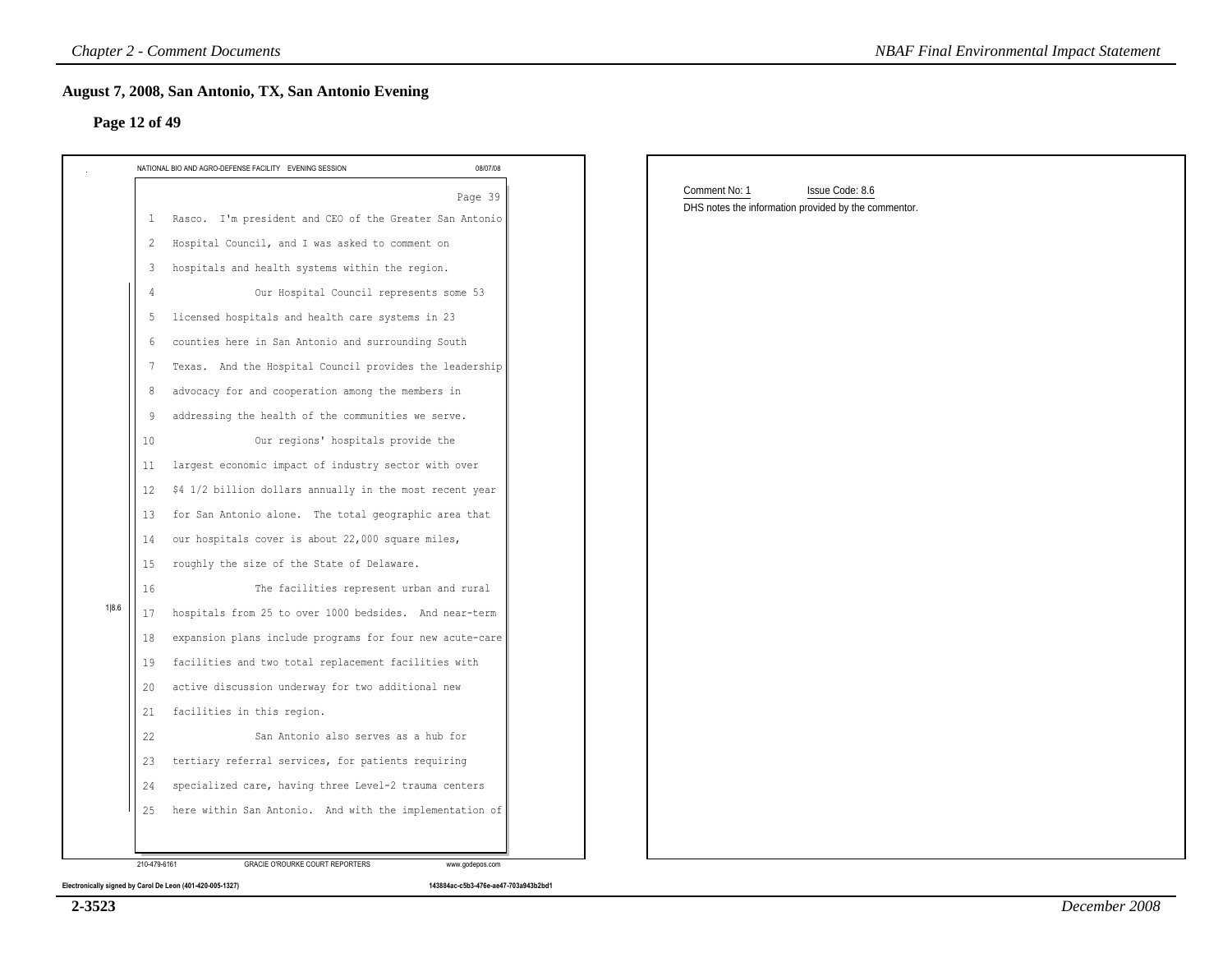### **Page 13 of 49**

|                |                 | NATIONAL BIO AND AGRO-DEFENSE FACILITY EVENING SESSION   | 08/07/08 |
|----------------|-----------------|----------------------------------------------------------|----------|
|                |                 |                                                          | Page 40  |
|                | 1               | the National Base Realignment Closure Requirements, the  |          |
|                | 2               | two Level-1 trauma centers, the military trauma centers  |          |
|                | 3               | at BAMC and Wilford Hall Medical Center, will evolve     |          |
|                | 4               | into the U.S. military's largest medical training        |          |
|                | 5               | facilities anywhere in the world. Also headquartered     |          |
|                | 6               | here is the South Texas Veterans' Health Care System,    |          |
|                | $7\phantom{.0}$ | providing extensive health care to services to veterans. |          |
|                | 8               | All federal health care systems in those                 |          |
|                | 9               | regions are members of the Hospital Council. The         |          |
|                | 10              | hospitals and health care systems represent the broad    |          |
|                | 11              | spectrum of services in the health care industry,        |          |
|                | 12              | including mental health, renal-natal intensive care      |          |
| 1 8.6<br>cont. | 13              | services, and renown cancer and research therapy         |          |
|                | 14              | centers.                                                 |          |
|                | 15              | Virtually all levels of medical                          |          |
|                | 16              | specialties are provided here in this region. An         |          |
|                | 17              | integral partner is the University of Texas Health       |          |
|                | 18              | Science Center of San Antonio, including medical and     |          |
|                | 19              | dental schools, nursing schools, allied health schools.  |          |
|                | 20              | Moreover, the critically significant needs in private    |          |
|                | 21              | academic health care organizations, also members of our  |          |
|                | 22              | Council, complement and round out the strong educational |          |
|                | 23              | environment in the San Antonio health care industry that |          |
|                | 24              | work closely with the nation's and with this region's    |          |
|                | 25              | hospitals. Thank you.                                    |          |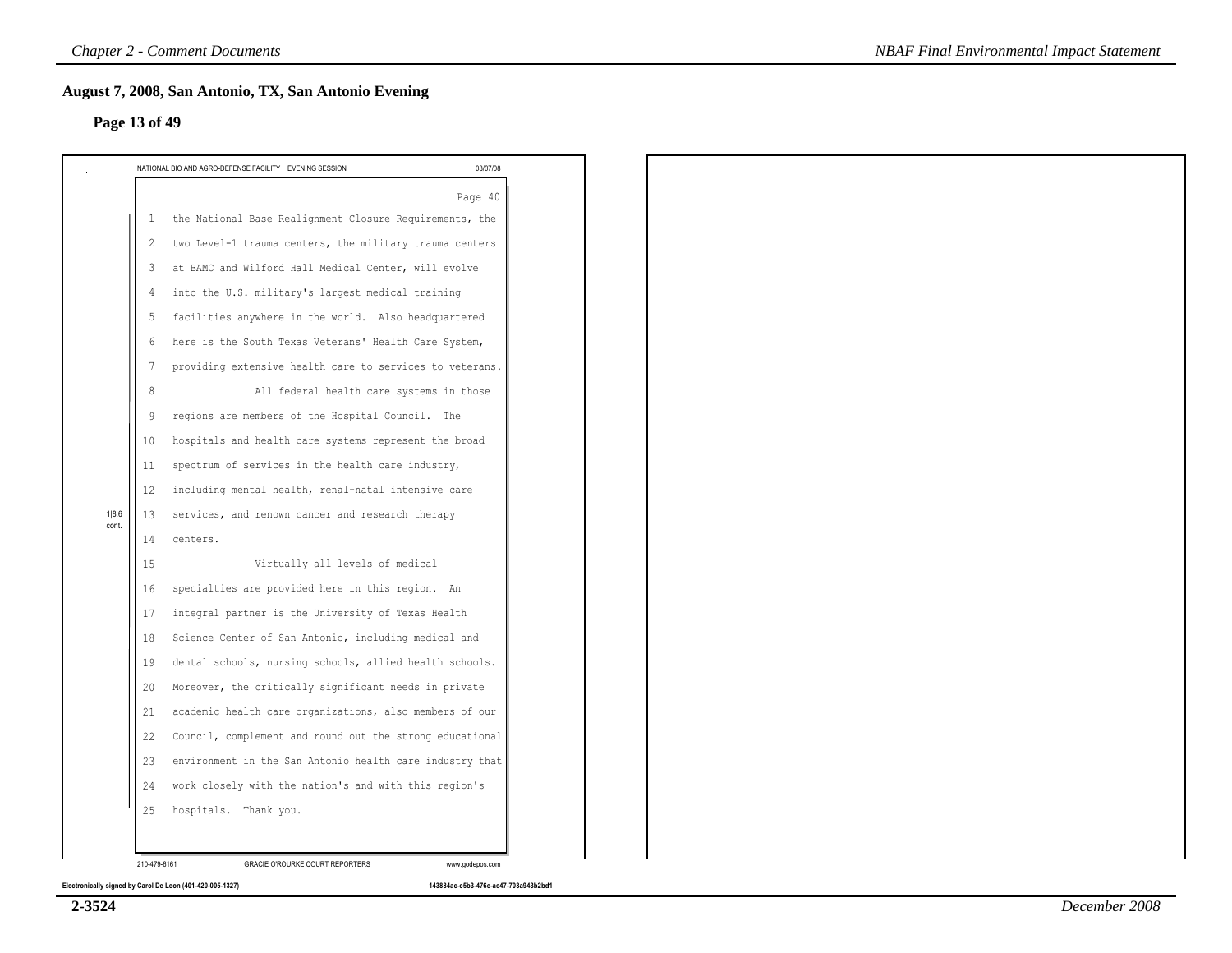### **Page 14 of 49**

| NATIONAL BIO AND AGRO-DEFENSE FACILITY EVENING SESSION<br>08/07/08 |                                                                                                                     |
|--------------------------------------------------------------------|---------------------------------------------------------------------------------------------------------------------|
| Page 41<br>MS. COGHILL: Thank you.<br>$\mathbf{1}$                 | Comment No: 1<br>Issue Code: 8.6<br>DHS notes the commentor's support for the Texas Research Park site alternative. |
| $\overline{2}$<br>Ann Stevens.                                     |                                                                                                                     |
| ANN STEVENS: Hello. I am Ann Stevens,<br>3                         |                                                                                                                     |
| president of Bio-Med SA. We are a nonprofit,<br>4                  |                                                                                                                     |
| membership-based industry organization, supported in<br>5          |                                                                                                                     |
| part by the City of San Antonio and Bexar County.<br>6             |                                                                                                                     |
| While the primary purpose today is to<br>7                         |                                                                                                                     |
| discuss the potential environmental impact of NBAF on<br>8         |                                                                                                                     |
| San Antonio, and from reading the EIS it sounds like the<br>9      |                                                                                                                     |
| benefits far outweigh the minimal risks, I would like to<br>10     |                                                                                                                     |
| kind of turn that around and describe the San Antonio<br>11        |                                                                                                                     |
| environment and its potential impact on the NBAF and its<br>12     |                                                                                                                     |
| 13<br>mission.                                                     |                                                                                                                     |
| As you've heard repeatedly today, San<br>14                        |                                                                                                                     |
| Antonio is a city that embraces science and medicine.<br>15        |                                                                                                                     |
| We have unique research assets, diverse resources, and<br>16       |                                                                                                                     |
| strong infrastructure, some of which can be found<br>17            |                                                                                                                     |
| literally nowhere else, such as the nation's only<br>18            |                                                                                                                     |
| privately owned BSL-4 lab at the Southwest Foundation,<br>19       |                                                                                                                     |
| in addition to a number of other BSL-3 labs throughout<br>20       |                                                                                                                     |
| the city, highly regarded educational institutions, and<br>21      |                                                                                                                     |
| a thriving bio-medical research community.<br>22                   |                                                                                                                     |
| Health care and bio-science is actually a<br>23                    |                                                                                                                     |
| leading engine of the local economy, with an annual<br>24          |                                                                                                                     |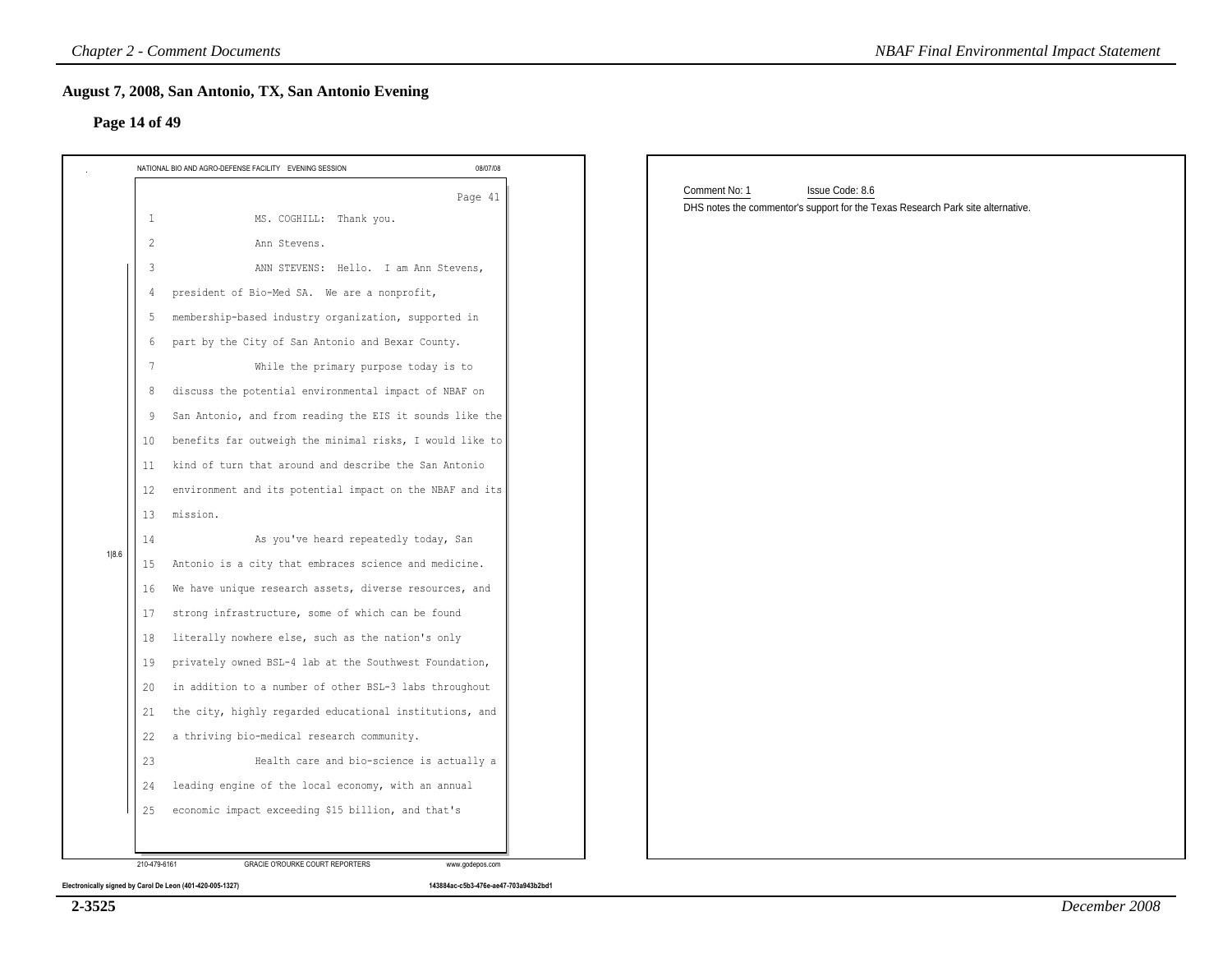# **Page 15 of 49**

|             |                 | NATIONAL BIO AND AGRO-DEFENSE FACILITY EVENING SESSION     | 08/07/08 |
|-------------|-----------------|------------------------------------------------------------|----------|
|             |                 |                                                            | Page 42  |
|             |                 | 1 actually a very conservative estimate with no multiplier |          |
|             | $\mathbf{2}$    | effect.                                                    |          |
|             | 3               | The sector employs more than 112,000                       |          |
|             | 4               | people or about one out of every seven members of the      |          |
|             | 5               | San Antonio work force. And not included in these          |          |
|             | 6               | already impressive figures are significant numbers of      |          |
|             | $7\phantom{.0}$ | other people employed in academic medicine and military    |          |
|             | 8               | medicine, both of which are actually integral components   |          |
|             | -9              | of our health care and bio-science industry.               |          |
|             | 10              | As you were aware, San Antonio is also                     |          |
|             | 11              | becoming home to the largest military health care and      |          |
|             | 12              | bio-medical research operations in the nation as a         |          |
| 1 8.6 cont. | 13              | result of the recent BRAC decisions.                       |          |
|             | 14              | The breadth, the depth, and the diversity                  |          |
|             | 15              | of our scientific research community provides unique       |          |
|             | 16              | collaborative and recruiting opportunities that simply     |          |
|             | 17              | are not available anywhere else. We already have, right    |          |
|             | 18              | here with within our own community, the kinds of           |          |
|             | 19              | knowledgeable technical staff needed to safely operate     |          |
|             | 20              | high containment laboratories.                             |          |
|             | 21              | Scientists here are already investigating                  |          |
|             | 22              | numerous select agents and infectious diseases in          |          |
|             | 23              | ongoing research programs. This depth of expertise,        |          |
|             | 24              | along with San Antonio's excellent quality of life, is     |          |
|             | 25              | an important advantage in recruiting top-level             |          |

**2-3526**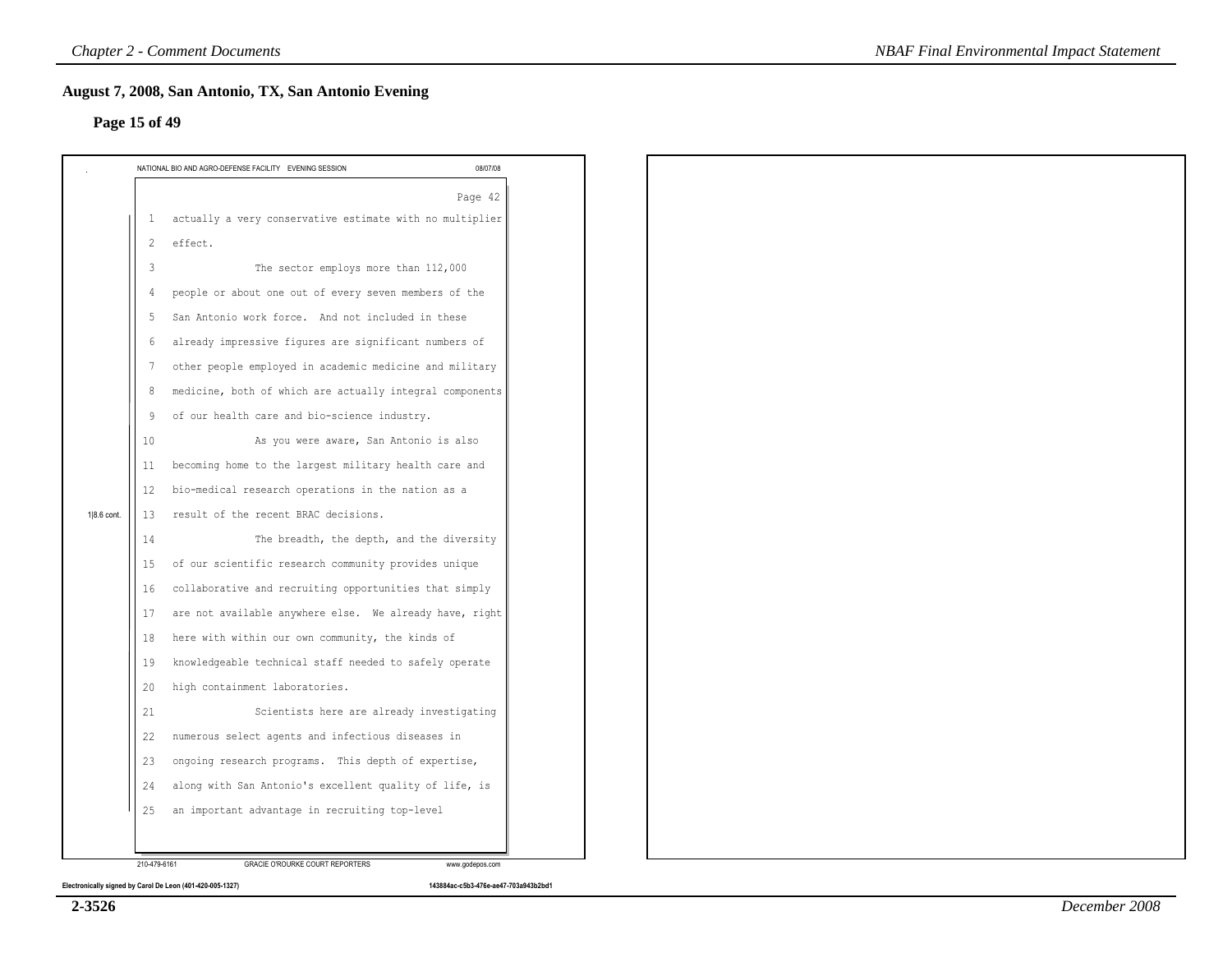# **Page 16 of 49**

| $\mathbf{1}$        | Page 43<br>scientists, physicians, and professionals of all kinds. |
|---------------------|--------------------------------------------------------------------|
| $\overline{c}$<br>3 |                                                                    |
|                     | In short, we believe the selection of San                          |
|                     | Antonio's Texas Research Park would make a major,                  |
| 4                   | positive, environmental impact on the NBAF facility and            |
| 5                   | mission. Thank you.                                                |
| 6                   | MS. COGHILL: Thank you.                                            |
| 7                   | Dr. Fernando Guerra.                                               |
| 8                   | DR. FERNANDO GUERRA: Thank you very                                |
| 9                   | much. And I also want to take this opportunity to                  |
| 10                  | welcome you.                                                       |
| 11                  | There will be three of us from the                                 |
| 12                  | Department of Health: myself, the director, Mr. Charles            |
| 13                  | Pruski, the administrator for different health services,           |
| 14                  | and then Mr. Roger Pollok, who coordinates our public              |
| 15                  | health emergency preparedness.                                     |
| 16                  | I am Dr. Fernando Guerra, Director of                              |
| 17                  | Health and the health authority for the San Antonio                |
| 18                  | Metropolitan Health District, which is the public health           |
| 19                  | department for the City of San Antonio and Bexar                   |
| 20                  | County. I have a privilege of also being a member of               |
| 21                  | the Institute of Medicine in the Academy of Medicine,              |
| 22                  | Science, and Engineering for the State of Texas.                   |
| 23                  | Our mission is to provide leadership and                           |
| 24                  | services for San Antonio and Bexar County, to prevent              |
| 25                  | illness and injury, promote healthy behaviors and                  |
|                     |                                                                    |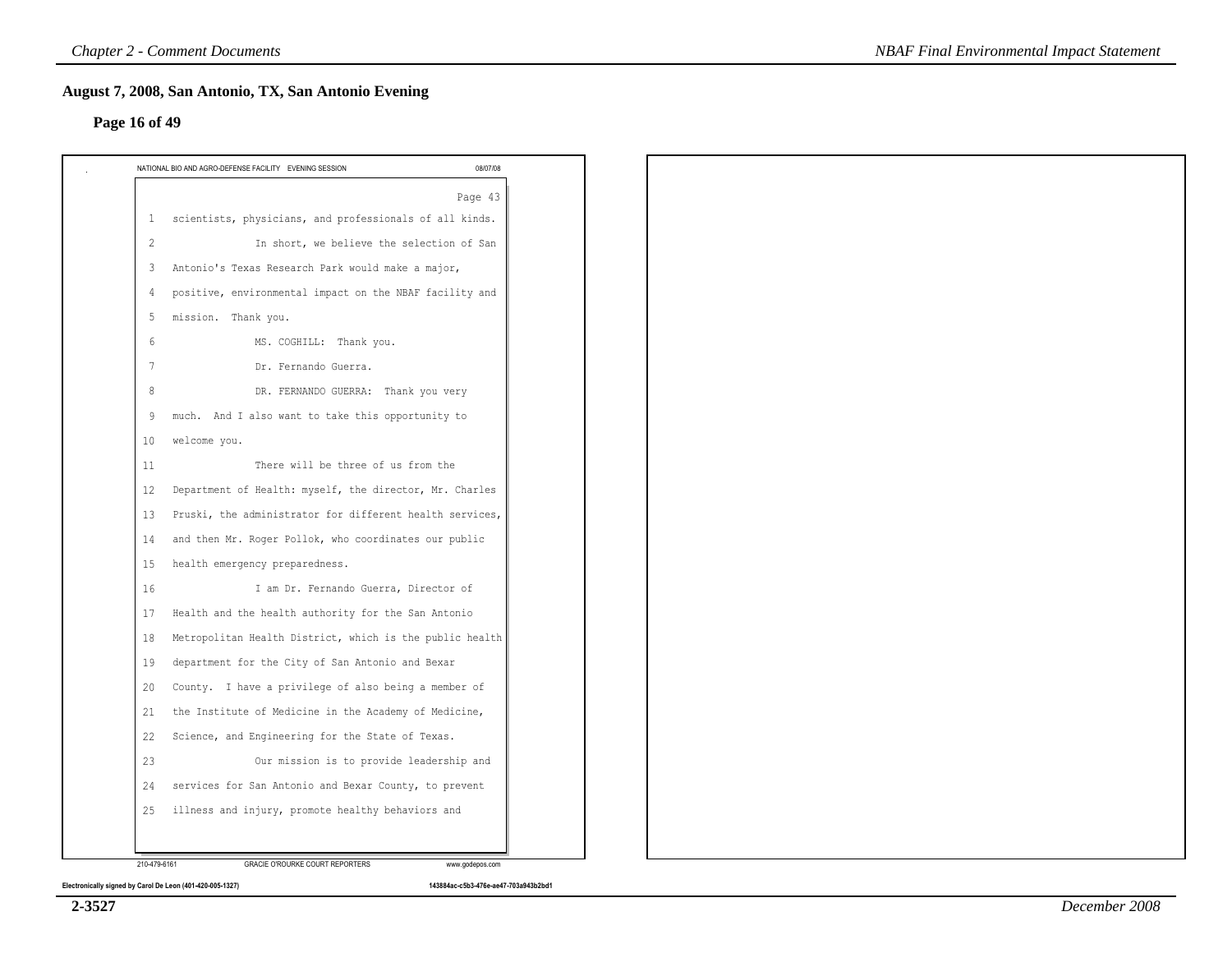| NATIONAL BIO AND AGRO-DEFENSE FACILITY EVENING SESSION                                                                                                                                                                                                                                                                                                                                                                                                                                                                                                                                                                                                                                                                                                                                      | 08/07/08 |                                                                                                                     |
|---------------------------------------------------------------------------------------------------------------------------------------------------------------------------------------------------------------------------------------------------------------------------------------------------------------------------------------------------------------------------------------------------------------------------------------------------------------------------------------------------------------------------------------------------------------------------------------------------------------------------------------------------------------------------------------------------------------------------------------------------------------------------------------------|----------|---------------------------------------------------------------------------------------------------------------------|
| protect against health hazards. Our vision is to assure<br>$\mathbf{1}$<br>the optimal health for our communities and the<br>2<br>protection of our environment through the<br>3<br>implementations of the core values prevention, immerse<br>4<br>the equity and integrity.<br>5<br>In our public health work, we have the<br>-6<br>responsibility for over 1.5 million people within our<br>7<br>jurisdiction, and at any given time, as you can well<br>8<br>understand, any visitors and quests in our community as<br>9<br>the tourism and convention businesses are major                                                                                                                                                                                                             | Page 44  | Comment No: 1<br>Issue Code: 8.6<br>DHS notes the commentor's support for the Texas Research Park Site Alternative. |
| 10<br>contributors to the economic base after health care in<br>11<br>the Department of Defense programs. In this regard, we<br>12<br>must have the capacity to anticipate and respond to<br>13<br>unforeseen incidents that potentially could put<br>14<br>individuals at risk.<br>15<br>Because of the important place that this<br>16<br>geographic region occupies in the state and the country,<br>17<br>our responsibilities are taken very seriously.<br>18<br>Therefore, staff capabilities are carefully assessed and<br>19<br>upgraded on a regular basis, even beyond preparedness<br>20<br>and response related to the mandates of Homeland<br>21<br>22<br>Security.<br>Our staff continues to play an important<br>23<br>role in any areas of environmental concern, the<br>24 |          |                                                                                                                     |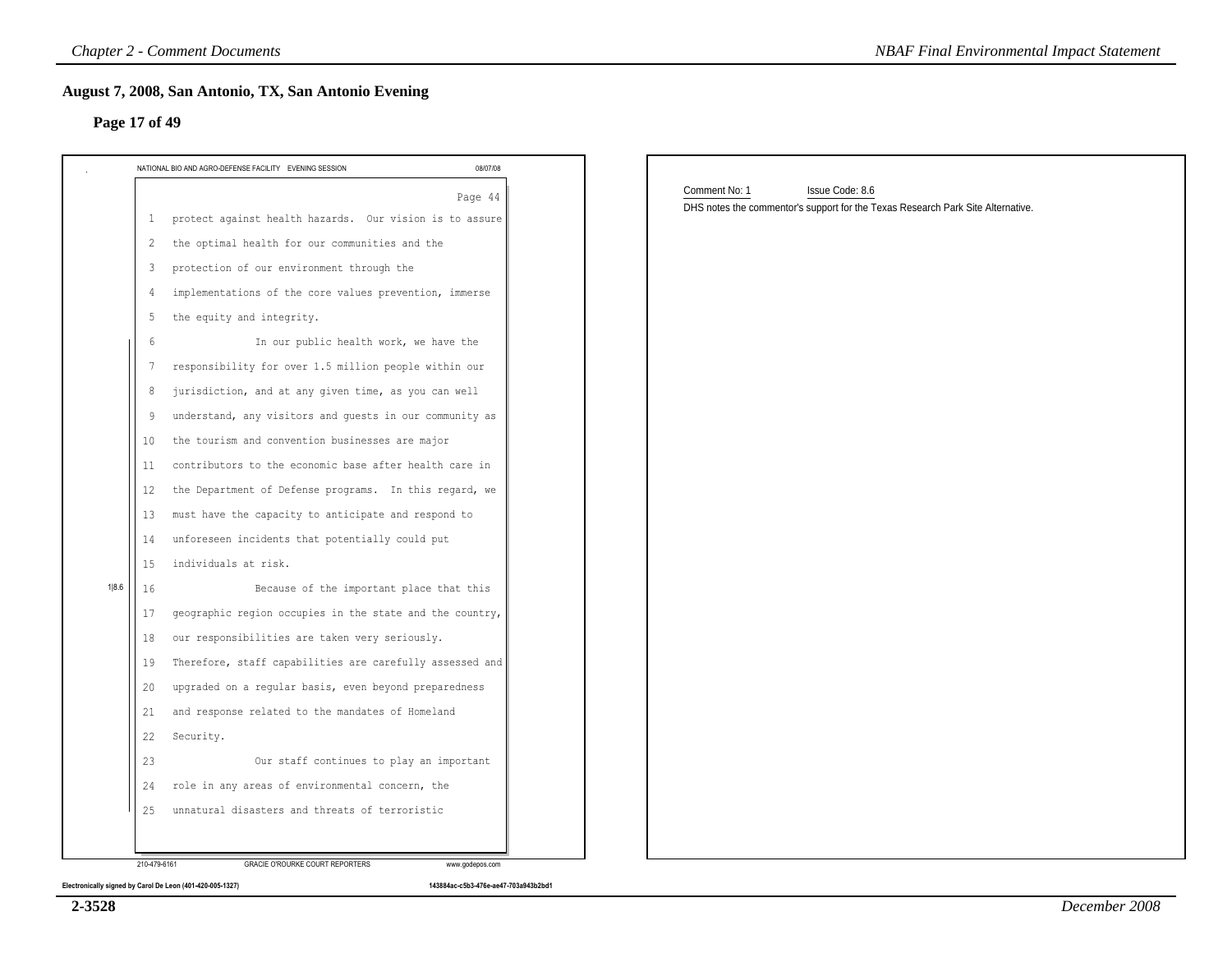|                |              | NATIONAL BIO AND AGRO-DEFENSE FACILITY EVENING SESSION   | 08/07/08 |
|----------------|--------------|----------------------------------------------------------|----------|
|                |              |                                                          | Page 45  |
|                | $\mathbf{1}$ | activities, but certainly the environmental impact of    |          |
|                | 2            | changing eco-systems, urban sprawl, that disrupt natural |          |
|                | 3            | habitats and the rapid population growth that we've      |          |
|                | 4            | experienced in recent years.                             |          |
|                | 5            | With such a facility as NBAF is located                  |          |
|                | 6            | in our immediate region, I am confident that our         |          |
|                | 7            | department and staff will expand its competencies and    |          |
|                | 8            | capabilities to more closely assess the anticipated      |          |
|                | 9            | environmental impact in the near term, with both active  |          |
|                | 10           | and passive surveillance systems, which also includes    |          |
|                | 11           | air monitoring, we can assess some of the longer term    |          |
| 1 8.6<br>cont. | 12           | consequences.                                            |          |
|                | 13           | Our department has, for the past eight                   |          |
|                | 14           | years, had in place the Public Center for Environmental  |          |
|                | 15           | Health, supported through the Department of Defense      |          |
|                | 16           | contract as a research and policy center health for      |          |
|                | 17           | assessing environmental impact, health effects, and      |          |
|                | 18           | prior land use, and the potential adverse effects of     |          |
|                | 19           | contaminants from a number of industrial operations.     |          |
|                | 20           | The Department of Health has long enjoyed                |          |
|                | 21           | a close working relationship with the Department of      |          |
|                | 22           | State Health Services, Centers for Disease Control and   |          |
|                | 23           | Prevention, the EPA Agency for Toxic Substances, Disease |          |
|                | 24           | Registry, and also the School of Public Health in        |          |
|                | 25           | America, their institutions, their scientists and        |          |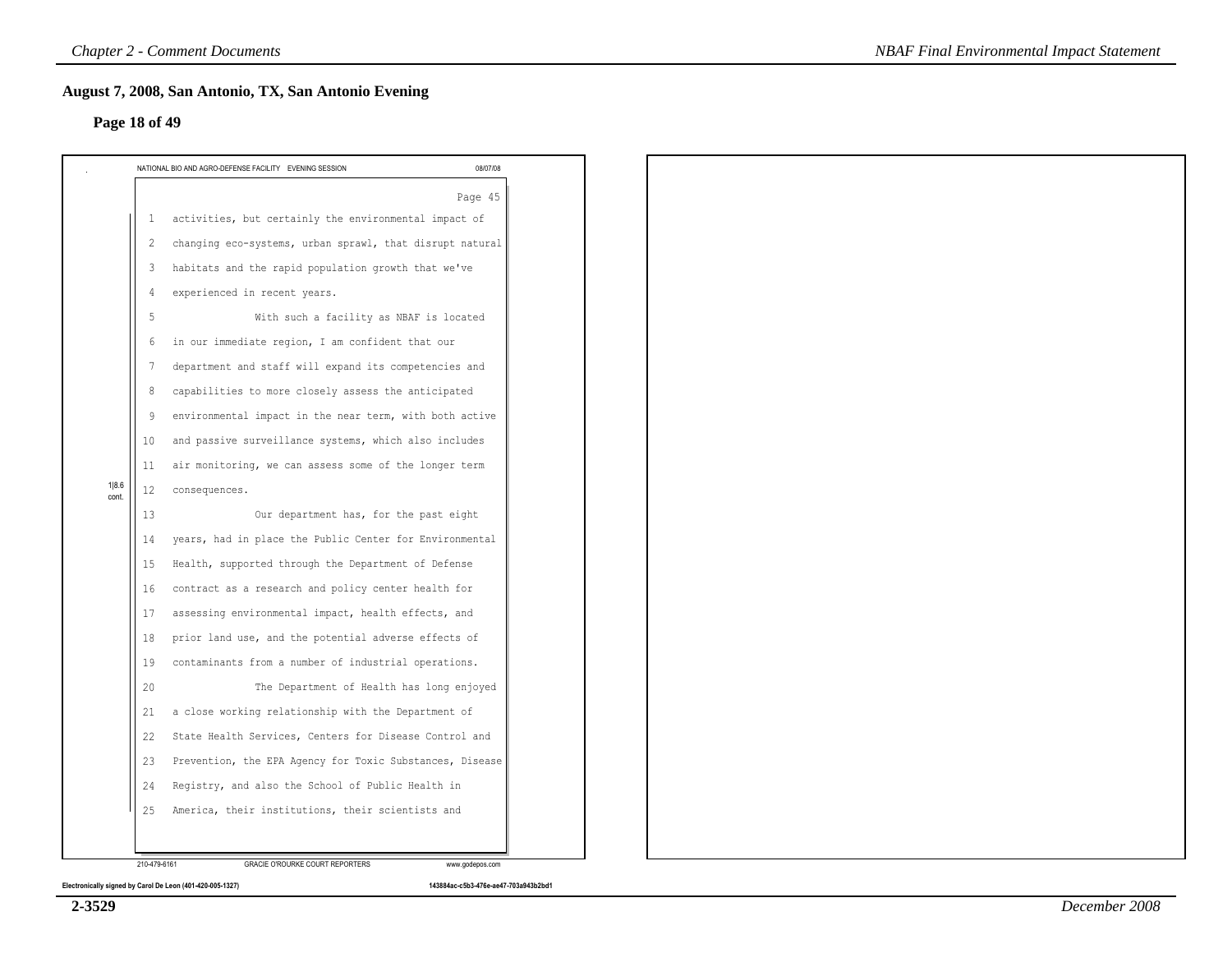|             | 08/07/08<br>NATIONAL BIO AND AGRO-DEFENSE FACILITY EVENING SESSION       |                                                      |
|-------------|--------------------------------------------------------------------------|------------------------------------------------------|
|             |                                                                          | Comment No: 1<br>Issue Code: 8.6                     |
|             | Page 46<br>researchers as well as the medical community.<br>$\mathbf{1}$ | DHS notes the information provided by the commentor. |
|             | Finally, I would say as the Director of<br>$\overline{c}$                |                                                      |
|             | Health that I am confident that our Department, our<br>3                 |                                                      |
|             | community, and our community partners throughout the<br>4                |                                                      |
| 1 8.6 cont. | region have in place the expertise and capacity to<br>5                  |                                                      |
|             | provide vigilance and support for such a facility and<br>6               |                                                      |
|             | the surrounding environment. Coupled with this is the<br>7               |                                                      |
|             | ability to recognize and respond to any accident or<br>8                 |                                                      |
|             | incident that would put us at risk for Foot and Mouth<br>9               |                                                      |
|             | Disease or other viruses that potentially affect<br>10                   |                                                      |
|             | populations of livestock and agricultural products.<br>11                |                                                      |
|             | 12<br>Thank you.                                                         |                                                      |
|             | MS. COGHILL: Thank you.<br>13                                            |                                                      |
|             | Roger Pollok.<br>14                                                      |                                                      |
|             | ROGER POLLOK: Good evening. My name is<br>15                             |                                                      |
|             | Roger Pollok. I'm the Public Health Emergency<br>16                      |                                                      |
|             | Coordinator for the San Antonio Metropolitan Health<br>17                |                                                      |
|             | District. My role as a coordinator or is to develop<br>18                |                                                      |
|             | all-hazards response plans, using local, state, and<br>19                |                                                      |
|             | federal resources, and to coordinate those resources<br>20               |                                                      |
| 1 8.6       | during an event to maximize efficiencies and response.<br>21             |                                                      |
| 22          | The all-hazards plan consists of response                                |                                                      |
|             | systems for bio-terrorism, chemical terrorism,<br>23                     |                                                      |
|             | radiological, natural disasters of many types, and<br>24                 |                                                      |
|             | emerging infectious diseases. To effectively coordinate<br>25            |                                                      |

**Electronically signed by Carol De Leon (401-420-005-1327) 143884ac-c5b3-476e-ae47-703a943b2bd1**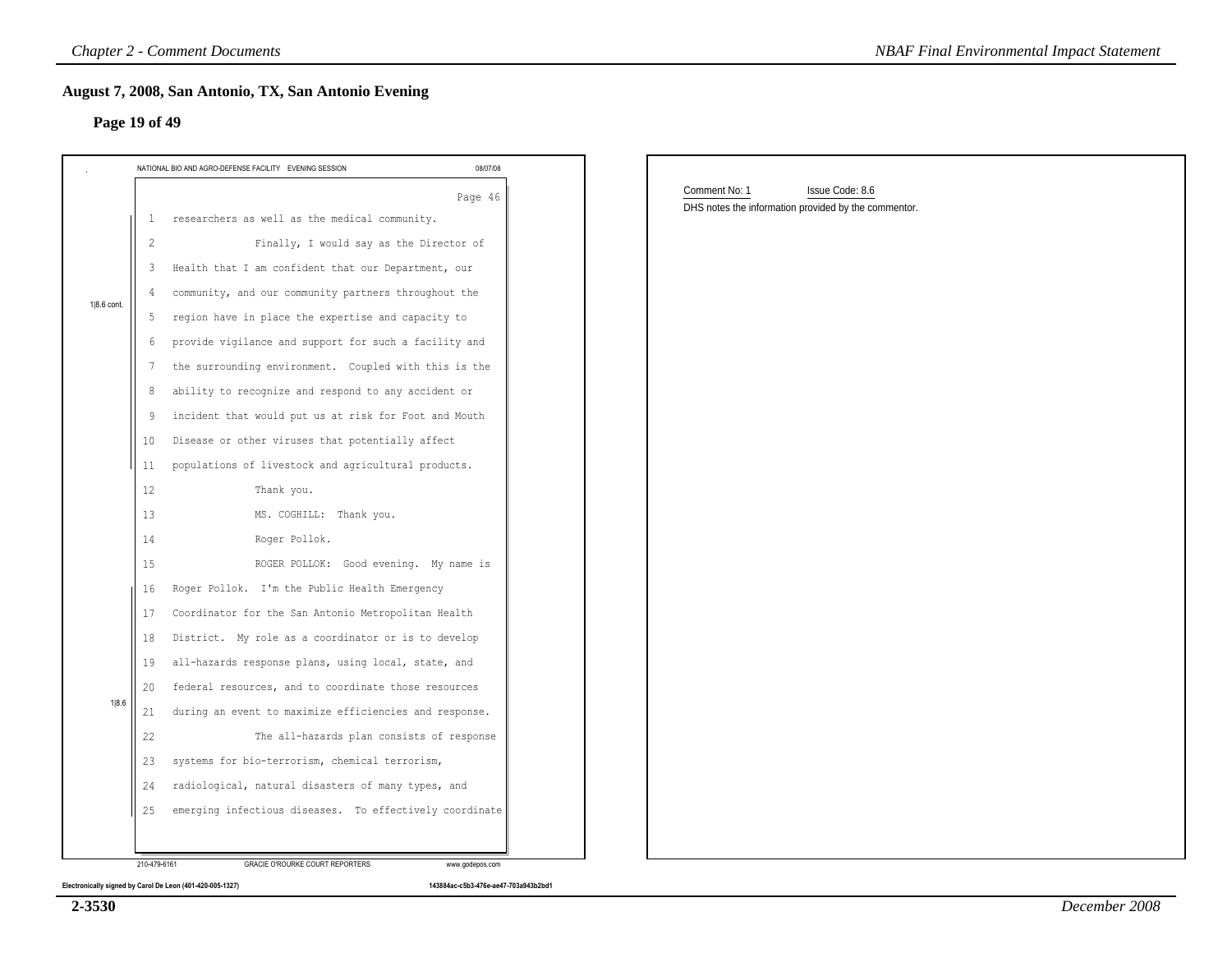### **Page 20 of 49**

|             |                   | NATIONAL BIO AND AGRO-DEFENSE FACILITY EVENING SESSION   | 08/07/08 |
|-------------|-------------------|----------------------------------------------------------|----------|
|             |                   |                                                          | Page 47  |
|             | $\mathbf{1}$      | our response, the San Antonio Metropolitan Health        |          |
|             | $\overline{c}$    | District has implemented a number of interlocal          |          |
|             | 3                 | agreements with all municipalities within Bexar County,  |          |
|             | $\overline{4}$    | identifying the Director of the San Antonio Metropolitan |          |
|             | 5                 | Health District as a health authority during an          |          |
|             | 6                 | all-hazards event.                                       |          |
|             | 7                 | The San Antonio Metropolitan Health                      |          |
|             | 8                 | District also implemented memorandums of agreement with  |          |
|             | 9                 | all the school districts to utilize their facilities in  |          |
|             | 10                | an effort to prophylax 1.6 million people in our         |          |
|             | 11                | community. We also implemented agreements with many      |          |
|             | $12 \overline{ }$ | agencies, such as University Health Systems, Bexar       |          |
| 1 8.6 cont. | 13                | County Medical Society, Baptist Child and Family         |          |
|             | 14                | Services, to support and augment personnel resources in  |          |
|             | 15                | a response.                                              |          |
|             | 16                | As part of the all-hazards plan, the San                 |          |
|             | 17                | Antonio Metropolitan Health District has implemented     |          |
|             | 18                | many surveillance and monitoring systems to measure the  |          |
|             | 19                | health status in our community. Required by law, all     |          |
|             | 20                | physicians, hospitals, and laboratories must report      |          |
|             | 21                | those diseases as identified on the Texas Department of  |          |
|             | 22                | State Health Services reportable disease list to their   |          |
|             | 23                | local health departments.                                |          |
|             | 24                | Through some strong surveillance we                      |          |
|             | 25                | monitor the signs and symptoms of those patients who     |          |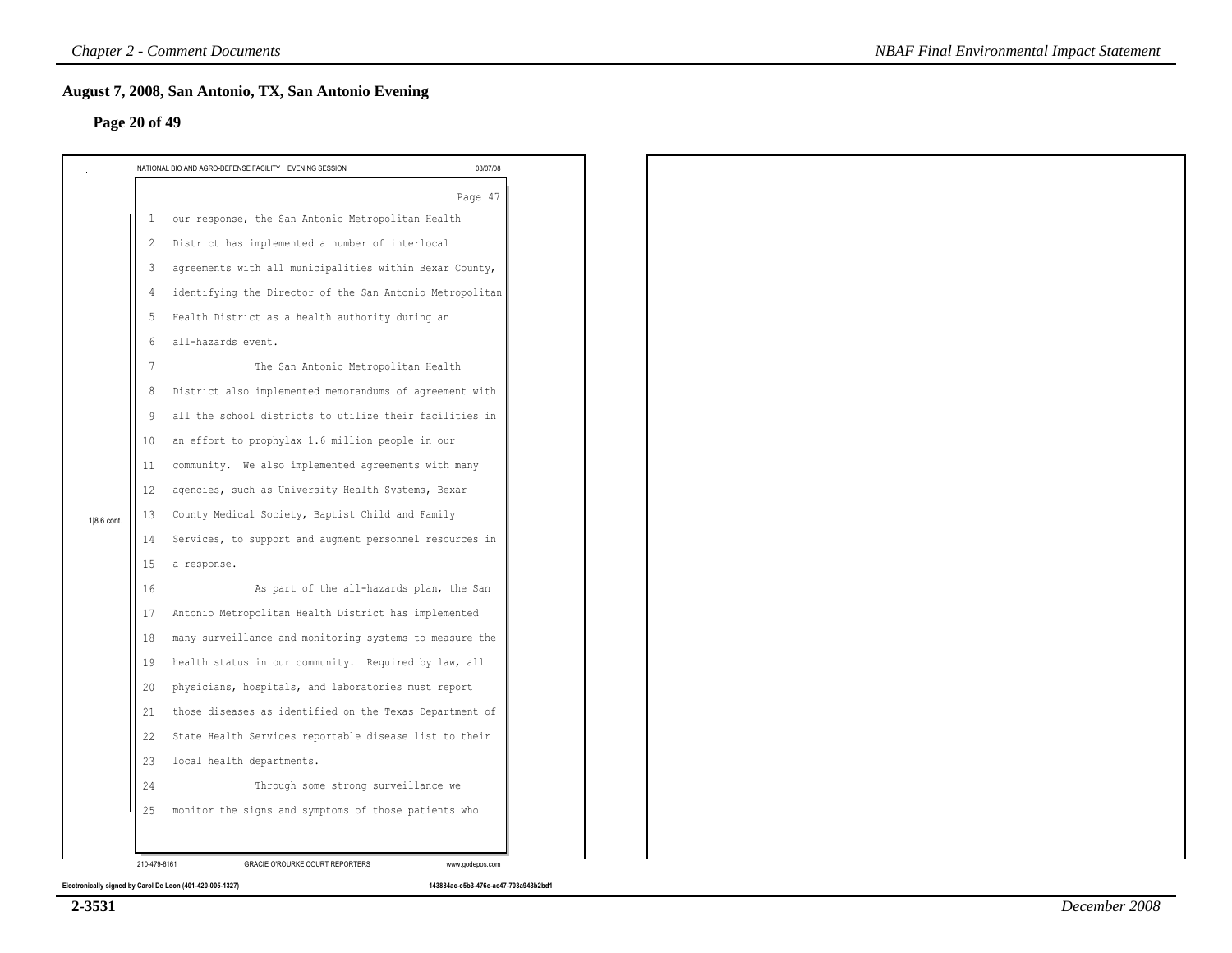### **Page 21 of 49**

|             |                 | NATIONAL BIO AND AGRO-DEFENSE FACILITY EVENING SESSION     | 08/07/08 |
|-------------|-----------------|------------------------------------------------------------|----------|
|             |                 |                                                            | Page 48  |
|             |                 | 1 enter into the emergency departments here and around San |          |
|             | 2               | Antonio. We also monitor school absenteeism,               |          |
|             | 3               | over-the-counter drug sales, which are often used as       |          |
|             | 4               | community indicators.                                      |          |
|             | 5               | An important key to responding                             |          |
|             | 6               | efficiently is laboratory support. The San Antonio         |          |
|             | $7\phantom{.0}$ | Metropolitan Health District currently operates a          |          |
|             | 8               | Bio-Safety Level-3 laboratory located at Brooks City       |          |
|             | 9               | Base. This laboratory is part of the laboratory            |          |
| 1 8.6 cont. | 10              | response network and is outfitted with cutting edge        |          |
|             | 11              | technology to rapidly detect and identify those agents     |          |
|             | 12              | that may be used in a bio-terrorism emerging infectious    |          |
|             | 13              | disease event.                                             |          |
|             | 14              | Finally, as we know, plans are rendered                    |          |
|             | 15              | useless if they're not exercised. The San Antonio          |          |
|             | 16              | Metropolitan Health District exercises its all-hazards     |          |
|             | 17              | plans in conjunction with emergency management, the        |          |
|             | 18              | regional medical operation center --                       |          |
|             | 19              | (Beeper sounding)                                          |          |
|             | 20              | MS. COGHILL: That's fine. Thank you.                       |          |
|             | 21              | Charles Pruski. Thank you.                                 |          |
|             | 22              | CHARLES PRUSKI: Thank you. My name is                      |          |
|             | 23              | Charles Pruski, and I'm an Assistant District at the San   |          |
|             | 24              | Antonio Metropolitan Health District. I have requested     |          |
|             | 25              | to speak this evening in order to provide you              |          |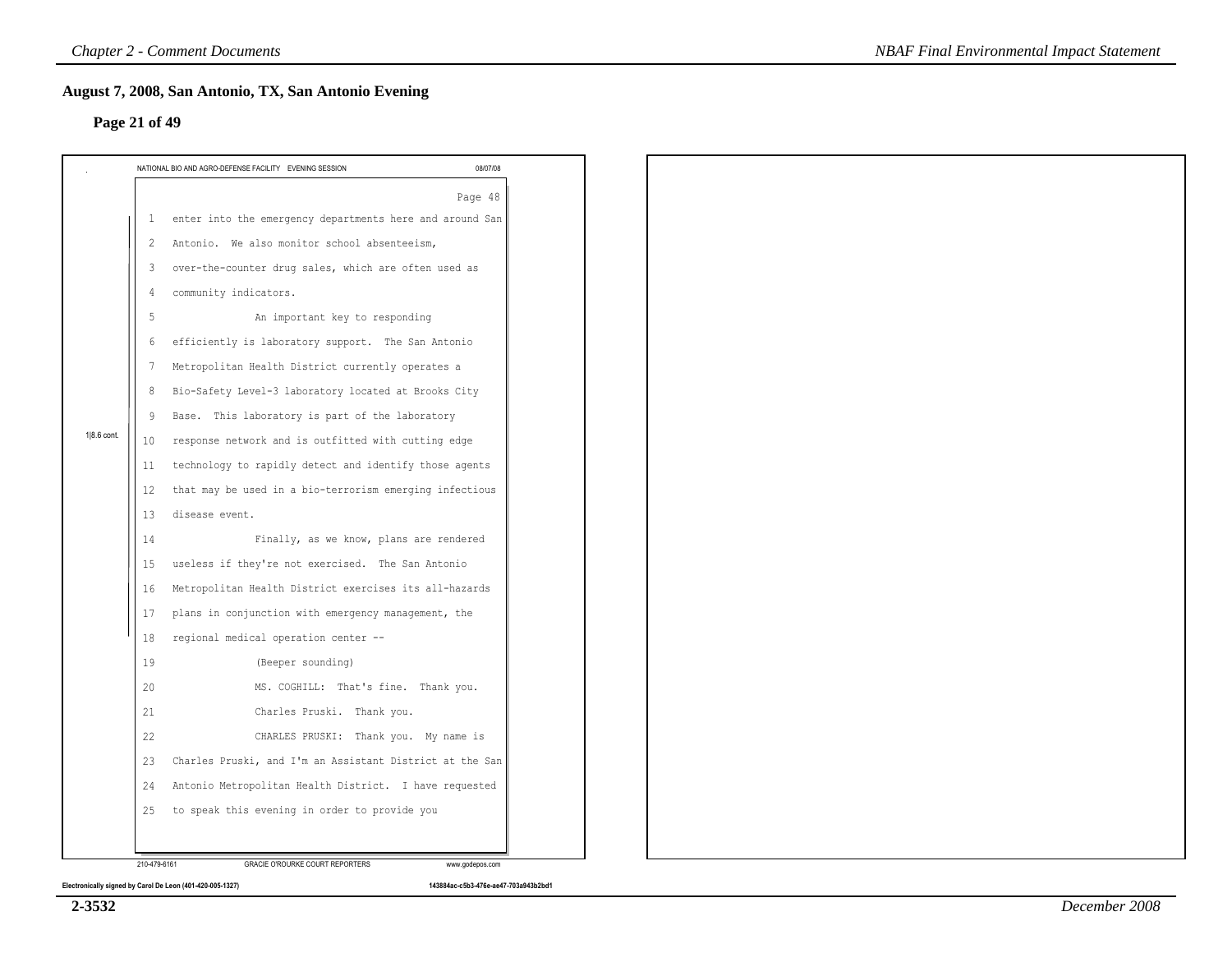| NATIONAL BIO AND AGRO-DEFENSE FACILITY EVENING SESSION         | 08/07/08 |                                                                                          |  |
|----------------------------------------------------------------|----------|------------------------------------------------------------------------------------------|--|
| 1 information concerning the communication capabilities of     | Page 49  | Comment No: 1<br>Issue Code: 8.6<br>DHS notes the information provided by the commentor. |  |
| the Health District.<br>2                                      |          |                                                                                          |  |
| As a local public health department, we<br>3                   |          |                                                                                          |  |
| frequently must provide information to our residents and       |          |                                                                                          |  |
| use a number of channels to do so. We have a public<br>-5      |          |                                                                                          |  |
| relations manager who serves as our liaison with the<br>6      |          |                                                                                          |  |
| media. She contacts -- she has contacts with all the           |          |                                                                                          |  |
| local media outlets and communicates with them<br>8            |          |                                                                                          |  |
| frequently to get information out from our various<br>9        |          |                                                                                          |  |
| divisions and to assist them in obtaining information<br>10    |          |                                                                                          |  |
| and interviews from our staff.<br>11                           |          |                                                                                          |  |
| 12<br>All contacts that we have with media are                 |          |                                                                                          |  |
| reported to the city's Office of Communications and<br>13      |          |                                                                                          |  |
| Public Affairs, where they are combined with those of<br>14    |          |                                                                                          |  |
| other departments and transmitted to the City Manager on<br>15 |          |                                                                                          |  |
| a daily basis. This information is shared with our<br>16       |          |                                                                                          |  |
| mayor and city council as warranted. In addition, we<br>17     |          |                                                                                          |  |
| have an extensive Web site, as we post information<br>18       |          |                                                                                          |  |
| frequently. Our Web address is:<br>19                          |          |                                                                                          |  |
| www.sanantonio.gov/health.<br>20                               |          |                                                                                          |  |
| 21<br>Several of our staff have been trained to                |          |                                                                                          |  |
| 22<br>use the Web site software and were supported by the      |          |                                                                                          |  |
| city's Information Technology Services Department, so<br>23    |          |                                                                                          |  |
| there is little delay in making new information<br>24          |          |                                                                                          |  |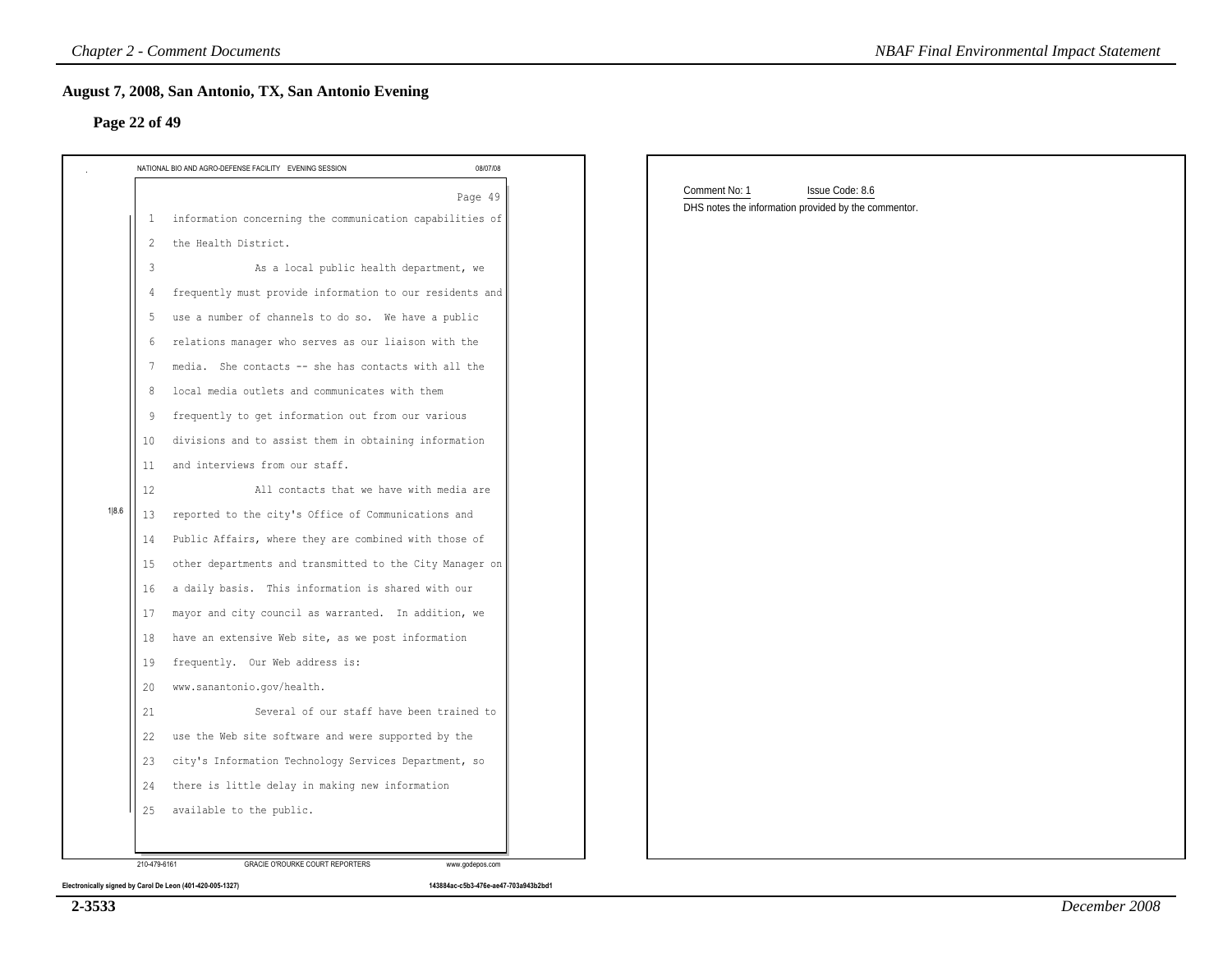### **Page 23 of 49**

|             | NATIONAL BIO AND AGRO-DEFENSE FACILITY EVENING SESSION         | 08/07/08 |
|-------------|----------------------------------------------------------------|----------|
|             |                                                                | Page 50  |
|             | As you may know, our work is not done in<br>$\mathbf{1}$       |          |
|             | a vacuum. We have literally hundreds of public health<br>2     |          |
|             | partners that we communicate with and meet with very<br>3      |          |
|             | often. This includes governmental entities, physicians'<br>4   |          |
|             | offices, hospitals, schools, nonprofit organizations,<br>5     |          |
|             | and many others. Generally we do this electronically<br>6      |          |
|             | through e-mails that are -- can be sent out very quickly<br>7  |          |
|             | to large groups. Similarly, we can very quickly e-mail<br>8    |          |
|             | information to those entities that we regulate --<br>9         |          |
|             | restaurants, for example.<br>10                                |          |
|             | During a public health emergency, we<br>11                     |          |
|             | leverage significant assets that we have, providing a<br>12    |          |
| 1 8.6 cont. | response. These are handled through an incident command<br>13  |          |
|             | structure that can be expanded to accommodate any need.<br>14  |          |
|             | San Antonio has a new, fully equipped, emergency<br>15         |          |
|             | operations center that can be activated on very short<br>16    |          |
|             | notice, and city, state and federal resources can be<br>17     |          |
|             | 18<br>efficiently mobilized and coordinated through this       |          |
|             | facility.<br>19                                                |          |
|             | We have an automated call-down system<br>20                    |          |
|             | that we quickly program to contact our staff via<br>21         |          |
|             | telephone and mobilize them for service. Once employed,<br>22  |          |
|             | they have access to landlines, cell phones, 800 MHz<br>23      |          |
|             | radios, walkie-talkies, satellite phones, com radios, to<br>24 |          |
|             | facilitate communication with other staff and with other<br>25 |          |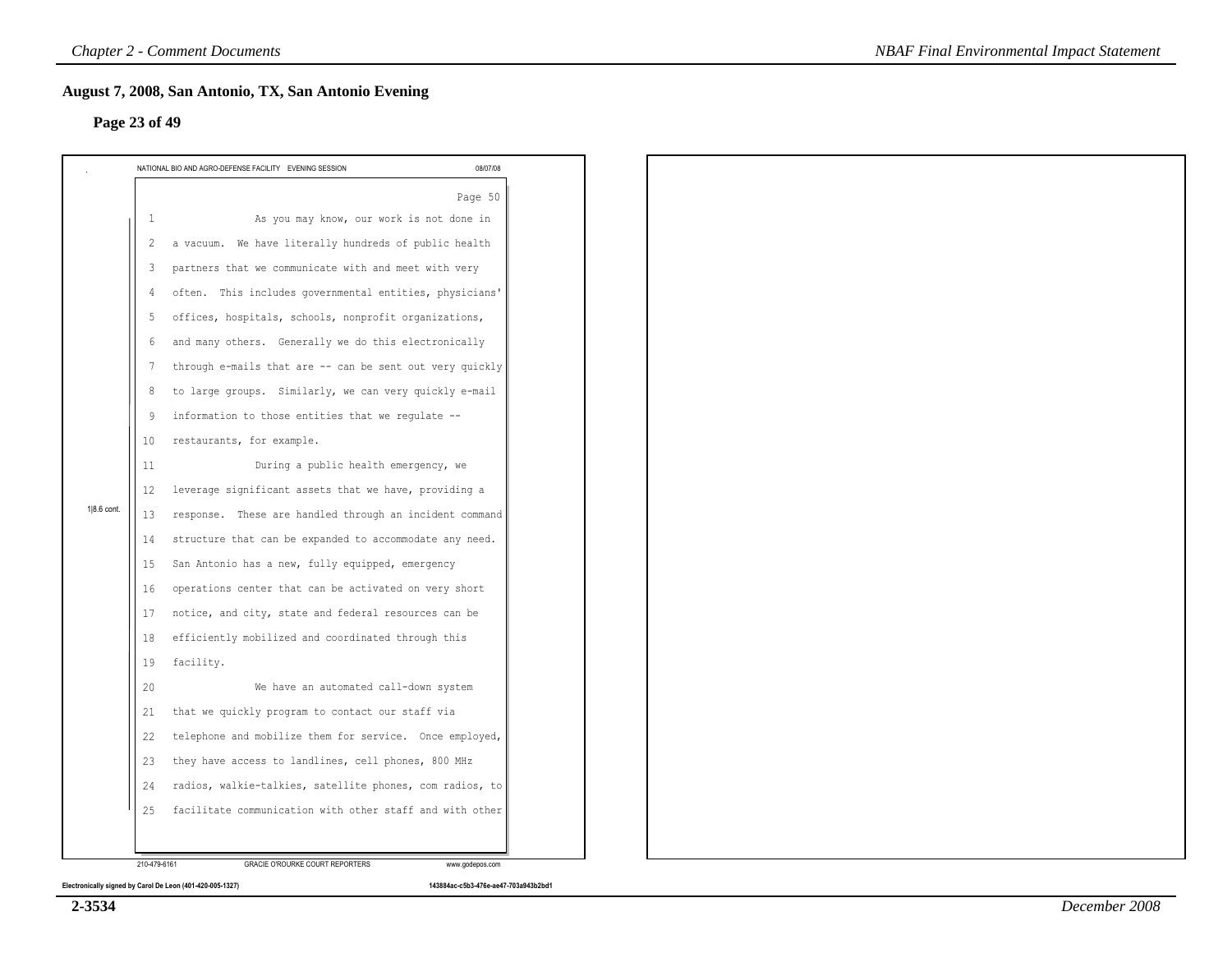### **Page 24 of 49**

|       |                 | NATIONAL BIO AND AGRO-DEFENSE FACILITY EVENING SESSION                                                         | 08/07/08 |
|-------|-----------------|----------------------------------------------------------------------------------------------------------------|----------|
|       |                 |                                                                                                                | Page 51  |
|       | $\mathbf{1}$    | agencies.                                                                                                      |          |
|       | $\overline{2}$  | The EOC can accommodate video                                                                                  |          |
|       | 3               | conferencing, and we can also communicate through this                                                         |          |
|       | 4               | method at the Public Health Emergency Preparedness                                                             |          |
|       | 5               | offices that are across the street from the EOC.                                                               |          |
|       | 6               | To communicate with our medical partners,                                                                      |          |
|       | $7\phantom{.0}$ | we use the Public Health Information Network for                                                               |          |
|       | 8               | federal, state, and local responders to include                                                                |          |
|       | 9               | hospitals. Through EM alerts generated through the                                                             |          |
|       | 10              | Southwest Texas Regional Advisory Council we also                                                              |          |
|       | 11              | communicate to local responders in hospitals.                                                                  |          |
| 1 8.6 | 12              | There's an epinet system for emergency                                                                         |          |
|       | 13              | infectious control practitioners in an e-mail blast-back                                                       |          |
|       | 14              | system that we use with the Bexar County Medical                                                               |          |
|       | 15              | Society. During a medical emergency, DISTRAC will stand                                                        |          |
|       | 16              | up to the Regional Medical Operations Center. This is                                                          |          |
|       | 17              | an entity that coordinates the efforts of all hospitals                                                        |          |
|       | 18              | in this region. The Health District maintains a                                                                |          |
|       | 19              | representative in the RBOC to facilitate communication.                                                        |          |
|       | 20              | Another tool that we use during an                                                                             |          |
|       | 21<br>22        | emergency event is Web ELC. This secure software allows<br>us to track and coordinate all aspects of an event. |          |
|       | 23              | Thank you.                                                                                                     |          |
|       | 24              | MS. COGHILL: Thank you very much.                                                                              |          |
|       | 25              | Eric Stevens is our next speaker.                                                                              |          |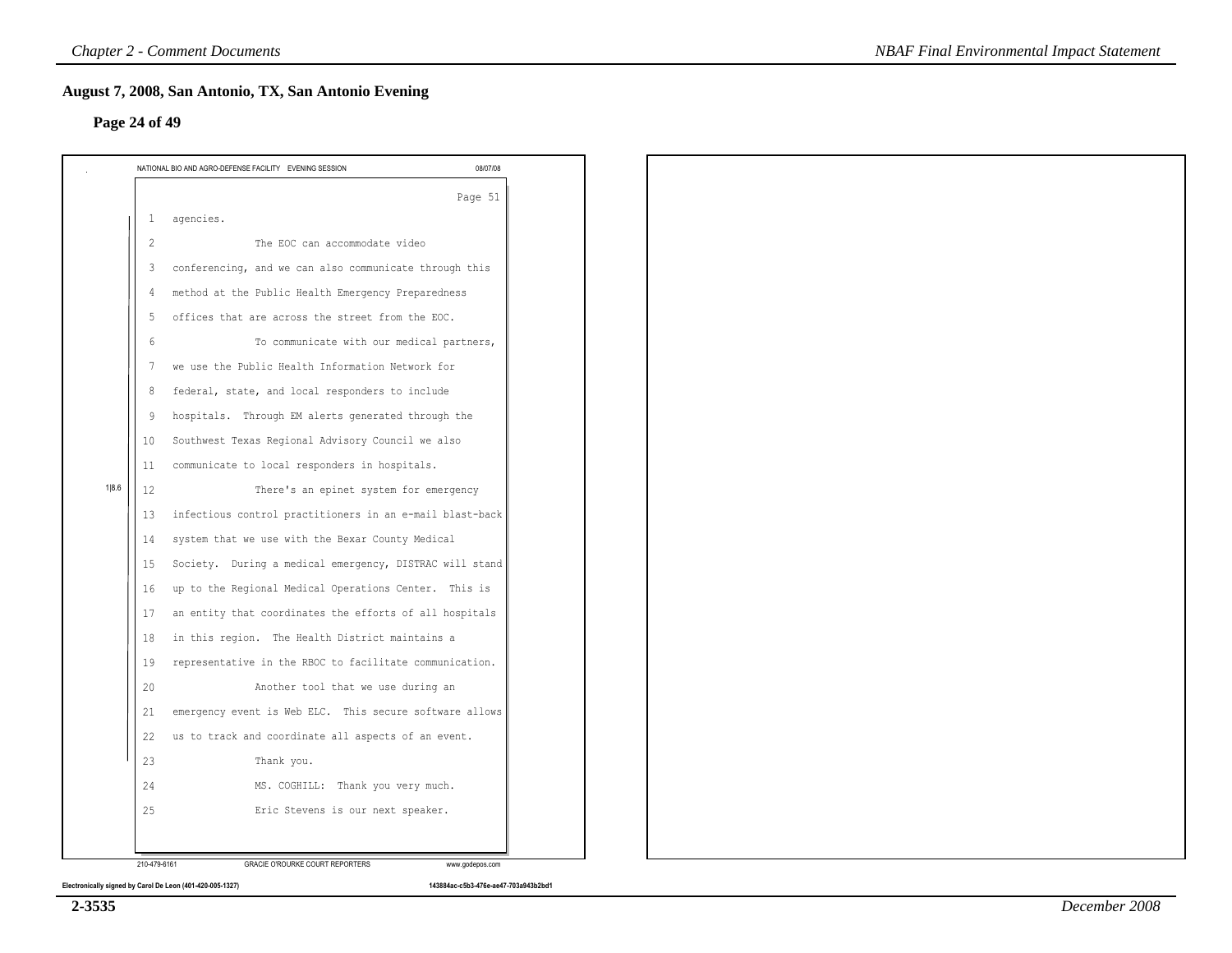| NATIONAL BIO AND AGRO-DEFENSE FACILITY EVENING SESSION         | 08/07/08 |                                                                                 |
|----------------------------------------------------------------|----------|---------------------------------------------------------------------------------|
|                                                                | Page 52  | Comment No: 1<br>Issue Code: 24.6                                               |
| ERIC STEVENS: Good evening, I'm Eric<br>$\mathbf{1}$           |          | DHS notes the commentor's support for the Texas Research Park Site Alternative. |
| Stevens. I'm the Director of the 311 Human Systems Wing<br>2   |          |                                                                                 |
| at Brooks City Base and also the Installation Director,<br>3   |          |                                                                                 |
| so that makes me a federal employee. I work for the Air<br>4   |          |                                                                                 |
| Force. And what I want to talk about is the history of<br>5    |          |                                                                                 |
| Brooks City Base and the research that's gone on there<br>-6   |          |                                                                                 |
| for the last 50 years, very similar to the timeframe of<br>7   |          |                                                                                 |
| Plum Island.<br>8                                              |          |                                                                                 |
| I want to make the point about the people<br>-9                |          |                                                                                 |
| and the professional work force we have and also the<br>10     |          |                                                                                 |
| facilities, both wet lab facilities and vivarium<br>11         |          |                                                                                 |
| facilities at Brooks. The significance of this is, we<br>12    |          |                                                                                 |
| were one of the 27 sites at Brooks but we were not<br>13       |          |                                                                                 |
| selected to be a final site but we, in fact, are here in<br>14 |          |                                                                                 |
| San Antonio. And because of BRAC, most of our -- all of<br>15  |          |                                                                                 |
| our missions are moving from Brooks to other<br>16             |          |                                                                                 |
| installations by September 2011. So there may be some<br>17    |          |                                                                                 |
| interim use of facilities by the NBAF if the Texas<br>18       |          |                                                                                 |
| Research Site is selected.<br>19                               |          |                                                                                 |
| The 50 years of history are pretty<br>20                       |          |                                                                                 |
| unique. Again, we've been using live animal models. It<br>21   |          |                                                                                 |
| dates back to the '50s when we were part of the managed<br>22  |          |                                                                                 |
| space program partnering with NASA, so we are -- we have<br>23 |          |                                                                                 |
| experience with large, large national programs; in the<br>24   |          |                                                                                 |
| '70s and '80s, directed energy and radio frequency<br>25       |          |                                                                                 |

**2-3536**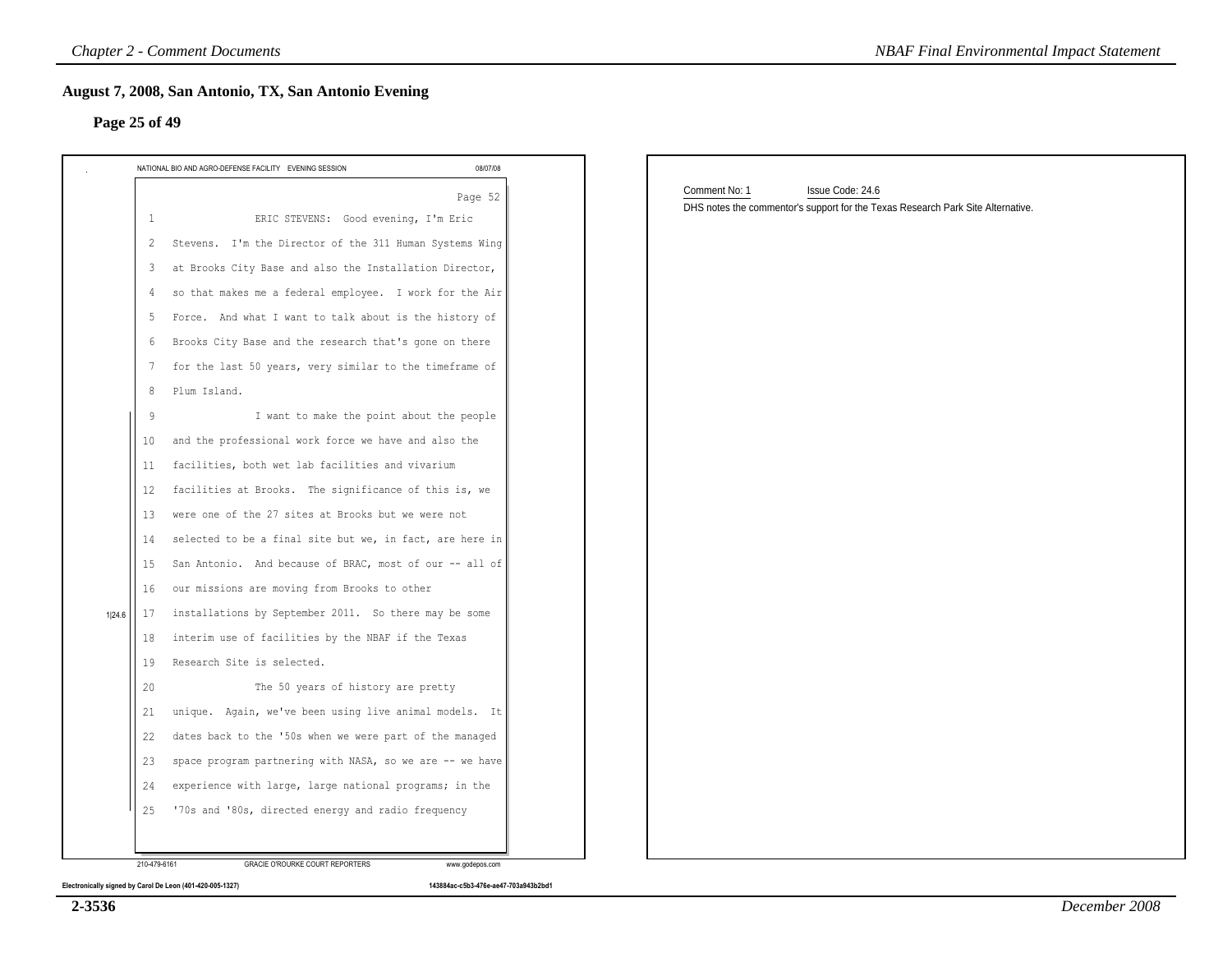|              | <b>Chapter 2 - Comment Documents</b>                                                                                                                                                                                                                                                                                                                                                                                                                                                                                                                                                                                                                                                                                                                                                                                                                                                                                                                                                                                                                                                                                                                                                                                                                                                                                                                 | <b>NBAF Final Environmental Impact Statement</b> |
|--------------|------------------------------------------------------------------------------------------------------------------------------------------------------------------------------------------------------------------------------------------------------------------------------------------------------------------------------------------------------------------------------------------------------------------------------------------------------------------------------------------------------------------------------------------------------------------------------------------------------------------------------------------------------------------------------------------------------------------------------------------------------------------------------------------------------------------------------------------------------------------------------------------------------------------------------------------------------------------------------------------------------------------------------------------------------------------------------------------------------------------------------------------------------------------------------------------------------------------------------------------------------------------------------------------------------------------------------------------------------|--------------------------------------------------|
|              | August 7, 2008, San Antonio, TX, San Antonio Evening<br>Page 26 of 49                                                                                                                                                                                                                                                                                                                                                                                                                                                                                                                                                                                                                                                                                                                                                                                                                                                                                                                                                                                                                                                                                                                                                                                                                                                                                |                                                  |
|              | NATIONAL BIO AND AGRO-DEFENSE FACILITY EVENING SESSION<br>08/07/08                                                                                                                                                                                                                                                                                                                                                                                                                                                                                                                                                                                                                                                                                                                                                                                                                                                                                                                                                                                                                                                                                                                                                                                                                                                                                   |                                                  |
| 1 24.6 cont. | Page 53<br>radiation, again with live animal models, and more<br>$\mathbf{1}$<br>recently in the past couple decades, nuclear biological<br>2<br>and chemical terrorism, operational development and<br>3<br>testing of the hand-held devices. So we have a long<br>4<br>history of, again, doing research with live animals, as<br>5<br>well as -- well as human models.<br>-6<br>The professional work force. Well, we<br>7<br>have approximately 550 engineers, bio-medical folks,<br>8<br>medical doctors, public health folks, as well as<br>9<br>scientists, that may or may not be moving with their<br>10<br>jobs. San Antonio is a great places to live culturally,<br>11<br>and we have indications that maybe only 10 or 15 percent<br>12<br>may be moving with their jobs to other locations, like<br>13<br>Dayton, Ohio. That gives a terrific work force of some<br>14<br>of the same skills you're going to be looking for in the<br>15<br>NBAF that are already here in San Antonio, not just at<br>16<br>Brooks but across the -- across the area in -- not only<br>17<br>metro health facilities but also in the universities.<br>18<br>The wet lab facilities. We have over<br>19<br>200,000 square feet of wet lab facilities that are in<br>20<br>use right now, and again, they're going to be vacated by<br>21<br>22<br>2011. |                                                  |
|              | Animal care facilities, we have over<br>23                                                                                                                                                                                                                                                                                                                                                                                                                                                                                                                                                                                                                                                                                                                                                                                                                                                                                                                                                                                                                                                                                                                                                                                                                                                                                                           |                                                  |
|              | 40,000 square feet of vivarium facilities. The army of<br>24                                                                                                                                                                                                                                                                                                                                                                                                                                                                                                                                                                                                                                                                                                                                                                                                                                                                                                                                                                                                                                                                                                                                                                                                                                                                                         |                                                  |
|              | vets that support Plum Island also support us here at<br>25                                                                                                                                                                                                                                                                                                                                                                                                                                                                                                                                                                                                                                                                                                                                                                                                                                                                                                                                                                                                                                                                                                                                                                                                                                                                                          |                                                  |
|              |                                                                                                                                                                                                                                                                                                                                                                                                                                                                                                                                                                                                                                                                                                                                                                                                                                                                                                                                                                                                                                                                                                                                                                                                                                                                                                                                                      |                                                  |
|              | 210-479-6161<br>GRACIE O'ROURKE COURT REPORTERS<br>www.godepos.com                                                                                                                                                                                                                                                                                                                                                                                                                                                                                                                                                                                                                                                                                                                                                                                                                                                                                                                                                                                                                                                                                                                                                                                                                                                                                   |                                                  |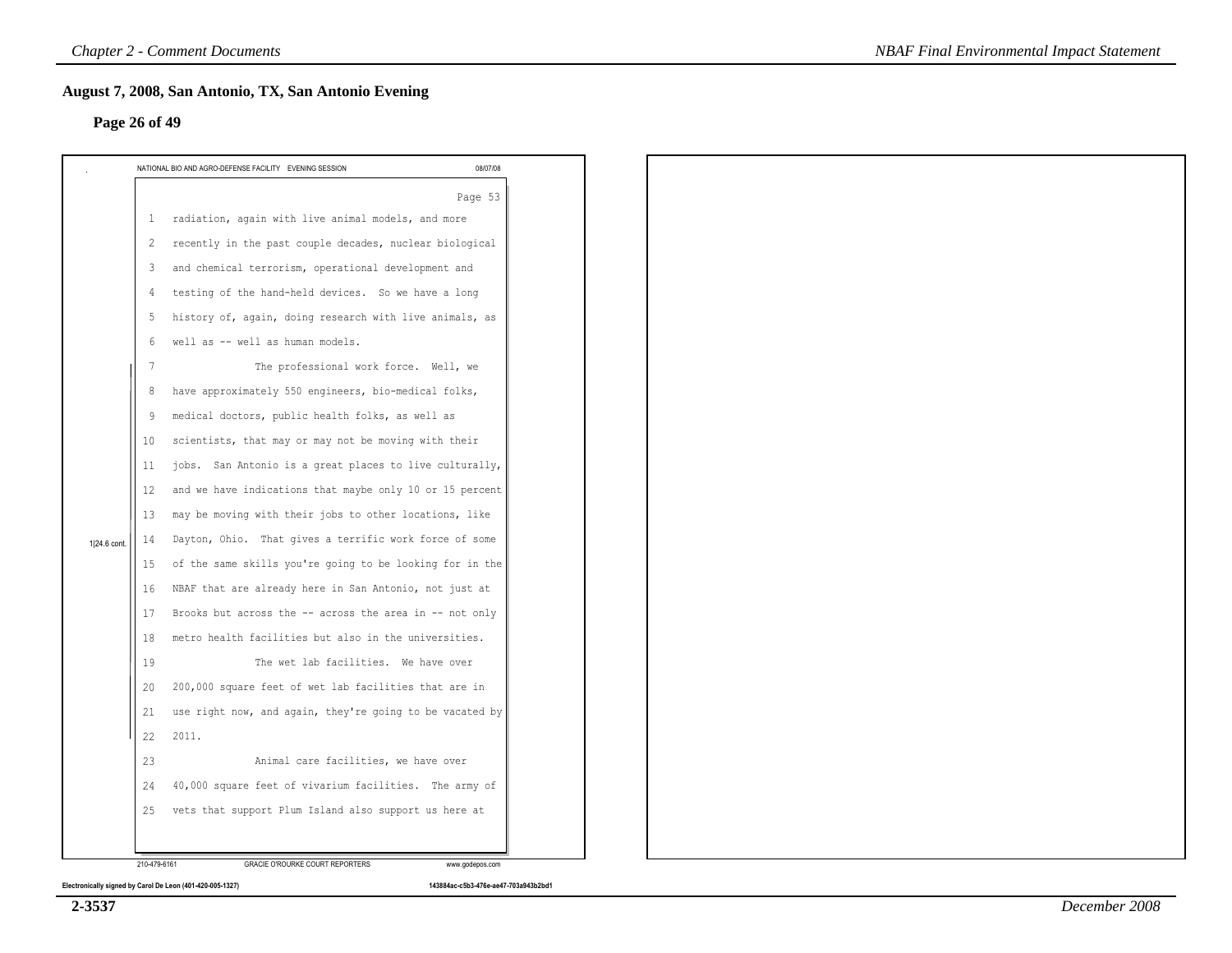|              | 08/07/08<br>NATIONAL BIO AND AGRO-DEFENSE FACILITY EVENING SESSION |                                                                                 |
|--------------|--------------------------------------------------------------------|---------------------------------------------------------------------------------|
|              | Page 54                                                            | Comment No: 1<br>Issue Code: 24.6                                               |
|              | Brooks, and we have been ALAC accredited in our<br>1               | DHS notes the commentor's support for the Texas Research Park Site Alternative. |
|              | facilities since 1967. So Brooks, in itself, can be a              |                                                                                 |
| 1 24.6 cont. | very strong supporter of the NBAF site just because of<br>3        |                                                                                 |
|              | our presence and some of the stuff that we have going              |                                                                                 |
|              | 5<br>away.                                                         |                                                                                 |
|              | Thank you.<br>-6                                                   |                                                                                 |
|              | MS. COGHILL: Thank you very much.<br>7                             |                                                                                 |
|              | Next speaker is Donald Jakeway.<br>8                               |                                                                                 |
|              | DONALD E. JAKEWAY: Welcome back with the<br>-9                     |                                                                                 |
|              | EIS team to San Antonio. My partner, Eric Stevens, from<br>10      |                                                                                 |
|              | Brooks City Base, I couldn't add anything more to what<br>11       |                                                                                 |
|              | 12<br>he said.                                                     |                                                                                 |
|              | We were very proud to be a part of the<br>13                       |                                                                                 |
|              | competition at Brooks City Base for this very facility.<br>14      |                                                                                 |
|              | We want you to know that the Brooks Development<br>15              |                                                                                 |
|              | Authority is a member of the TBAC, the very unique<br>16           |                                                                                 |
|              | consortium that came together in this community to<br>17           |                                                                                 |
|              | support this facility, and that the Brooks City Base and<br>18     |                                                                                 |
|              | all the these facilities will be standing ready for<br>19          |                                                                                 |
|              | anything that we can do to help in any kind of<br>20               |                                                                                 |
|              | transition to this facility, and/or support anything<br>21         |                                                                                 |
|              | that would come to be a support to the final facility in<br>22     |                                                                                 |
|              | the future.<br>23                                                  |                                                                                 |
|              | So on behalf of the Brooks Development<br>24                       |                                                                                 |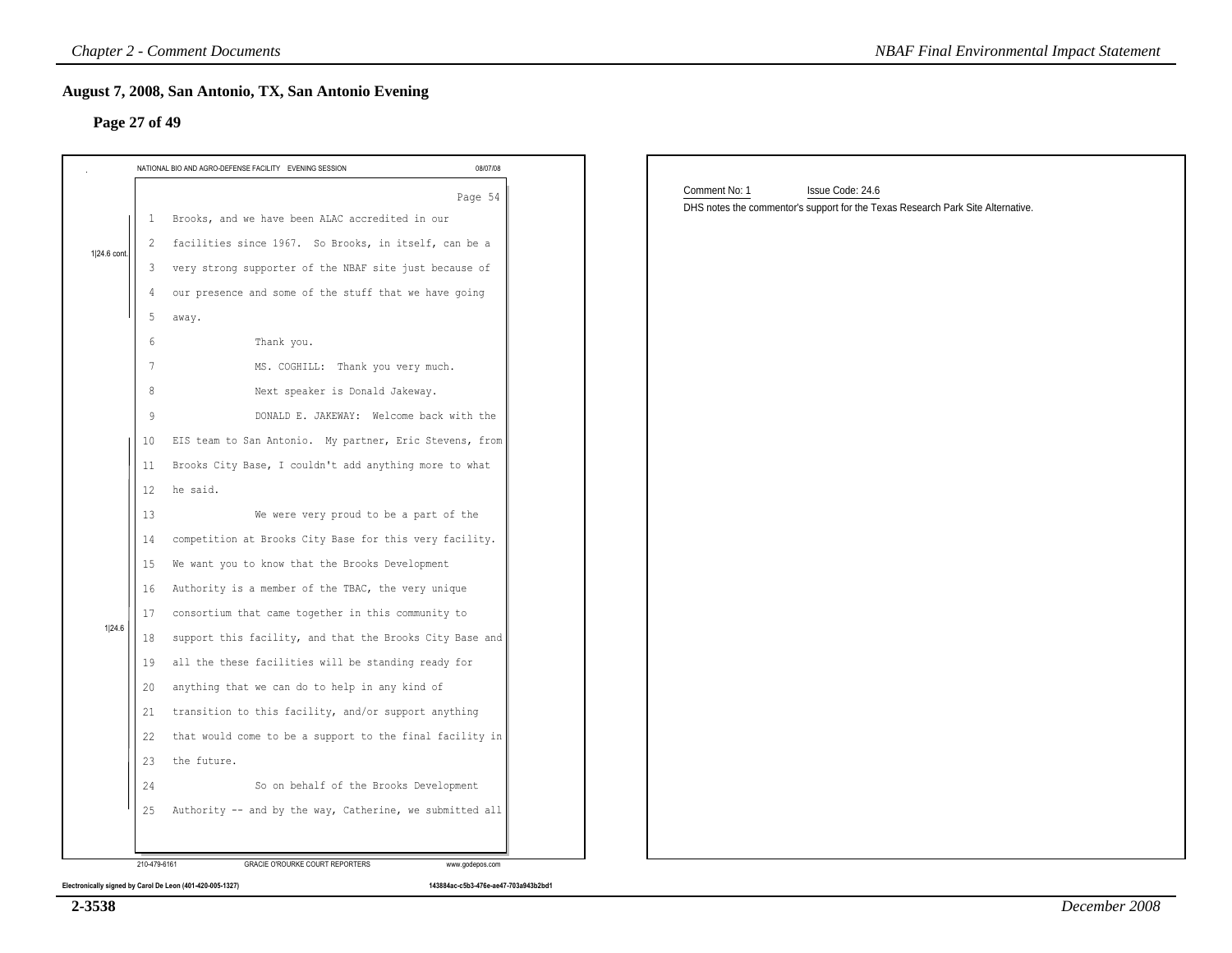### **Page 28 of 49**

| Comment No: 1<br>Issue Code: 8.6<br>Page 55<br>DHS notes the information provided by the commentor.<br>1 of our comments in writing. So thank you very much.<br>2<br>MS. COGHILL: Thank you.<br>Henry Cisneros.<br>3<br>HENRY CISNEROS: Yes, ma'am, gentlemen.<br>4<br>I am Henry Cisneros and serve as chairman of a housing<br>5<br>investment company named CityView. I had the great<br>6<br>honor of serving as mayor of San Antonio for four terms<br>7<br>in the 1980s and saw the consolidation of the city's<br>8<br>five medical institutions and in those years and since.<br>9<br>I'd like to talk about them as four<br>10<br>pillars. Medical education. It's some very substantial<br>11<br>institutions, including some of the best in the country,<br>12<br>like the UT Health Science Center Dental School.<br>13<br>Medical research. Again, including some<br>14<br>of the best, like the Southwest Foundation for<br>15<br>Bio-Medical Research. Clinical specialization. A very<br>16<br>important component of that being military medicine, and<br>17<br>bio and medical businesses that are growing here.<br>18<br>Now I'm not going to dwell on the<br>19<br>components of each of those because time doesn't allow<br>20<br>and because you're familiar with them. But I do want to<br>21<br>say a word about the results of that growing aggregation<br>22<br>of institutions and the implications for NBAF.<br>23 | NATIONAL BIO AND AGRO-DEFENSE FACILITY EVENING SESSION | 08/07/08 |  |
|------------------------------------------------------------------------------------------------------------------------------------------------------------------------------------------------------------------------------------------------------------------------------------------------------------------------------------------------------------------------------------------------------------------------------------------------------------------------------------------------------------------------------------------------------------------------------------------------------------------------------------------------------------------------------------------------------------------------------------------------------------------------------------------------------------------------------------------------------------------------------------------------------------------------------------------------------------------------------------------------------------------------------------------------------------------------------------------------------------------------------------------------------------------------------------------------------------------------------------------------------------------------------------------------------------------------------------------------------------------------------------------------------------------------------------------------|--------------------------------------------------------|----------|--|
|                                                                                                                                                                                                                                                                                                                                                                                                                                                                                                                                                                                                                                                                                                                                                                                                                                                                                                                                                                                                                                                                                                                                                                                                                                                                                                                                                                                                                                                |                                                        |          |  |
|                                                                                                                                                                                                                                                                                                                                                                                                                                                                                                                                                                                                                                                                                                                                                                                                                                                                                                                                                                                                                                                                                                                                                                                                                                                                                                                                                                                                                                                |                                                        |          |  |
|                                                                                                                                                                                                                                                                                                                                                                                                                                                                                                                                                                                                                                                                                                                                                                                                                                                                                                                                                                                                                                                                                                                                                                                                                                                                                                                                                                                                                                                |                                                        |          |  |
|                                                                                                                                                                                                                                                                                                                                                                                                                                                                                                                                                                                                                                                                                                                                                                                                                                                                                                                                                                                                                                                                                                                                                                                                                                                                                                                                                                                                                                                |                                                        |          |  |
|                                                                                                                                                                                                                                                                                                                                                                                                                                                                                                                                                                                                                                                                                                                                                                                                                                                                                                                                                                                                                                                                                                                                                                                                                                                                                                                                                                                                                                                |                                                        |          |  |
|                                                                                                                                                                                                                                                                                                                                                                                                                                                                                                                                                                                                                                                                                                                                                                                                                                                                                                                                                                                                                                                                                                                                                                                                                                                                                                                                                                                                                                                |                                                        |          |  |
|                                                                                                                                                                                                                                                                                                                                                                                                                                                                                                                                                                                                                                                                                                                                                                                                                                                                                                                                                                                                                                                                                                                                                                                                                                                                                                                                                                                                                                                |                                                        |          |  |
|                                                                                                                                                                                                                                                                                                                                                                                                                                                                                                                                                                                                                                                                                                                                                                                                                                                                                                                                                                                                                                                                                                                                                                                                                                                                                                                                                                                                                                                |                                                        |          |  |
|                                                                                                                                                                                                                                                                                                                                                                                                                                                                                                                                                                                                                                                                                                                                                                                                                                                                                                                                                                                                                                                                                                                                                                                                                                                                                                                                                                                                                                                |                                                        |          |  |
|                                                                                                                                                                                                                                                                                                                                                                                                                                                                                                                                                                                                                                                                                                                                                                                                                                                                                                                                                                                                                                                                                                                                                                                                                                                                                                                                                                                                                                                |                                                        |          |  |
|                                                                                                                                                                                                                                                                                                                                                                                                                                                                                                                                                                                                                                                                                                                                                                                                                                                                                                                                                                                                                                                                                                                                                                                                                                                                                                                                                                                                                                                |                                                        |          |  |
|                                                                                                                                                                                                                                                                                                                                                                                                                                                                                                                                                                                                                                                                                                                                                                                                                                                                                                                                                                                                                                                                                                                                                                                                                                                                                                                                                                                                                                                |                                                        |          |  |
|                                                                                                                                                                                                                                                                                                                                                                                                                                                                                                                                                                                                                                                                                                                                                                                                                                                                                                                                                                                                                                                                                                                                                                                                                                                                                                                                                                                                                                                |                                                        |          |  |
|                                                                                                                                                                                                                                                                                                                                                                                                                                                                                                                                                                                                                                                                                                                                                                                                                                                                                                                                                                                                                                                                                                                                                                                                                                                                                                                                                                                                                                                |                                                        |          |  |
|                                                                                                                                                                                                                                                                                                                                                                                                                                                                                                                                                                                                                                                                                                                                                                                                                                                                                                                                                                                                                                                                                                                                                                                                                                                                                                                                                                                                                                                |                                                        |          |  |
|                                                                                                                                                                                                                                                                                                                                                                                                                                                                                                                                                                                                                                                                                                                                                                                                                                                                                                                                                                                                                                                                                                                                                                                                                                                                                                                                                                                                                                                |                                                        |          |  |
|                                                                                                                                                                                                                                                                                                                                                                                                                                                                                                                                                                                                                                                                                                                                                                                                                                                                                                                                                                                                                                                                                                                                                                                                                                                                                                                                                                                                                                                |                                                        |          |  |
|                                                                                                                                                                                                                                                                                                                                                                                                                                                                                                                                                                                                                                                                                                                                                                                                                                                                                                                                                                                                                                                                                                                                                                                                                                                                                                                                                                                                                                                |                                                        |          |  |
|                                                                                                                                                                                                                                                                                                                                                                                                                                                                                                                                                                                                                                                                                                                                                                                                                                                                                                                                                                                                                                                                                                                                                                                                                                                                                                                                                                                                                                                |                                                        |          |  |
|                                                                                                                                                                                                                                                                                                                                                                                                                                                                                                                                                                                                                                                                                                                                                                                                                                                                                                                                                                                                                                                                                                                                                                                                                                                                                                                                                                                                                                                |                                                        |          |  |
|                                                                                                                                                                                                                                                                                                                                                                                                                                                                                                                                                                                                                                                                                                                                                                                                                                                                                                                                                                                                                                                                                                                                                                                                                                                                                                                                                                                                                                                |                                                        |          |  |
|                                                                                                                                                                                                                                                                                                                                                                                                                                                                                                                                                                                                                                                                                                                                                                                                                                                                                                                                                                                                                                                                                                                                                                                                                                                                                                                                                                                                                                                |                                                        |          |  |
|                                                                                                                                                                                                                                                                                                                                                                                                                                                                                                                                                                                                                                                                                                                                                                                                                                                                                                                                                                                                                                                                                                                                                                                                                                                                                                                                                                                                                                                |                                                        |          |  |
|                                                                                                                                                                                                                                                                                                                                                                                                                                                                                                                                                                                                                                                                                                                                                                                                                                                                                                                                                                                                                                                                                                                                                                                                                                                                                                                                                                                                                                                |                                                        |          |  |
| First we have, as a result of our efforts<br>24                                                                                                                                                                                                                                                                                                                                                                                                                                                                                                                                                                                                                                                                                                                                                                                                                                                                                                                                                                                                                                                                                                                                                                                                                                                                                                                                                                                                |                                                        |          |  |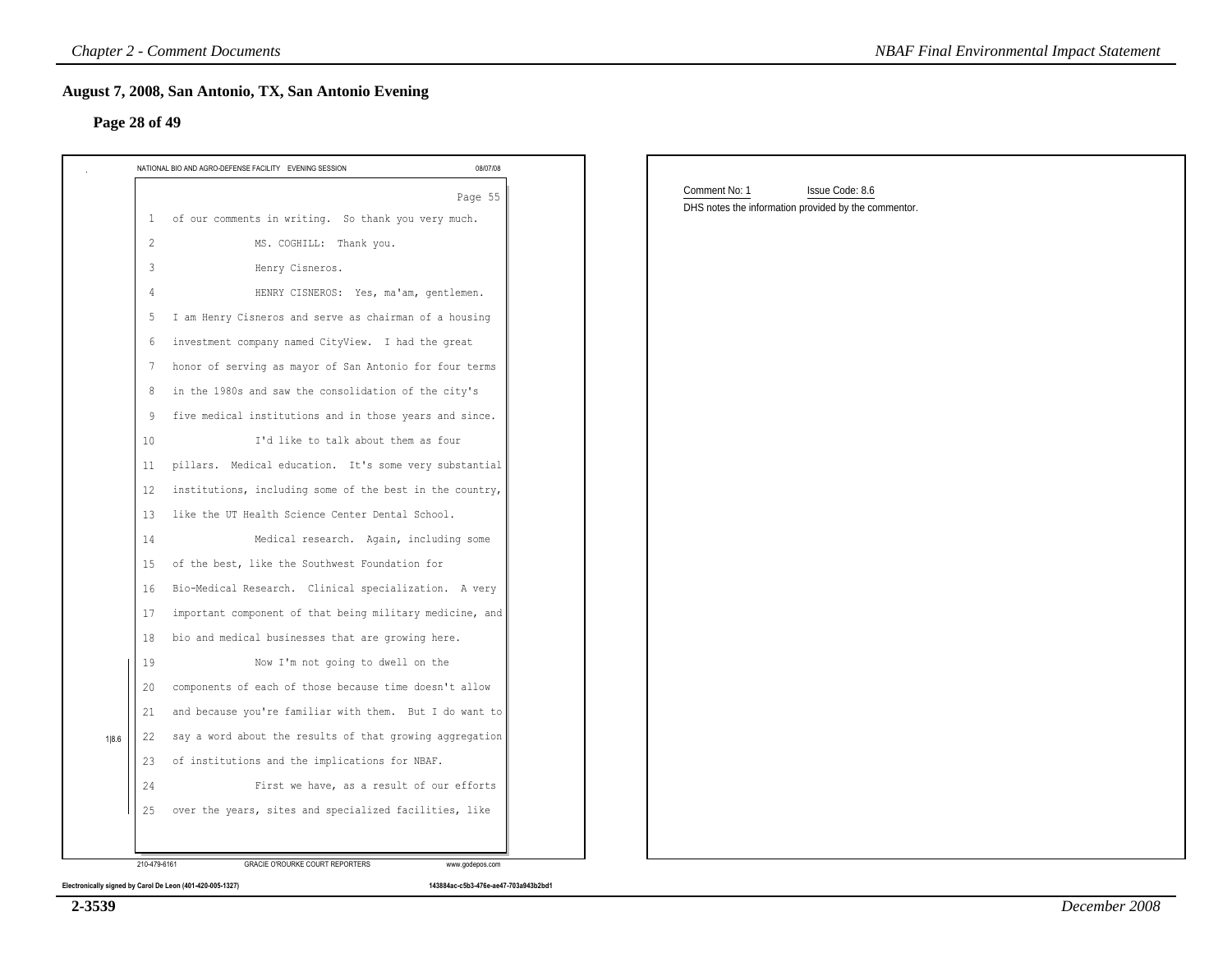# **Page 29 of 49**

|             |    |                                                         | 08/07/08 |
|-------------|----|---------------------------------------------------------|----------|
|             |    |                                                         | Page 56  |
|             | 1  | the Texas Research Park, which wouldn't exist but for   |          |
|             | 2  | the efforts of a lot of people from all of these        |          |
|             | 3  | sectors, Brooks City Base, The Southwest Foundation,    |          |
|             | 4  | etc.                                                    |          |
|             | 5  | We have a personnel pipeline that's deep                |          |
|             | 6  | in this field because of military medicine and because  |          |
|             | 7  | of the 115,000 people involved in health care and the   |          |
|             | 8  | bio-sciences. So recruiting ought to be easy from the   |          |
|             | 9  | local work force.                                       |          |
|             | 10 | We have training institutions of all                    |          |
|             | 11 | kinds, literally from the high school level, Health     |          |
|             | 12 | Careers High School and community college focusing on   |          |
| 1 8.6 cont. | 13 | this, all the way through higher education of various   |          |
|             | 14 | kinds.                                                  |          |
|             | 15 | We have knowledge of the federal system                 |          |
|             | 16 | with this city's long history of working with the       |          |
|             | 17 | federal institutions, Army, Air Force, and now Navy, as |          |
|             | 18 | the consolidation of all military medicine occurs here. |          |
|             | 19 | The long and short is, we have working                  |          |
|             | 20 | for us and for you what economists refer to as          |          |
|             | 21 | agglomeration effects, the effects where two plus two   |          |
|             | 22 | equal five. Because people are working together, you    |          |
|             | 23 | get the synergy of teams and institutions and funding   |          |
|             | 24 | and budgets, a people working together on these         |          |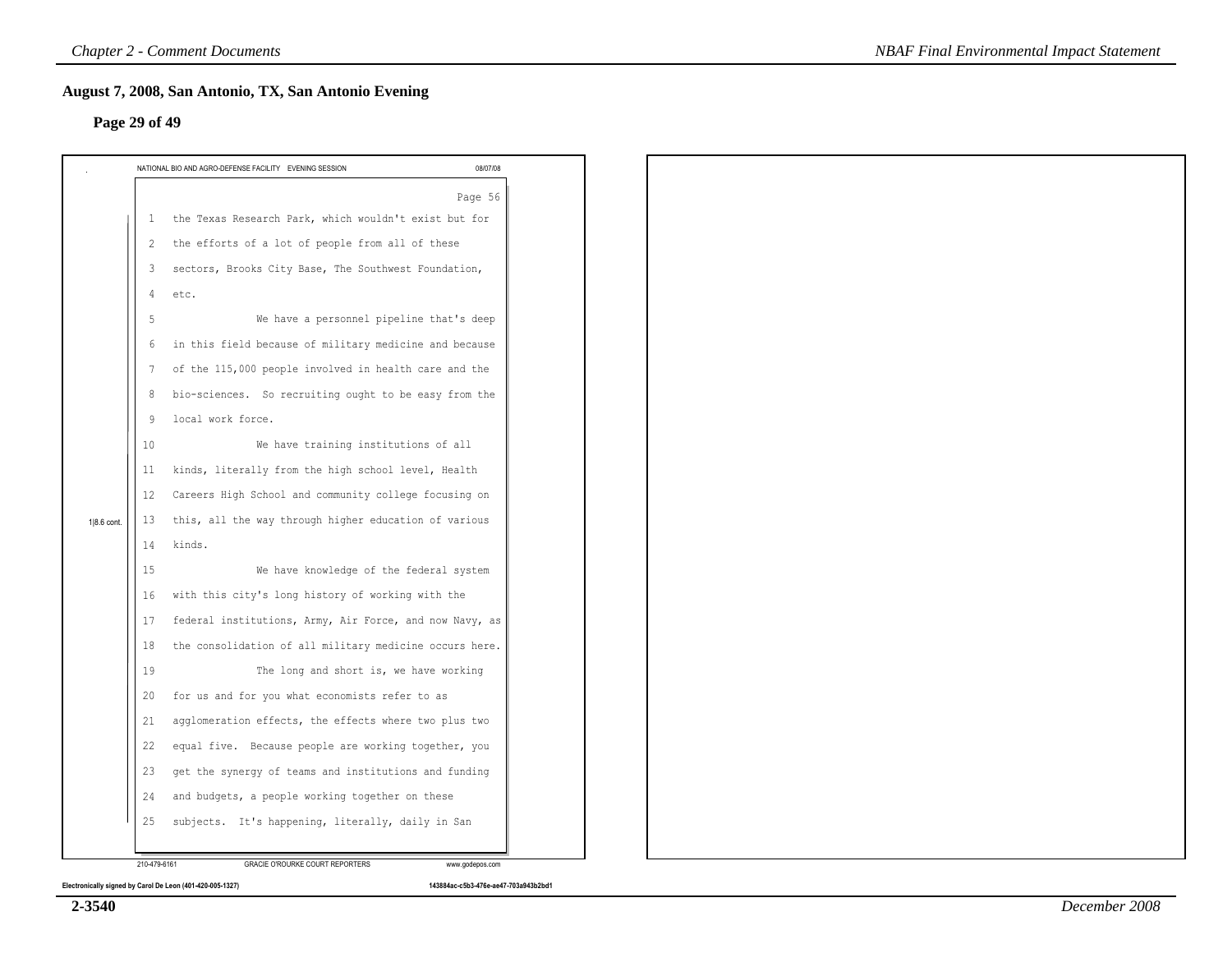### **Page 30 of 49**

|             |                 | NATIONAL BIO AND AGRO-DEFENSE FACILITY EVENING SESSION   | 08/07/08 |
|-------------|-----------------|----------------------------------------------------------|----------|
|             |                 |                                                          | Page 57  |
|             | $\mathbf{1}$    | Antonio, things like BRAC; things like the Incarnate     |          |
|             | 2               | Word setting up an optometry school and veterinary       |          |
|             | 3               | school; like Texas A&M locating a new campus here;       |          |
|             | -4              | Trinity University and its medical administration        |          |
|             | 5               | program.                                                 |          |
|             | 6               | Let me just close with one other quick                   |          |
|             | $7\phantom{.0}$ | point. Having been a Cabinet officer in President        |          |
|             | 8               | Clinton's administration, I know that sometimes the      |          |
| 1 8.6 cont. | 9               | issue of diversity comes up. San Antonio is one of the   |          |
|             | 10              | most diverse cities, and generally speaking, our         |          |
|             | 11              | military institutions end up improving their diversity   |          |
|             | 12              | scores simply because they're in San Antonio.            |          |
|             | 13              | It's almost impossible to put a work                     |          |
|             | 14              | force together that isn't 40 or 50 percent minority, and |          |
|             | 15              | generally end up with the largest aggregation of         |          |
|             | 16              | Hispanics in their work force because they're here. So   |          |
|             | 17              | it's just an added bonus to the kinds of things and one  |          |
|             | 18              | other piece of this agglomeration effect. Thank you.     |          |
|             | 19              | MS. COGHILL: Thank you.                                  |          |
|             | 20              | George Irving.                                           |          |
|             | 21              | GEORGE IRVING: Thank you again for the                   |          |
|             | 22              | opportunity to speak tonight. My name is George Irving,  |          |
|             | 23              | I'm a Doctor of Veterinary Medicine. I am also and have  |          |
|             | 24              | had the privilege to be the past president -- a past     |          |
|             | 25              | president of the American Association for Laboratory     |          |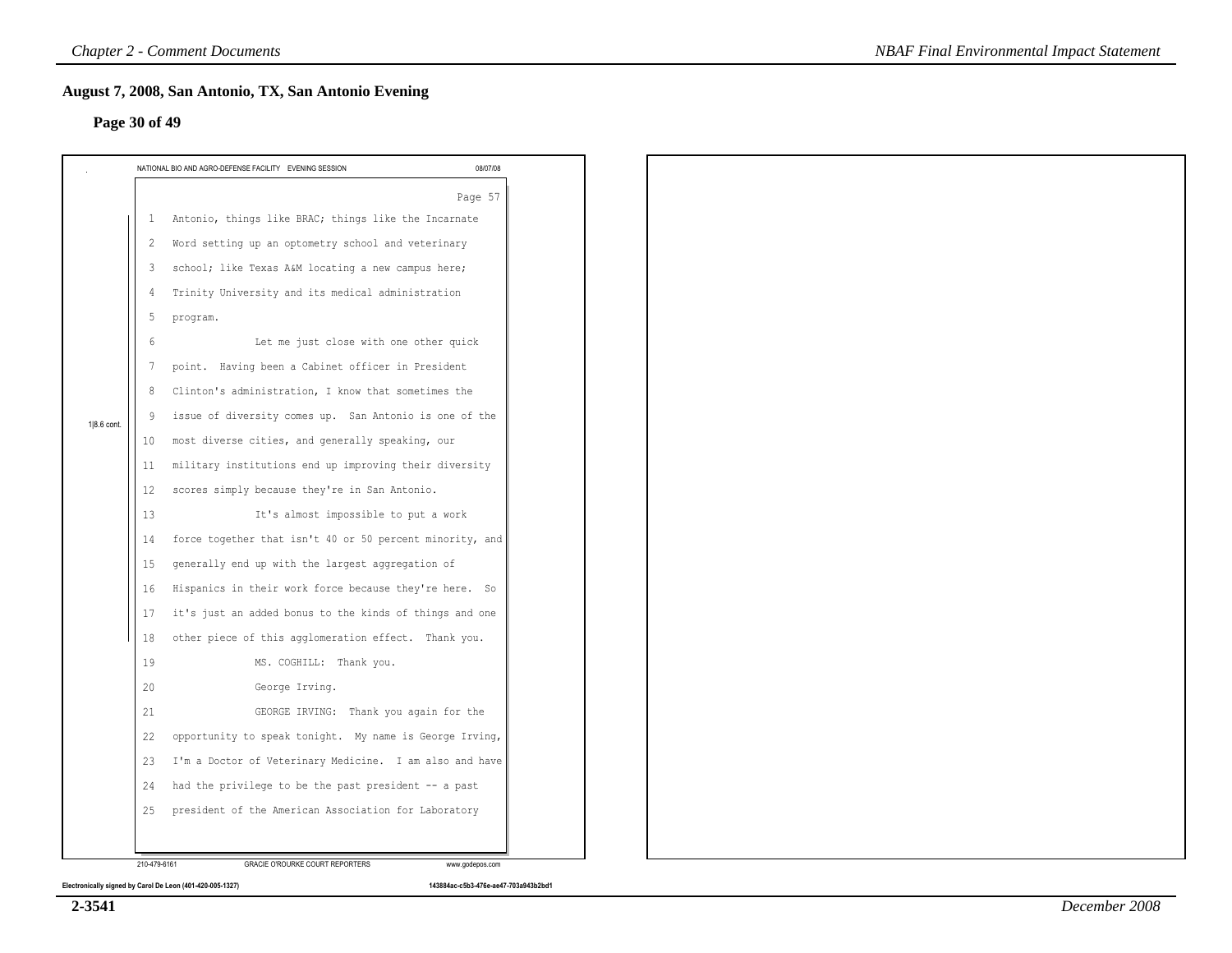| NATIONAL BIO AND AGRO-DEFENSE FACILITY EVENING SESSION         | 08/07/08 |                                                      |  |
|----------------------------------------------------------------|----------|------------------------------------------------------|--|
|                                                                | Page 58  | Comment No: 1<br>Issue Code: 17.6                    |  |
| 1 Animal Science. I'm currently a vice president for           |          | DHS notes the information provided by the commentor. |  |
| Conceptual Mindworks, Inc. I have over 40 years<br>2           |          |                                                      |  |
| experience in laboratory operations, particularly those<br>3   |          |                                                      |  |
| related to infectious diseases or radiation that demands<br>4  |          |                                                      |  |
| presentation procedures and the use of laboratory<br>5         |          |                                                      |  |
| animals.<br>6                                                  |          |                                                      |  |
| CMI is a woman-owned, minority small<br>7                      |          |                                                      |  |
| business, based here in San Antonio. We are an applied<br>8    |          |                                                      |  |
| research and software engineering company and have<br>9        |          |                                                      |  |
| supported the Department of Defense District for over 18<br>10 |          |                                                      |  |
| years. CMI is emerging over 10 years in developing<br>11       |          |                                                      |  |
| counter-measures for bio-warfare agents, as a result<br>12     |          |                                                      |  |
| that in Florida, proof patents, plus three pending<br>13       |          |                                                      |  |
| patents that our scientists have written in numerous<br>14     |          |                                                      |  |
| other locations in the course of executing this<br>15          |          |                                                      |  |
| 16<br>government programs.                                     |          |                                                      |  |
| One significant positive aspect of our<br>17                   |          |                                                      |  |
| San Antonio community is, that's not described in the<br>18    |          |                                                      |  |
| EIS, is our demonstrated capability in the process of<br>19    |          |                                                      |  |
| transport of biological samples. I have personal<br>20         |          |                                                      |  |
| knowledge of the process that's used by the Air Force at<br>21 |          |                                                      |  |
| Brooks City Base to receive and process tens of<br>22          |          |                                                      |  |
| thousands of biological samples every year for worldwide<br>23 |          |                                                      |  |
| 24 tracking of diseases.                                       |          |                                                      |  |

**2-3542**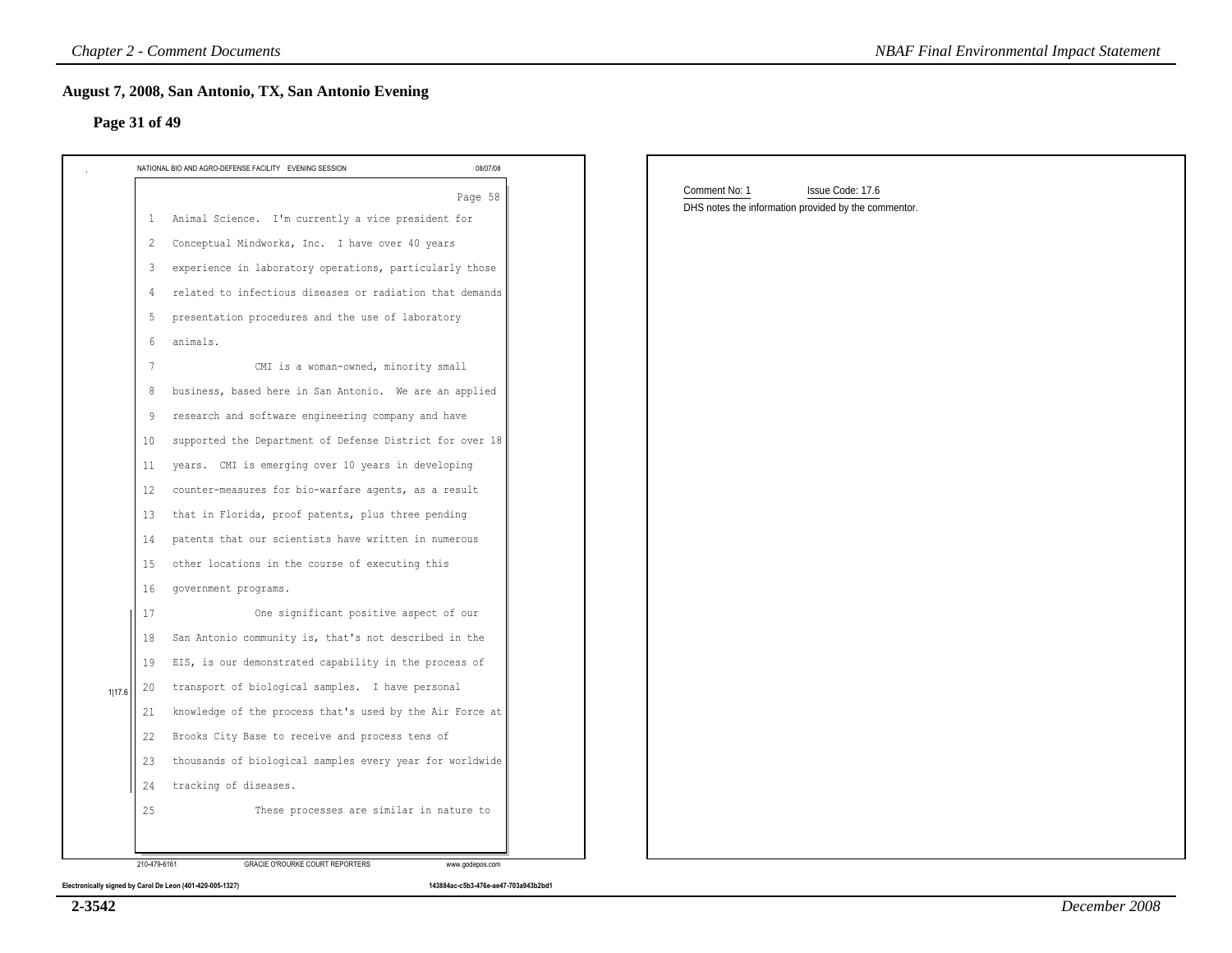| Comment No: 2<br>Issue Code: 24.6<br>Page 59<br>DHS notes the commentor's support for the Texas Research Park Site Alternative.<br>those required by the NBAF to receive biological<br>samples. They illustrate the San Antonio community has<br>the processes in existence and in place to support the<br>diagnostic mission of the NBAF.<br>When this Air Force experience is<br>combined with existing modular transportation of<br>patients by the San Antonio Health District, the Texas<br>Animal Health Commission, and the Texas Veterinarian<br>Diagnostic Laboratories, it is clear that Texas is ready<br>and safely able to administer biological sample<br>transportation needed by the NBAF.<br>As an experienced administrator and<br>laboratory veterinarian, I would like to emphasize that<br>San Antonio in particular and Texas in general have<br>exceptional experience in housing, care, and handling of<br>laboratory animals. That includes the gamut from<br>domestic farm animals to nonhuman primates.<br>We have outstanding internationally known<br>facilities here in San Antonio, accredited by the<br>American Association for the Accreditation of Outdoor<br>Animal Care, and at least 80 veterinarians in San<br>Antonio that are board certified in specific specialties<br>required by the NBAF. |     | 08/07/08 |  |
|-----------------------------------------------------------------------------------------------------------------------------------------------------------------------------------------------------------------------------------------------------------------------------------------------------------------------------------------------------------------------------------------------------------------------------------------------------------------------------------------------------------------------------------------------------------------------------------------------------------------------------------------------------------------------------------------------------------------------------------------------------------------------------------------------------------------------------------------------------------------------------------------------------------------------------------------------------------------------------------------------------------------------------------------------------------------------------------------------------------------------------------------------------------------------------------------------------------------------------------------------------------------------------------------------------------------------------------------|-----|----------|--|
|                                                                                                                                                                                                                                                                                                                                                                                                                                                                                                                                                                                                                                                                                                                                                                                                                                                                                                                                                                                                                                                                                                                                                                                                                                                                                                                                         |     |          |  |
|                                                                                                                                                                                                                                                                                                                                                                                                                                                                                                                                                                                                                                                                                                                                                                                                                                                                                                                                                                                                                                                                                                                                                                                                                                                                                                                                         | -1. |          |  |
|                                                                                                                                                                                                                                                                                                                                                                                                                                                                                                                                                                                                                                                                                                                                                                                                                                                                                                                                                                                                                                                                                                                                                                                                                                                                                                                                         | 2   |          |  |
|                                                                                                                                                                                                                                                                                                                                                                                                                                                                                                                                                                                                                                                                                                                                                                                                                                                                                                                                                                                                                                                                                                                                                                                                                                                                                                                                         | 3   |          |  |
|                                                                                                                                                                                                                                                                                                                                                                                                                                                                                                                                                                                                                                                                                                                                                                                                                                                                                                                                                                                                                                                                                                                                                                                                                                                                                                                                         |     |          |  |
|                                                                                                                                                                                                                                                                                                                                                                                                                                                                                                                                                                                                                                                                                                                                                                                                                                                                                                                                                                                                                                                                                                                                                                                                                                                                                                                                         | 5   |          |  |
|                                                                                                                                                                                                                                                                                                                                                                                                                                                                                                                                                                                                                                                                                                                                                                                                                                                                                                                                                                                                                                                                                                                                                                                                                                                                                                                                         | 6   |          |  |
|                                                                                                                                                                                                                                                                                                                                                                                                                                                                                                                                                                                                                                                                                                                                                                                                                                                                                                                                                                                                                                                                                                                                                                                                                                                                                                                                         | 7   |          |  |
|                                                                                                                                                                                                                                                                                                                                                                                                                                                                                                                                                                                                                                                                                                                                                                                                                                                                                                                                                                                                                                                                                                                                                                                                                                                                                                                                         | 8   |          |  |
|                                                                                                                                                                                                                                                                                                                                                                                                                                                                                                                                                                                                                                                                                                                                                                                                                                                                                                                                                                                                                                                                                                                                                                                                                                                                                                                                         | -9  |          |  |
|                                                                                                                                                                                                                                                                                                                                                                                                                                                                                                                                                                                                                                                                                                                                                                                                                                                                                                                                                                                                                                                                                                                                                                                                                                                                                                                                         | 10  |          |  |
|                                                                                                                                                                                                                                                                                                                                                                                                                                                                                                                                                                                                                                                                                                                                                                                                                                                                                                                                                                                                                                                                                                                                                                                                                                                                                                                                         | 11  |          |  |
|                                                                                                                                                                                                                                                                                                                                                                                                                                                                                                                                                                                                                                                                                                                                                                                                                                                                                                                                                                                                                                                                                                                                                                                                                                                                                                                                         | 12  |          |  |
|                                                                                                                                                                                                                                                                                                                                                                                                                                                                                                                                                                                                                                                                                                                                                                                                                                                                                                                                                                                                                                                                                                                                                                                                                                                                                                                                         | 13  |          |  |
|                                                                                                                                                                                                                                                                                                                                                                                                                                                                                                                                                                                                                                                                                                                                                                                                                                                                                                                                                                                                                                                                                                                                                                                                                                                                                                                                         | 14  |          |  |
|                                                                                                                                                                                                                                                                                                                                                                                                                                                                                                                                                                                                                                                                                                                                                                                                                                                                                                                                                                                                                                                                                                                                                                                                                                                                                                                                         | 15  |          |  |
|                                                                                                                                                                                                                                                                                                                                                                                                                                                                                                                                                                                                                                                                                                                                                                                                                                                                                                                                                                                                                                                                                                                                                                                                                                                                                                                                         | 16  |          |  |
|                                                                                                                                                                                                                                                                                                                                                                                                                                                                                                                                                                                                                                                                                                                                                                                                                                                                                                                                                                                                                                                                                                                                                                                                                                                                                                                                         | 17  |          |  |
|                                                                                                                                                                                                                                                                                                                                                                                                                                                                                                                                                                                                                                                                                                                                                                                                                                                                                                                                                                                                                                                                                                                                                                                                                                                                                                                                         | 18  |          |  |
|                                                                                                                                                                                                                                                                                                                                                                                                                                                                                                                                                                                                                                                                                                                                                                                                                                                                                                                                                                                                                                                                                                                                                                                                                                                                                                                                         | 19  |          |  |
|                                                                                                                                                                                                                                                                                                                                                                                                                                                                                                                                                                                                                                                                                                                                                                                                                                                                                                                                                                                                                                                                                                                                                                                                                                                                                                                                         | 20  |          |  |
|                                                                                                                                                                                                                                                                                                                                                                                                                                                                                                                                                                                                                                                                                                                                                                                                                                                                                                                                                                                                                                                                                                                                                                                                                                                                                                                                         | 21  |          |  |
|                                                                                                                                                                                                                                                                                                                                                                                                                                                                                                                                                                                                                                                                                                                                                                                                                                                                                                                                                                                                                                                                                                                                                                                                                                                                                                                                         | 22  |          |  |
|                                                                                                                                                                                                                                                                                                                                                                                                                                                                                                                                                                                                                                                                                                                                                                                                                                                                                                                                                                                                                                                                                                                                                                                                                                                                                                                                         | 23  |          |  |
| I'm confident San Antonio has the desire                                                                                                                                                                                                                                                                                                                                                                                                                                                                                                                                                                                                                                                                                                                                                                                                                                                                                                                                                                                                                                                                                                                                                                                                                                                                                                | 24  |          |  |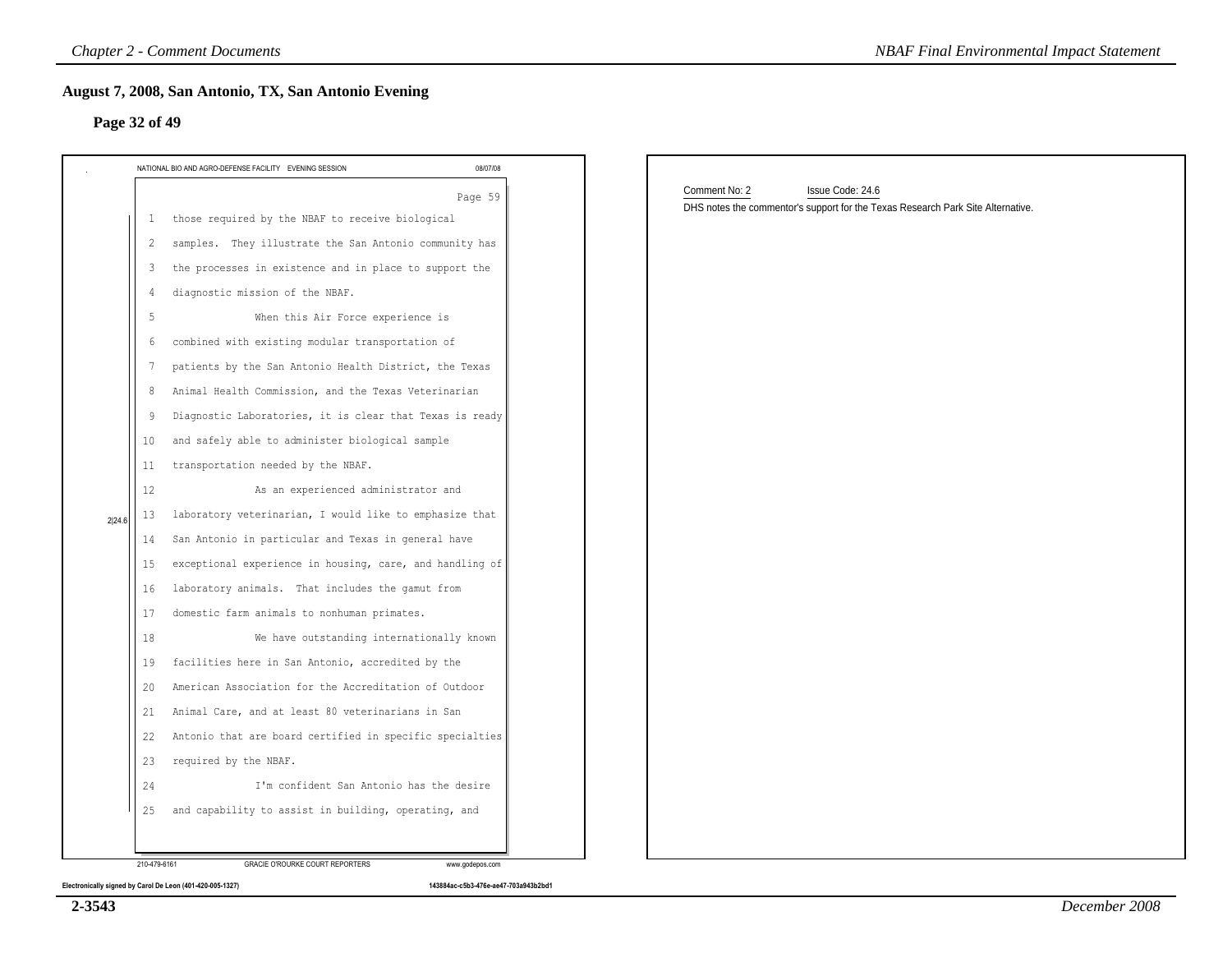|              | Page 33 of 49                                                                                                                                                                                        |          |  |
|--------------|------------------------------------------------------------------------------------------------------------------------------------------------------------------------------------------------------|----------|--|
|              | NATIONAL BIO AND AGRO-DEFENSE FACILITY EVENING SESSION                                                                                                                                               | 08/07/08 |  |
| 2 24.6 cont. | maintaining laboratory animal facilities at the NBAF at<br>$\mathbf{1}$<br>the highest state of the art. Thank you so much tonight<br>2<br>for my opportunity to speak. I am confident that the<br>3 | Page 60  |  |
|              | nation is best served by locating the NBAF here in San<br>4<br>Antonio, Texas.<br>5<br>MS. COGHILL: Thank you.<br>6                                                                                  |          |  |
|              | 7<br>John Feik is our next speaker.<br>JOHN FEIK, JR: Good evening. My name is<br>8                                                                                                                  |          |  |
|              | John Feik, Jr, and I represent a company here in San<br>9<br>Antonio called DPT Laboratories. We're a pharmaceutical<br>10<br>research and development company. We do that on a<br>11                |          |  |
|              | fee-for-service basis to the "who's who" of the<br>12<br>pharmaceutical industry as well as the bio-tech<br>13                                                                                       |          |  |
|              | 14<br>community.<br>We have major research and development<br>15<br>facilities here in San Antonio, manufacturing located<br>16                                                                      |          |  |
|              | just north of San Antonio, downtown San Antonio, with<br>17<br>new research and development facilities down at Brooks<br>18<br>City Base. We employ more than 1600 employees worldwide<br>19         |          |  |
|              | with our facilities, 800 of those employees being here<br>20<br>in San Antonio. And this business originated here in<br>21                                                                           |          |  |
|              | 22<br>San Antonio.<br>23<br>I thought since we are talking about the<br>Environmental Impact Statement with the NBAF project,<br>24                                                                  |          |  |
|              | I'd like to speak briefly about how DPT views the city<br>25                                                                                                                                         |          |  |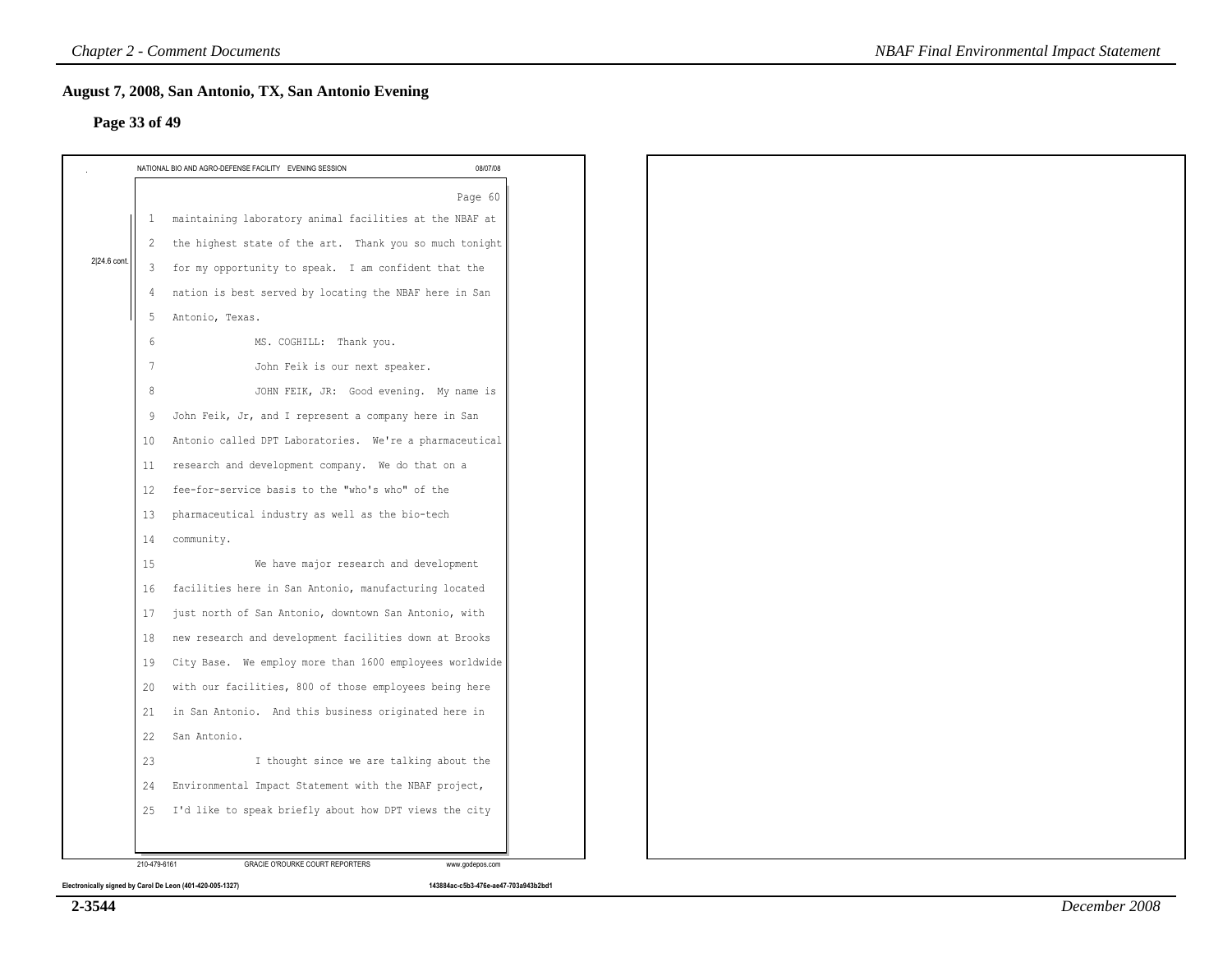# **Page 34 of 49**

| NATIONAL BIO AND AGRO-DEFENSE FACILITY EVENING SESSION        | 08/07/08 |                                                                                                                      |
|---------------------------------------------------------------|----------|----------------------------------------------------------------------------------------------------------------------|
| 1 for projects of this type.                                  | Page 61  | Comment No: 1<br>Issue Code: 24.6<br>DHS notes the commentor's support for the Texas Research Park Site Alternative. |
| $\overline{2}$<br>First, DPT has been able to access a        |          |                                                                                                                      |
| great work force existing here in San Antonio. And when<br>3  |          |                                                                                                                      |
| we've needed to recruit folks from outside of San<br>4        |          |                                                                                                                      |
| Antonio, be it scientists or professionals, we've been<br>-5  |          |                                                                                                                      |
| able to attract highly qualified people. In fact, we<br>6     |          |                                                                                                                      |
| employ more than 100 R&D scientists here in San Antonio<br>7  |          |                                                                                                                      |
| alone. In fact, it's been -- it's actually been a<br>8        |          |                                                                                                                      |
| recruiting tool to bring scientists, be it bio-chemists,<br>9 |          |                                                                                                                      |
| chemists, or microbiologists because of quality of life       |          |                                                                                                                      |
| that San Antonio affords, diversity of culture and            |          |                                                                                                                      |
| 12<br>recreational happenings.                                |          |                                                                                                                      |
| As aside to that, when we were recruiting<br>13               |          |                                                                                                                      |
| our scientists here to San Antonio, one of the things         |          |                                                                                                                      |
| that they're happy to learn is of the large and               |          |                                                                                                                      |
| accomplished scientific community we have here, as well       |          |                                                                                                                      |
| as the world-class research being done by a number of         |          |                                                                                                                      |
| institutions and companies like ours.                         |          |                                                                                                                      |
| Secondly, we'd like you to know that                          |          |                                                                                                                      |
| since 1990 the company's experienced great growth, a          |          |                                                                                                                      |
| tremendous growth. And I think that's important for           |          |                                                                                                                      |
| you-all to know, because without the city and the county      |          |                                                                                                                      |
| providing an environment that's conducive to supporting       |          |                                                                                                                      |
| our growth, this would not have been possible to              |          |                                                                                                                      |
| relocating our own R&D center down at Brooks City Base.       |          |                                                                                                                      |

**2-3545**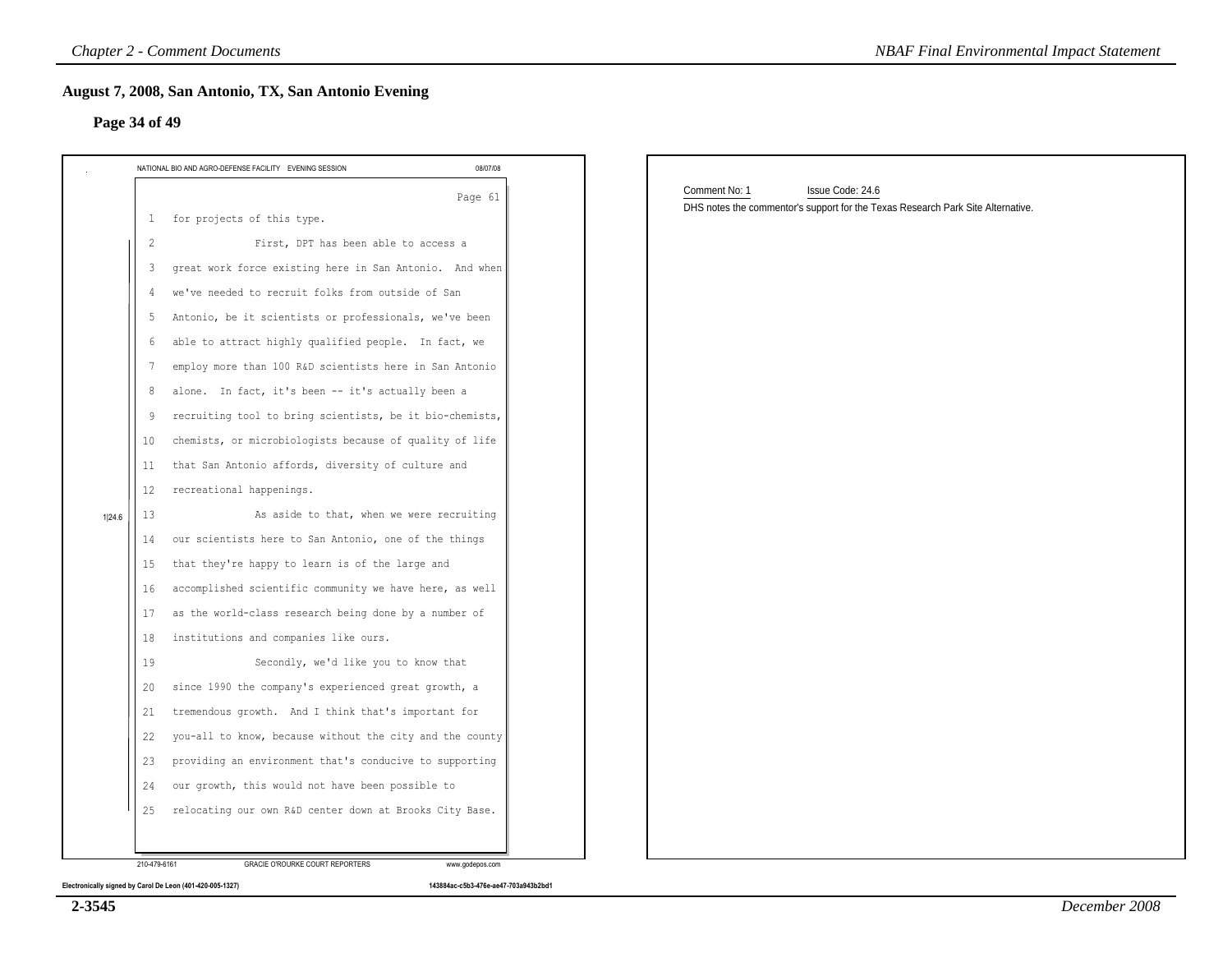# **Page 35 of 49**

|              |                | NATIONAL BIO AND AGRO-DEFENSE FACILITY EVENING SESSION   | 08/07/08 |
|--------------|----------------|----------------------------------------------------------|----------|
|              |                |                                                          | Page 62  |
|              | $\overline{1}$ | We believe that San Antonio has had a                    |          |
|              | 2              | long track record of supporting this, whether it's       |          |
|              | 3              | federal, state, or private, such as DPT or Southwest     |          |
|              | $\overline{4}$ | Foundation for Bio-Medical Research.                     |          |
|              | 5              | Lastly, I'd like to point out another                    |          |
|              | 6              | environmental advantage that we view of San Antonio. We  |          |
|              | 7              | view this as a clean climate from a standpoint that      |          |
|              | 8              | we're not in tornado alley, we're not in danger of       |          |
| 1 24.6 cont. | 9              | hurricanes, and we're not in an earthquake zone. That's  |          |
|              | 10             | important to DPT because there's minimal risk for our    |          |
|              | 11             | employees, our facilities, and I think that should be    |          |
|              | 12             | important for you guys as well.                          |          |
|              | 13             | For all these reasons and many more, the                 |          |
|              | 14             | DPT fully recommends that San Antonio be considered, and |          |
|              | 15             | we recommend that San Antonio be a logical choice for    |          |
|              | 16             | the NBAF in relocating to our city. We hope you'll       |          |
|              | 17             | choose the city.                                         |          |
|              | 18             | MS. COGHILL: Thank you.                                  |          |
|              | 19             | Tom Long.                                                |          |
|              | 20             | TOM LONG: Good evening. My name is Tom                   |          |
|              | 21             | Long, and I'm the senior manager for Customer            |          |
|              | 22             | Relationships and Economic Development for CPS Energy.   |          |
|              | 23             | My comments this evening will focus on the               |          |
|              | 24             | infrastructure at the Texas Research Park site as        |          |
|              | 25             | addressed in the Draft EIS.                              |          |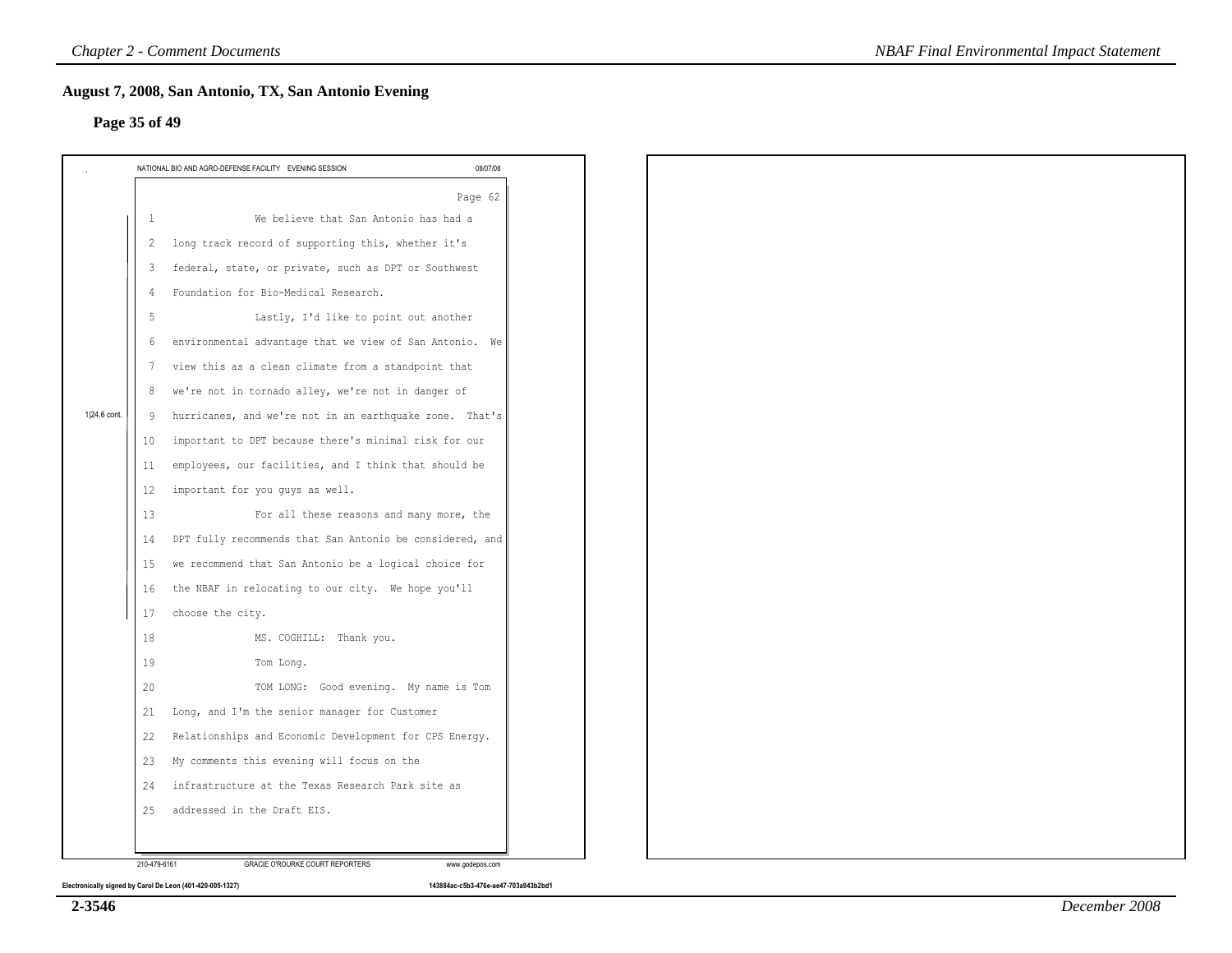| NATIONAL BIO AND AGRO-DEFENSE FACILITY EVENING SESSION         | 08/07/08 | Comment No: 1<br>Issue Code: 8.6     |  |
|----------------------------------------------------------------|----------|--------------------------------------|--|
| CPS Energy is the nation's largest<br>1                        | Page 63  | DHS notes the commentor's statement. |  |
| municipally owned combined electric and natural gas<br>2       |          |                                      |  |
| utility. We serve over 680,000 electric customers and<br>3     |          |                                      |  |
| 320,000 natural gas customers in the San Antonio               |          |                                      |  |
| region. We are positioned to provide NBAF power that<br>5      |          |                                      |  |
| you need well into the 21st century, with a diverse fuel<br>6  |          |                                      |  |
| mix and modern, well-maintained facilities.<br>7               |          |                                      |  |
| We own and operate nine power plants,<br>8                     |          |                                      |  |
| fueled primarily by nuclear, coal, natural gas, and            |          |                                      |  |
| renewable fuel sources. Combined, these plants provide<br>10   |          |                                      |  |
| a maximum capacity of 5,825 megawatts, translating to a<br>-11 |          |                                      |  |
| 20 percent reserve capacity and sufficient power to meet<br>12 |          |                                      |  |
| NBAF's needs now and in the future.<br>-13                     |          |                                      |  |
| The Texas Research Park site will be<br>14                     |          |                                      |  |
| provided with power through two diversely routed<br>15         |          |                                      |  |
| circuits. These circuits will originate from different<br>16   |          |                                      |  |
| transformers at the CPS Energy substation located<br>17        |          |                                      |  |
| adjacent to the Texas Research Park. The two separate<br>18    |          |                                      |  |
| lines would converge at the site and will be stepped<br>19     |          |                                      |  |
| down to customer voltage by two transformers, each<br>20       |          |                                      |  |
| capable of handling the entire facility load.<br>21            |          |                                      |  |
| 22<br>Likewise, the natural gas infrastructure                 |          |                                      |  |
| at Texas Research Park is in place today around the site<br>23 |          |                                      |  |
| parameter and is adequate from a supply pressure level<br>24   |          |                                      |  |

**Electronically signed by Carol De Leon (401-420-005-1327) 143884ac-c5b3-476e-ae47-703a943b2bd1**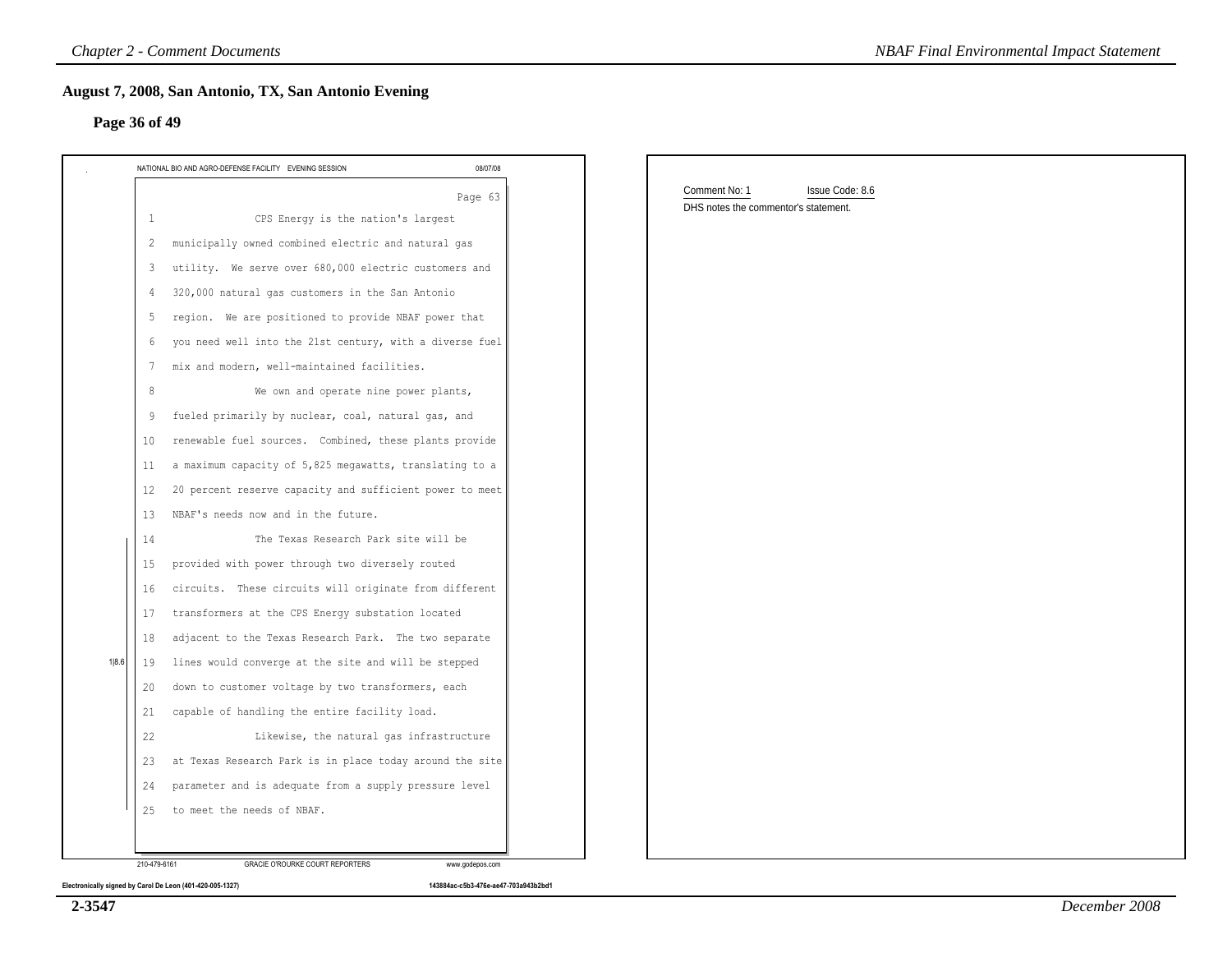| NATIONAL BIO AND AGRO-DEFENSE FACILITY EVENING SESSION   | 08/07/08 |                                                                                                                      |
|----------------------------------------------------------|----------|----------------------------------------------------------------------------------------------------------------------|
|                                                          | Page 64  | Comment No: 2<br>Issue Code: 24.6<br>DHS notes the commentor's support for the Texas Research Park Site Alternative. |
| CPS Energy is also committed to providing                |          |                                                                                                                      |
| NBAF with not only affordable and reliable power but     |          |                                                                                                                      |
| also to finding ways to -- for NBAF to be more energy    |          |                                                                                                                      |
| efficient and to develop greater solutions for your      |          |                                                                                                                      |
| long-term energy needs.                                  |          |                                                                                                                      |
| Our energy efficiency programs are backed                |          |                                                                                                                      |
| by over \$96 million in customer incentives for          |          |                                                                                                                      |
| residential and commercial customers who want to reduce  |          |                                                                                                                      |
| their costs through lighting retrofits, general roof     |          |                                                                                                                      |
| upgrades, and improvements to more energy efficient HVAC |          |                                                                                                                      |
| systems.                                                 |          |                                                                                                                      |
| CPS Energy is the largest publicly owned                 |          |                                                                                                                      |
| purchaser of wind power in Texas. Currently we have a    |          |                                                                                                                      |
| renewable energy power plant, in that we purchase over   |          |                                                                                                                      |
| 500 megawatts of wind power from north and west Texas.   |          |                                                                                                                      |
| Late this year, we will be adding to that wind portfolio |          |                                                                                                                      |
| with an additional 75 megawatts from the Texas first     |          |                                                                                                                      |
| coastal wind farm.                                       |          |                                                                                                                      |
| So why San Antonio for NBAF? Among the                   |          |                                                                                                                      |
| other reasons you've heard all day long today, consider  |          |                                                                                                                      |
| the fact that San Antonio would provide NBAF with a      |          |                                                                                                                      |
| unique opportunity to partner with a locally owned       |          |                                                                                                                      |
| utility to provide NBAF with reliable power, affordable  |          |                                                                                                                      |
| power, and renewable power. Thank you.                   |          |                                                                                                                      |
| MS. COGHILL: Thank you.                                  |          |                                                                                                                      |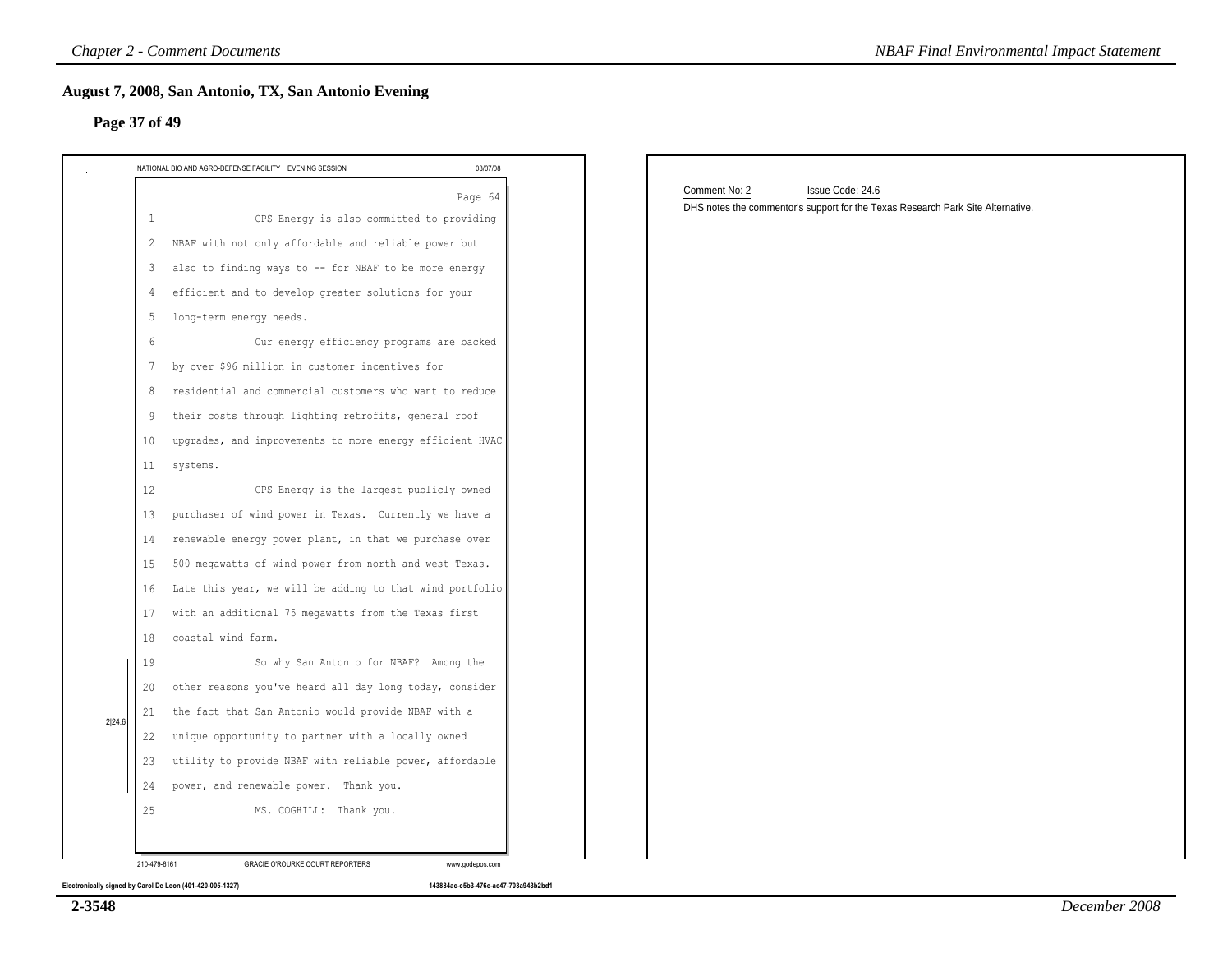|              | NATIONAL BIO AND AGRO-DEFENSE FACILITY EVENING SESSION<br>08/07/08                                                                                                                                                                                                                                                                                                                                                                                                                                                                                                                                                                                                                                                                                                                                                                                                                                                                                                                                                                                           |                                                                                                                      |
|--------------|--------------------------------------------------------------------------------------------------------------------------------------------------------------------------------------------------------------------------------------------------------------------------------------------------------------------------------------------------------------------------------------------------------------------------------------------------------------------------------------------------------------------------------------------------------------------------------------------------------------------------------------------------------------------------------------------------------------------------------------------------------------------------------------------------------------------------------------------------------------------------------------------------------------------------------------------------------------------------------------------------------------------------------------------------------------|----------------------------------------------------------------------------------------------------------------------|
|              | Page 65<br>John Herbold.<br>$\mathbf{1}$                                                                                                                                                                                                                                                                                                                                                                                                                                                                                                                                                                                                                                                                                                                                                                                                                                                                                                                                                                                                                     | Comment No: 1<br>Issue Code: 19.6<br>DHS notes the information provided by the commentor.                            |
| 1 24.6; 19.6 | DR. JOHN HERBOLD: Good evening. My name<br>2<br>is John Herbold, Doctor of Veterinary Medicine,<br>3<br>president of the American College of Veterinary<br>4<br>Preventive Medicine, and Director of the University of<br>5<br>Texas Center for Bio Security and Public Health and<br>6<br>Preparedness.<br>7<br>I would like to speak specifically to the<br>8<br>health and safety section of the Environmental Impact<br>9<br>Statement. Over the past five years, our Center has<br>10<br>trained over 50,000 individuals, including public health<br>11<br>workers, first responders, physicians, nurses,<br>12<br>environmental scientists, and veterinarians. Our<br>13<br>workshops and training courses have covered basic and<br>14<br>advanced disaster life support, recognizing and<br>15<br>responding to bio-terrorism, disaster and crisis<br>16<br>leadership, border health, epidemiologic outbreak<br>17<br>investigations, laboratory preparedness, public health<br>18<br>and the law, personal protective equipment, overview of<br>19 | Comment No: 2<br>Issue Code: 24.6<br>DHS notes the commentor's support for the Texas Research Park Site Alternative. |
|              | agro-terrorism, protection of vulnerable populations,<br>20<br>rural health and risk communication.<br>21<br>22<br>The University of Texas, along with our                                                                                                                                                                                                                                                                                                                                                                                                                                                                                                                                                                                                                                                                                                                                                                                                                                                                                                   |                                                                                                                      |
|              | partners at the two other schools of the Public Health<br>23<br>in Texas at North Texas and Texas A&M, and other<br>24                                                                                                                                                                                                                                                                                                                                                                                                                                                                                                                                                                                                                                                                                                                                                                                                                                                                                                                                       |                                                                                                                      |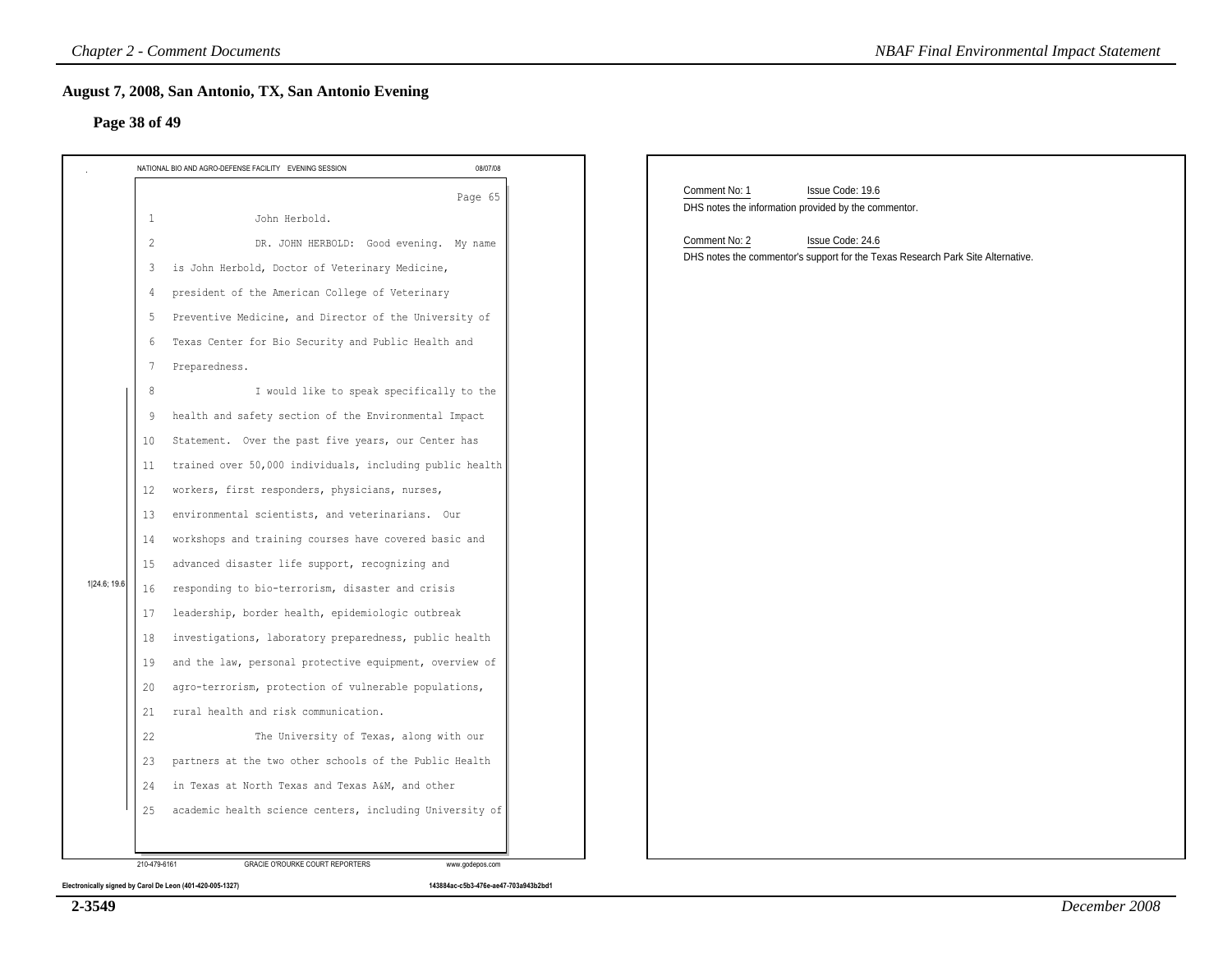|        |                 | NATIONAL BIO AND AGRO-DEFENSE FACILITY EVENING SESSION<br>08/07/08 |
|--------|-----------------|--------------------------------------------------------------------|
|        |                 | Page 66                                                            |
|        | 1               | Texas Health Science Center at San Antonio, have built a           |
|        | 2               | significant work force infrastructure to protect,                  |
|        | 3               | respond, and support any potential hazardous incidents,            |
|        | 4               | both human and animal.                                             |
|        | 5               | Texas has a robust public health and                               |
|        | 6               | animal health surveillance and response infrastructure,            |
| 2 24.6 | $7\phantom{.0}$ | and as we deal with every day with the potential for               |
|        | 8               | endemic animal and human diseases.                                 |
|        | 9               | I live in San Antonio with my wife of 41                           |
|        | 10              | years. My son and daughter-in-law live in San Antonio,             |
|        | 11              | and two of my six grandchildren live here in San                   |
|        | 12              | Antonio. I think NBAF is safe for us.                              |
|        | 13              | Thank you for this opportunity to                                  |
|        | 14              | supplement the health and safety information available             |
|        | 15              | to you.                                                            |
|        | 16              | MS. COGHILL: Thank you.                                            |
|        | 17              | Linda Loomis.                                                      |
|        | 18              | LINDA LOOMIS: As I mentioned during the                            |
|        | 19              | last meeting, I'm the distant great-granddaughter of the           |
|        | 20              | Reverend Thomas Hooker and was injured by the smallpox             |
|        | 21              | vaccine.                                                           |
|        | 22              | I was really disgusted by the last                                 |
|        | 23              | meeting here, watching the audience reaction because we            |
|        | 24              | had someone who said, Let's make it a Fiesta del NBAF.             |
|        | 25              | I saw a professor from UT San Antonio give a "high five"           |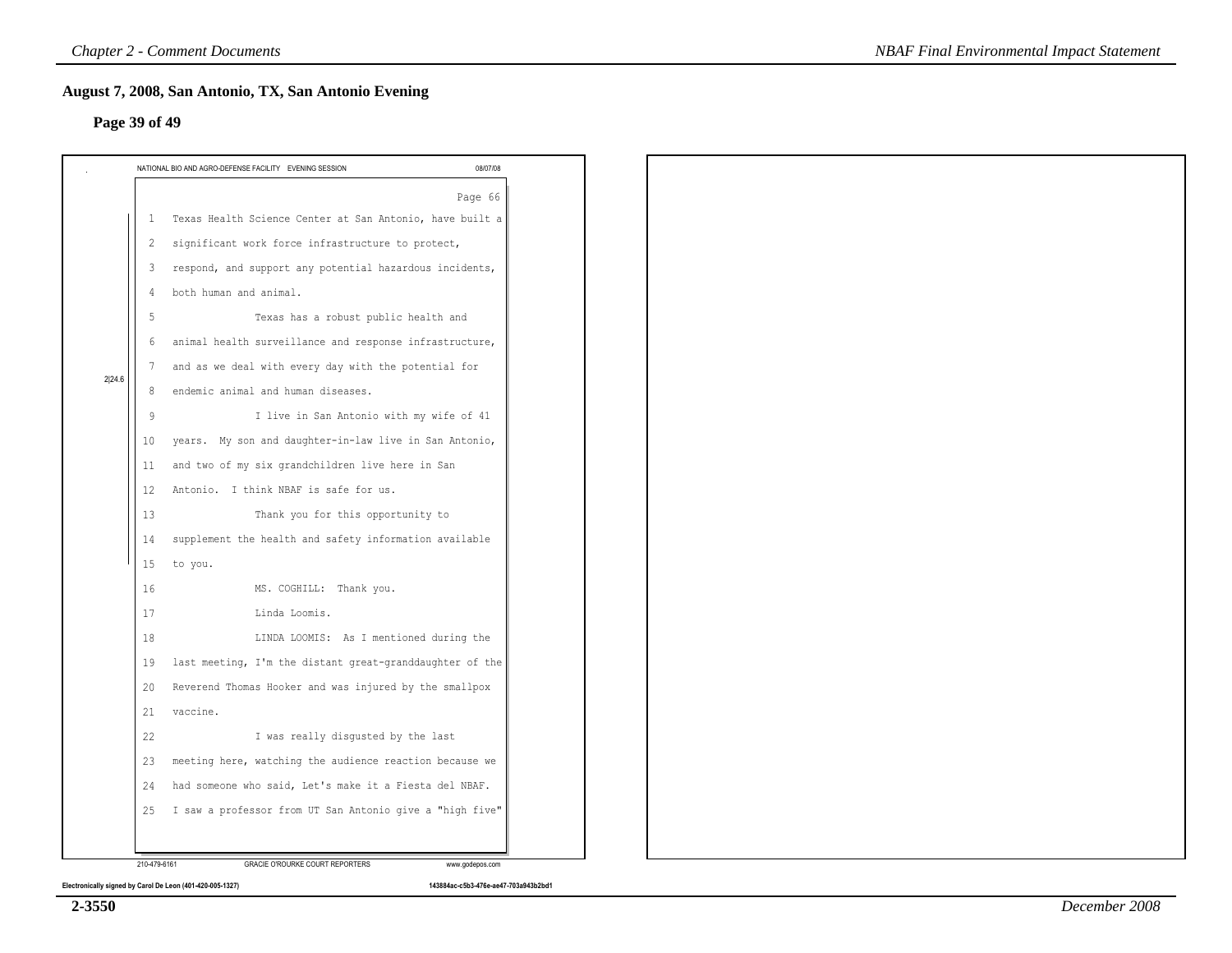|        | 08/07/08<br>NATIONAL BIO AND AGRO-DEFENSE FACILITY EVENING SESSION |                                                                                   |
|--------|--------------------------------------------------------------------|-----------------------------------------------------------------------------------|
|        | Page 67                                                            | Comment No: 1<br>Issue Code: 25.6                                                 |
|        | 1 to one of his graduate students after the graduate               | DHS notes the commentor's opposition to the Texas Research Park Site Alternative. |
|        | student's presentation.<br>2                                       |                                                                                   |
|        | This is not a sporting event. This is<br>3                         |                                                                                   |
|        | not a party for margaritas and cascarones. This is a<br>4          |                                                                                   |
|        | lab proposed for eight dangerous Level-4 animal<br>5               |                                                                                   |
|        | pathogens.<br>6                                                    |                                                                                   |
|        | We moved here in '94. At that time, Herb<br>7                      |                                                                                   |
|        | and Mary Sandler, who were the CEOs of Golden West<br>8            |                                                                                   |
|        | Financial and World Savings, waltzed into Governor Ann<br>9        |                                                                                   |
|        | Richards' office and said, Let's get a good road down<br>10        |                                                                                   |
|        | near World Savings. Well, that was in the early '90s,<br>11        |                                                                                   |
|        | and that road that was proposed out to Potranco, you say<br>12     |                                                                                   |
|        | it's mostly residential. We've been here 14 years, and<br>13       |                                                                                   |
|        | we're still waiting for a freeway out on 1604.<br>14               |                                                                                   |
|        | And if you talk about animal impact, we<br>15                      |                                                                                   |
|        | can see your Environmental Impact Statements. The man<br>16        |                                                                                   |
|        | here at the last meeting from the State of Texas was<br>17         |                                                                                   |
|        | wise beyond what most of the other people proposed. He<br>18       |                                                                                   |
| 1 25.6 | said, Should there be an accidental release of a<br>19             |                                                                                   |
|        | pathogen, it would really, truly decimate Texas'<br>20             |                                                                                   |
|        | animals. This is a man with the State, and yet you<br>21           |                                                                                   |
|        | still have to on and do an EIS report?<br>22                       |                                                                                   |
|        | There's growth to the west. There's Sea<br>23                      |                                                                                   |
|        | World, a major tourist destination. There's Northwest<br>24        |                                                                                   |
|        | Vista College, City Bank and Wachovia campuses, and<br>25          |                                                                                   |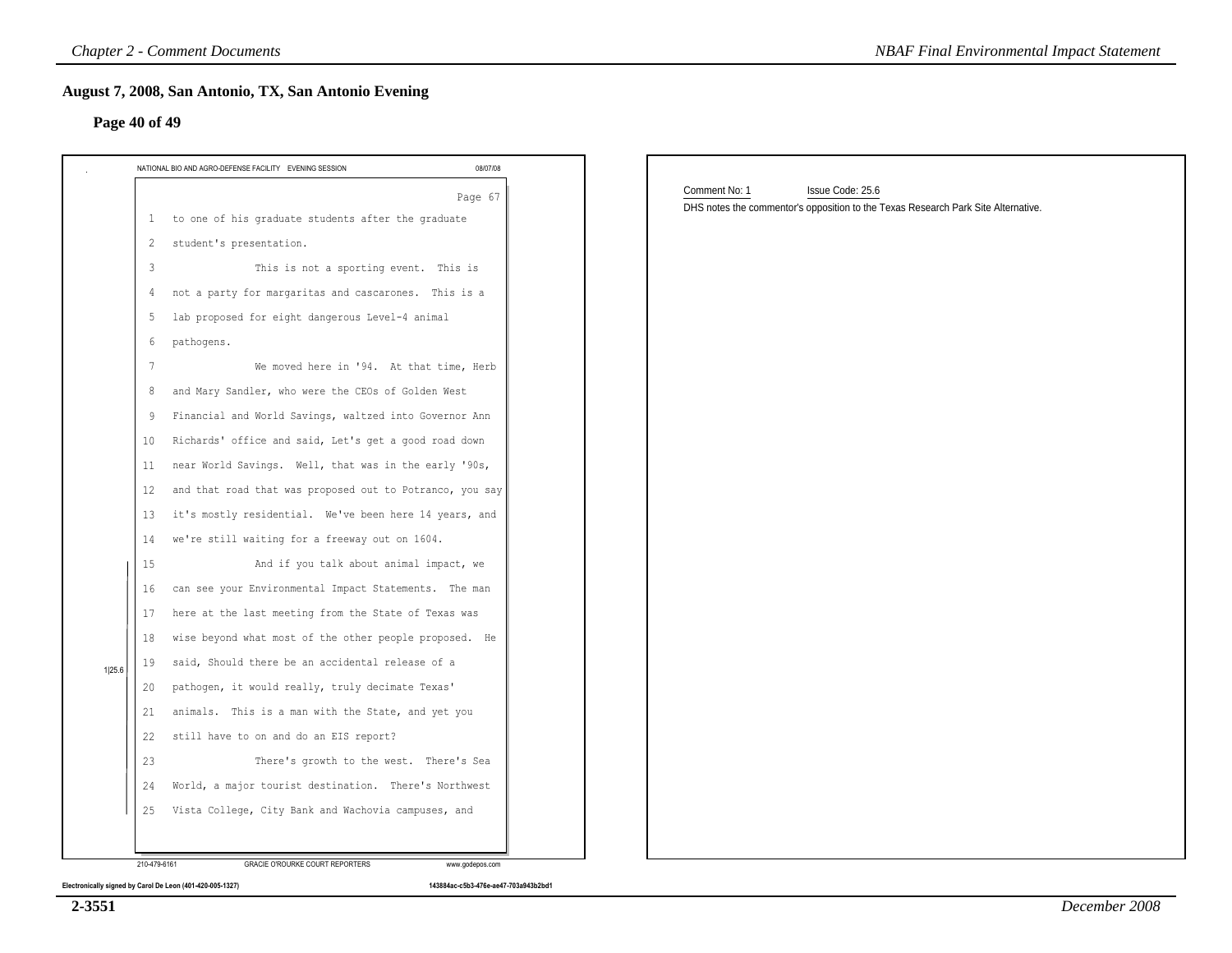|                                                                                                             | NATIONAL BIO AND AGRO-DEFENSE FACILITY EVENING SESSION                                                                                                                                                                                                                                                                                                                                                                                                                                                                                                                                                                                                                                                                                                                                                                                           | 08/07/08 |                                                                                                                                                                                                                                                                                                                                                                                                                                                                                                                                                                                                                                                                                                                                                                                                                                                                                                                                                                                                                                                                                                                                |
|-------------------------------------------------------------------------------------------------------------|--------------------------------------------------------------------------------------------------------------------------------------------------------------------------------------------------------------------------------------------------------------------------------------------------------------------------------------------------------------------------------------------------------------------------------------------------------------------------------------------------------------------------------------------------------------------------------------------------------------------------------------------------------------------------------------------------------------------------------------------------------------------------------------------------------------------------------------------------|----------|--------------------------------------------------------------------------------------------------------------------------------------------------------------------------------------------------------------------------------------------------------------------------------------------------------------------------------------------------------------------------------------------------------------------------------------------------------------------------------------------------------------------------------------------------------------------------------------------------------------------------------------------------------------------------------------------------------------------------------------------------------------------------------------------------------------------------------------------------------------------------------------------------------------------------------------------------------------------------------------------------------------------------------------------------------------------------------------------------------------------------------|
| -1<br>2<br>3<br>4<br>5<br>6<br>7<br>8<br>Antonio.<br>9<br>10<br>11<br>$12 \,$<br>13<br>14<br>15<br>16<br>17 | there's also a Southwest Research Center. To put two<br>BSL-4 labs within 10 or 12 miles of each other is<br>ludicrous.<br>I don't know what kind of security you<br>plan, whether it's helicopter surveillance as Clinton<br>and Schumer have recommended for Plum Island, but I<br>still don't see much to promote putting the lab in San<br>Why are so few people from San Antonio at<br>this meeting? Do a Jay Leno kind of walkabout. Go down<br>to Main Plaza. Ask them what Plum island is. Ask them<br>to tell you what a virus is. Ask them if they can<br>define the Nipah Virus or the Rift Valley Fever Virus.<br>You have an uneducated, highly illiterate<br>population, despite what others here promote as the<br>colleges in the area. I should know. I have a master's<br>in education. And they will not be able to tell you. | Page 68  | Comment No: 2<br>Issue Code: 20.6<br>DHS notes the commentor's concern. A local consortium, with the support of state and local officials,<br>proposed that the NBAF be located at the Texas Research Park Site and that the National<br>Environmental Policy Act requires all reasonable locations be considered. DHS has held public<br>meetings and conducted outreach efforts to ensure that the surrounding communities are well aware<br>of the proposed action. As described in Section 3.1 of the NBAF EIS, an analysis was conducted to<br>determine if the proposed project alternatives would have disproportionately high and adverse<br>impacts to minority and low-income populations within the Region of Influence (ROI) during the<br>construction and normal operation of the proposed NBAF. For the Texas Research Park Site, the<br>analysis determined that the ROI does not exhibit higher percentages of minority or low-income<br>residents as compared to Bexar and Medina Counties and therefore there are no disproportionately<br>high and adverse effects to low-income and minority populations. |
| 18                                                                                                          | To put it here is environmental racism                                                                                                                                                                                                                                                                                                                                                                                                                                                                                                                                                                                                                                                                                                                                                                                                           |          |                                                                                                                                                                                                                                                                                                                                                                                                                                                                                                                                                                                                                                                                                                                                                                                                                                                                                                                                                                                                                                                                                                                                |
| 19                                                                                                          | because these people do not know what's going on.                                                                                                                                                                                                                                                                                                                                                                                                                                                                                                                                                                                                                                                                                                                                                                                                |          |                                                                                                                                                                                                                                                                                                                                                                                                                                                                                                                                                                                                                                                                                                                                                                                                                                                                                                                                                                                                                                                                                                                                |
| 20                                                                                                          | You're not going to get that kind of coverage from the                                                                                                                                                                                                                                                                                                                                                                                                                                                                                                                                                                                                                                                                                                                                                                                           |          |                                                                                                                                                                                                                                                                                                                                                                                                                                                                                                                                                                                                                                                                                                                                                                                                                                                                                                                                                                                                                                                                                                                                |
| 21                                                                                                          | Express News.                                                                                                                                                                                                                                                                                                                                                                                                                                                                                                                                                                                                                                                                                                                                                                                                                                    |          |                                                                                                                                                                                                                                                                                                                                                                                                                                                                                                                                                                                                                                                                                                                                                                                                                                                                                                                                                                                                                                                                                                                                |
| 22                                                                                                          | I see some presentation tonight that are                                                                                                                                                                                                                                                                                                                                                                                                                                                                                                                                                                                                                                                                                                                                                                                                         |          |                                                                                                                                                                                                                                                                                                                                                                                                                                                                                                                                                                                                                                                                                                                                                                                                                                                                                                                                                                                                                                                                                                                                |
| 23                                                                                                          | pure CYA, cover your ass. The mulch fire, if you're                                                                                                                                                                                                                                                                                                                                                                                                                                                                                                                                                                                                                                                                                                                                                                                              |          |                                                                                                                                                                                                                                                                                                                                                                                                                                                                                                                                                                                                                                                                                                                                                                                                                                                                                                                                                                                                                                                                                                                                |
| 24                                                                                                          | looking for responses, it was a failure on the part of                                                                                                                                                                                                                                                                                                                                                                                                                                                                                                                                                                                                                                                                                                                                                                                           |          |                                                                                                                                                                                                                                                                                                                                                                                                                                                                                                                                                                                                                                                                                                                                                                                                                                                                                                                                                                                                                                                                                                                                |
|                                                                                                             | Bexar Metropolitan Health. You have people who don't                                                                                                                                                                                                                                                                                                                                                                                                                                                                                                                                                                                                                                                                                                                                                                                             |          |                                                                                                                                                                                                                                                                                                                                                                                                                                                                                                                                                                                                                                                                                                                                                                                                                                                                                                                                                                                                                                                                                                                                |

**2-3552**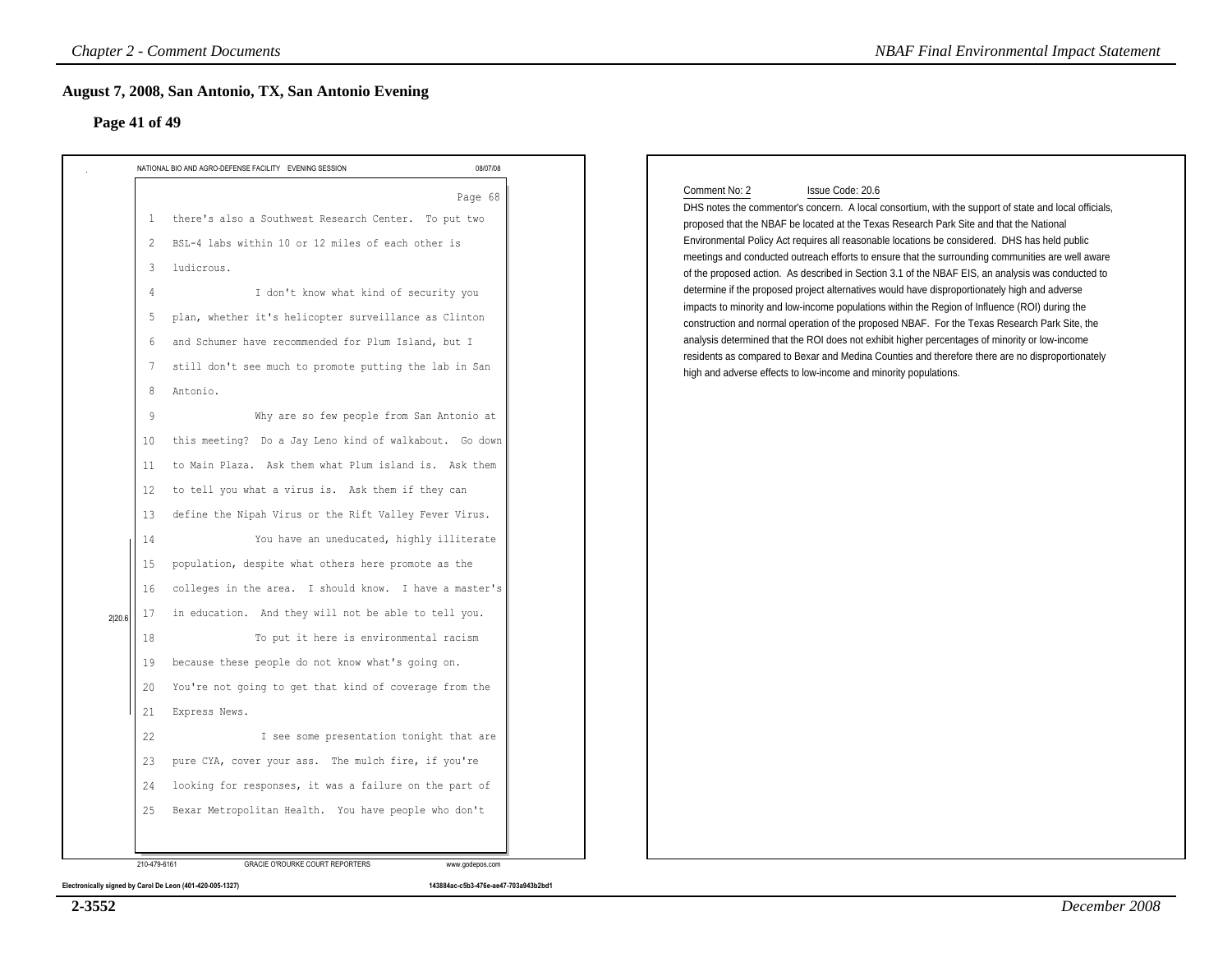| Page 42 of 49                                                                                                                              | August 7, 2008, San Antonio, TX, San Antonio Evening                                                                                                                                                                                                                                                                                                                                                                                                                                                                                                                                                                                                                                                                                                                                                                                                                                                                                                                                                                                                                                                                                                                                                                                                       |          |                                                                                                                                                                                                                                                                                                                                                                                                                                                                                                                                                                                                                                                                                                                                                                                                                                                                                                                                                                                                                                                                                                                                                                                                                                                                                                                                                                                                                                                                                                                                                                                                                                                                                                                                                                                                                                                                                                                                                                                                                                                                                                                                                                                                                                                                                                                                                                                                                                                                                                                                                                                                                                                                                                                                                                                                                                                                                 |
|--------------------------------------------------------------------------------------------------------------------------------------------|------------------------------------------------------------------------------------------------------------------------------------------------------------------------------------------------------------------------------------------------------------------------------------------------------------------------------------------------------------------------------------------------------------------------------------------------------------------------------------------------------------------------------------------------------------------------------------------------------------------------------------------------------------------------------------------------------------------------------------------------------------------------------------------------------------------------------------------------------------------------------------------------------------------------------------------------------------------------------------------------------------------------------------------------------------------------------------------------------------------------------------------------------------------------------------------------------------------------------------------------------------|----------|---------------------------------------------------------------------------------------------------------------------------------------------------------------------------------------------------------------------------------------------------------------------------------------------------------------------------------------------------------------------------------------------------------------------------------------------------------------------------------------------------------------------------------------------------------------------------------------------------------------------------------------------------------------------------------------------------------------------------------------------------------------------------------------------------------------------------------------------------------------------------------------------------------------------------------------------------------------------------------------------------------------------------------------------------------------------------------------------------------------------------------------------------------------------------------------------------------------------------------------------------------------------------------------------------------------------------------------------------------------------------------------------------------------------------------------------------------------------------------------------------------------------------------------------------------------------------------------------------------------------------------------------------------------------------------------------------------------------------------------------------------------------------------------------------------------------------------------------------------------------------------------------------------------------------------------------------------------------------------------------------------------------------------------------------------------------------------------------------------------------------------------------------------------------------------------------------------------------------------------------------------------------------------------------------------------------------------------------------------------------------------------------------------------------------------------------------------------------------------------------------------------------------------------------------------------------------------------------------------------------------------------------------------------------------------------------------------------------------------------------------------------------------------------------------------------------------------------------------------------------------------|
|                                                                                                                                            | NATIONAL BIO AND AGRO-DEFENSE FACILITY EVENING SESSION                                                                                                                                                                                                                                                                                                                                                                                                                                                                                                                                                                                                                                                                                                                                                                                                                                                                                                                                                                                                                                                                                                                                                                                                     | 08/07/08 |                                                                                                                                                                                                                                                                                                                                                                                                                                                                                                                                                                                                                                                                                                                                                                                                                                                                                                                                                                                                                                                                                                                                                                                                                                                                                                                                                                                                                                                                                                                                                                                                                                                                                                                                                                                                                                                                                                                                                                                                                                                                                                                                                                                                                                                                                                                                                                                                                                                                                                                                                                                                                                                                                                                                                                                                                                                                                 |
| 2<br>3<br>4<br>5<br>6<br>8<br>10<br>11<br>12<br>13<br>14<br>15<br>16<br>17<br>18<br>19<br>1 19.6; 21.6<br>20<br>21<br>22<br>23<br>24<br>25 | 1 want to stay, educated people out of AT&T who are<br>leaving. You really ought to think twice about this.<br>MS. COGHILL: Thank you.<br>Matthew Medina.<br>MATTHEW MEDINA: Hello. Thank you for<br>your time.<br>I got a few mainstream news articles<br>here. I got a wired news, CDC shuts down bio-weapons<br>lab after infections. The Center for Disease Control<br>suspended bio-weapons research at Texas A&M University<br>after the school failed to report exposure to biological<br>agents. This is the first time the CDC has ever forced<br>a research facility to stop work on so-called selective<br>agents.<br>Also I have here Associated Press. U.S.<br>labs mishandling deadly germs. American Laboratory's<br>handling of the world's deadliest germs and toxins have<br>experienced more than 100 accidents and missing<br>shipments since 2003. And the number's increasing<br>steadily as more labs across the country are approved to<br>do the work. But the documented cases reflect poorly on<br>procedures and oversight in high-security labs, some of<br>which worked with organisms and poisons so dangerous<br>that illness that have no cure. In some cases labs have<br>failed to report accidents as required by law. | Page 69  | Comment No: 1<br>Issue Code: 21.6<br>DHS notes the commentor's concern regarding the NBAF. The purpose and need for the proposed<br>action is discussed in Chapter 1 of the NBAF EIS. DHS can not guarantee that the NBAF would<br>never experience an accident. However, as discussed in Section 2.2.1.1, modern biosafety design<br>substantially diminishes the chances of a release as the primary design goal is to provide an<br>adequate level of redundant safety and biocontainment that would be integrated into every<br>component of the building. A discussion of human health and safety is included in Section 3.14.<br>Comment No: 1<br>Issue Code: 19.6<br>DHS notes the commentor's concern regarding the NBAF.<br>Accidents could occur in the form of procedural violations (operational accidents), natural phenomena<br>accidents, external events, and intentional acts. Although some accidents are more likely to occur<br>than others (e.g., safety protocol not being followed), the chances of an accidental release are low.<br>The specific objective of the hazard identification, accident analysis, and risk assessment is to identify<br>the likelihood and consequences from accidents or intentional subversive acts. In addition to<br>identifying the potential for or likelihood of the scenarios leading to adverse consequences, this<br>analysis provides support for the identification of specific engineering and administrative controls to<br>either prevent a pathogen release or mitigate the consequences of such a release. The risk of an<br>accidental release of a pathogen is extremely low. The risk of an accidental release of a pathogen is<br>extremely low, but the economic effect would be significant for all sites. As described in Section<br>3.10.9 of the NBAF EIS, the economic impact of an outbreak of foot and mouth disease virus has<br>been previously studied and could result in a loss in the range of \$2.8 billion in the Plum Island region<br>to \$4.2 billion in the Manhattan, Kansas area over an extended period of time. The economic loss is<br>mainly due to potential foreign bans on U.S. livestock products. Although the effects of an outbreak of<br>Rift Valley fever virus on the national economy has not been as extensively studied, the potential<br>economic loss due to foreign bans on livestock could be similar to that of foot and mouth disease<br>outbreak, while the additional cost due to its effect on the human population could be as high as \$50<br>billion. There is little economic data regarding the accidental or deliberate Nipah virus release.<br>However, cost would be expected to be much lower then a release of foot and mouth disease virus<br>or Rift Valley fever virus as the Nipah virus vector is not present in the western hemisphere. |

**Electronically signed by Carol De Leon (401-420-005-1327) 143884ac-c5b3-476e-ae47-703a943b2bd1**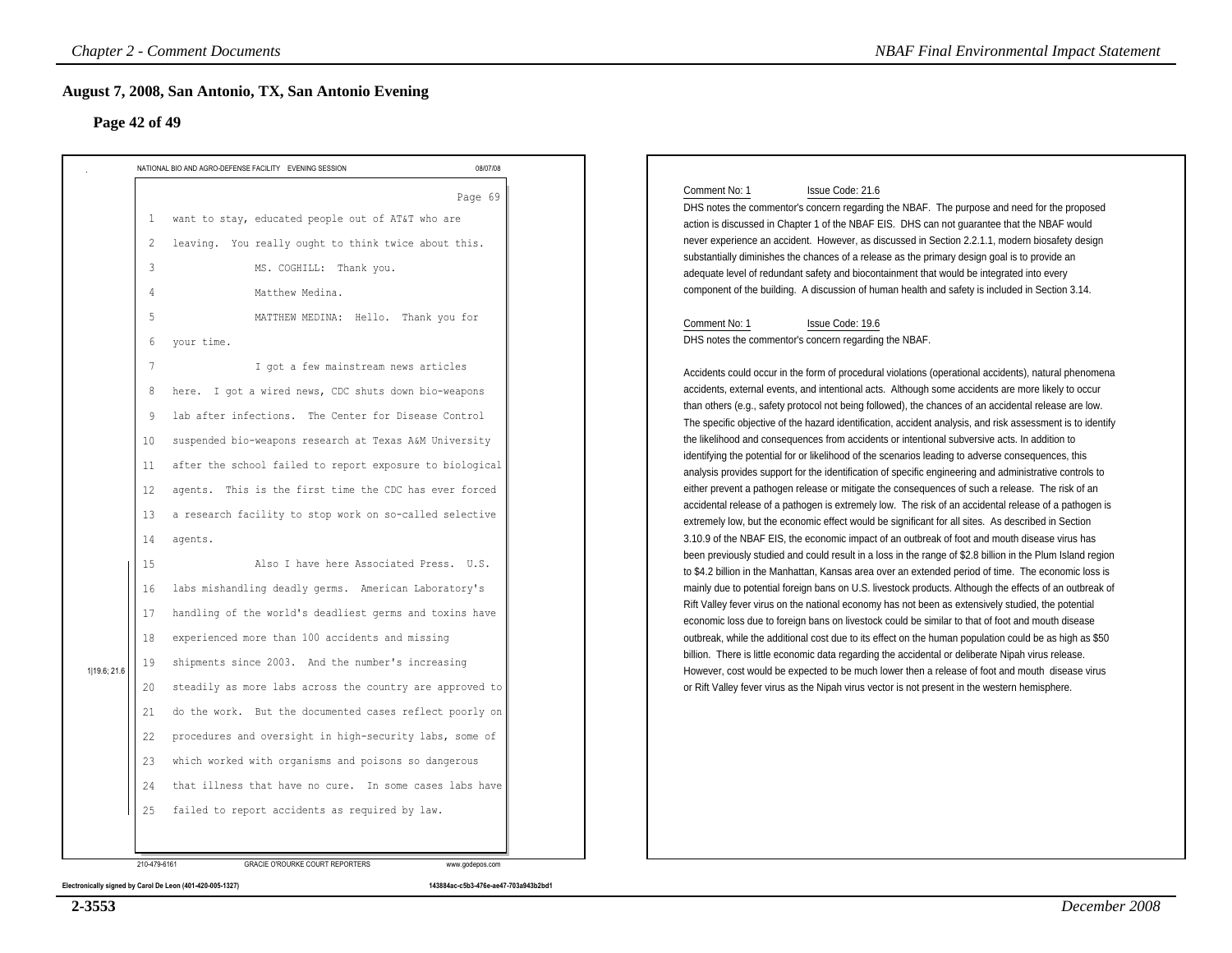### **Page 43 of 49**

|                       |              | NATIONAL BIO AND AGRO-DEFENSE FACILITY EVENING SESSION<br>08/07/08 |
|-----------------------|--------------|--------------------------------------------------------------------|
|                       |              | Page 70                                                            |
|                       | $\mathbf{1}$ | I have here another example of the same                            |
|                       | 2            | article. Oklahoma City University in Stillwater in                 |
|                       | 3            | December could not account for a dead mouse. Inoculated            |
|                       | 4            | bacteria that causes joint pain has been missed. Lymph             |
|                       | -5           | nodes from a rodent, one of 30 to be incinerated, was              |
|                       | 6            | never found.                                                       |
|                       | 7            | And if you don't know, a Level-4 lab                               |
|                       | 8            | poses a high risk of life-threatening diseases for which           |
|                       | 9            | no vaccine or therapy's available, despite all your                |
|                       | 10           | fail-safes.                                                        |
|                       | 11           | And I have here another mainstream                                 |
|                       | 12           | article. Bear with me. I appreciate your time,                     |
| 1 19.6; 21.6<br>cont. | 13           | gentlemen and gentlewomen.                                         |
|                       | 14           | New York Times, 2002 three-hour power                              |
|                       | 15           | failure at Plum Island lab, the disease center. Failure            |
|                       | 16           | of all three backup generators raised fears and concern            |
|                       | 17           | that the containment of infectious pathogens could have            |
|                       | 18           | been seriously compromised.                                        |
|                       | 19           | And I also have here, The first case for                           |
|                       | 20           | lyme disease appeared 13 miles northeast of the facility           |
|                       | 21           | of Plum Island.                                                    |
|                       | 22           | I'd just like for everyone to really                               |
|                       | 23           | consider this, and this is for the safety of our San               |
|                       | 24           | Antonio future generation. And I speak as a concerned              |
|                       | 25           | citizen, and I thank you for your time.                            |
|                       |              |                                                                    |
|                       | 210-479-6161 | GRACIE O'ROURKE COURT REPORTERS<br>www.godepos.com                 |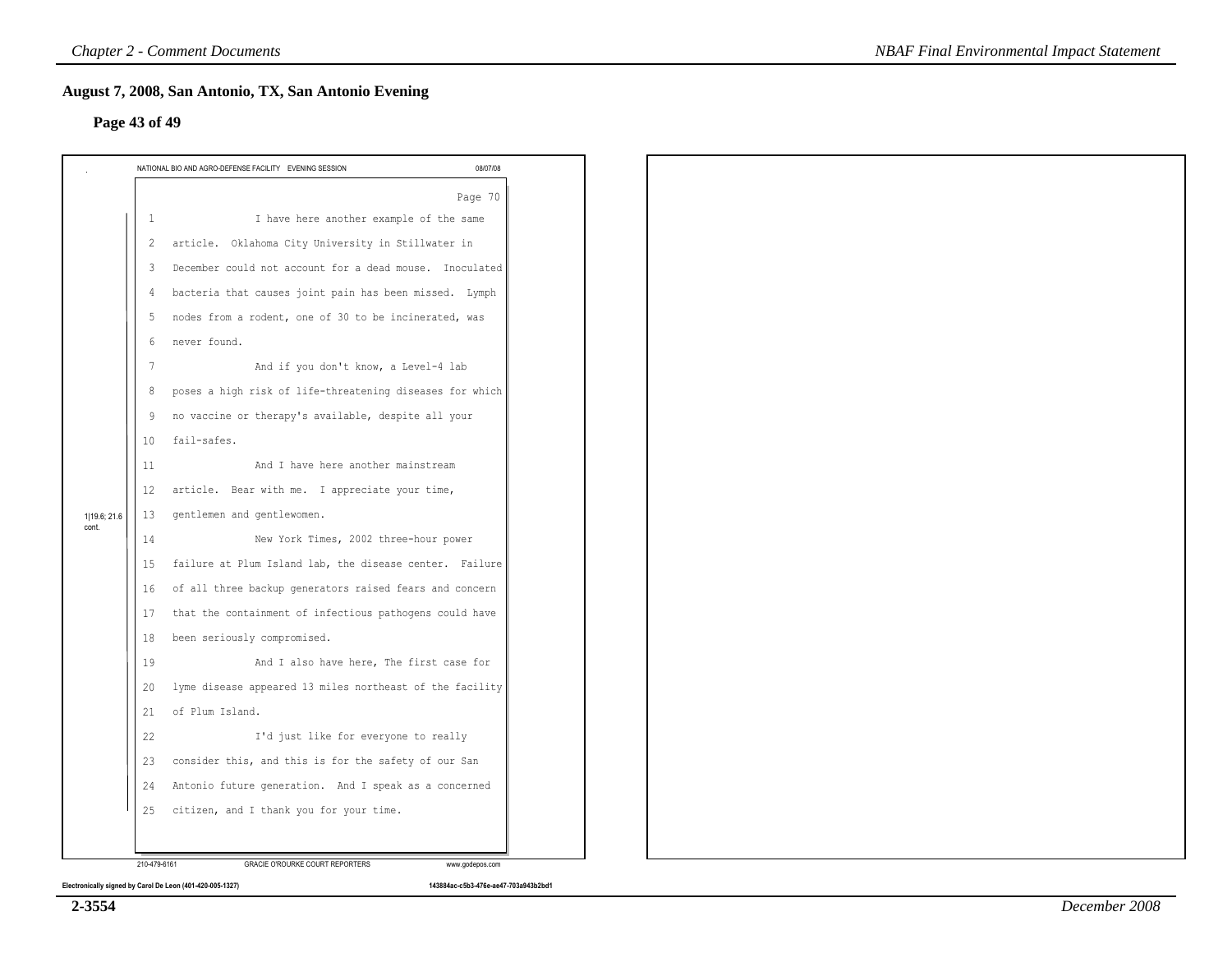### **Page 44 of 49**

| Page 44 of 49                                                                                                                                         | August 7, 2008, San Antonio, TX, San Antonio Evening                                                                                                                                                                                                                                                                                                                                                                                                                                                                                                                                                                                                                                                                                                                                                                                                                                                                                                                                                                                                                                                   |          |                                                                                                                                                                                                                                                                                                                                                                                                                                                                                                                                                                                                                                                                                                                                                                                                                                                                                                                                                                                                                                                                                                                                                                                                                                                                                                                                                                                                                                                                                                                                                                                                                                                                                                                                                                                                                                                                                                                                                                                                                                                                                                                                                                                                                                                                                                                                                                                                                                                                                                                                                                                                                                                                                                                                                                                                                                                                                                                                                                                                                                                                                                                                                                                                                                                                                                                                                                                                                   |
|-------------------------------------------------------------------------------------------------------------------------------------------------------|--------------------------------------------------------------------------------------------------------------------------------------------------------------------------------------------------------------------------------------------------------------------------------------------------------------------------------------------------------------------------------------------------------------------------------------------------------------------------------------------------------------------------------------------------------------------------------------------------------------------------------------------------------------------------------------------------------------------------------------------------------------------------------------------------------------------------------------------------------------------------------------------------------------------------------------------------------------------------------------------------------------------------------------------------------------------------------------------------------|----------|-------------------------------------------------------------------------------------------------------------------------------------------------------------------------------------------------------------------------------------------------------------------------------------------------------------------------------------------------------------------------------------------------------------------------------------------------------------------------------------------------------------------------------------------------------------------------------------------------------------------------------------------------------------------------------------------------------------------------------------------------------------------------------------------------------------------------------------------------------------------------------------------------------------------------------------------------------------------------------------------------------------------------------------------------------------------------------------------------------------------------------------------------------------------------------------------------------------------------------------------------------------------------------------------------------------------------------------------------------------------------------------------------------------------------------------------------------------------------------------------------------------------------------------------------------------------------------------------------------------------------------------------------------------------------------------------------------------------------------------------------------------------------------------------------------------------------------------------------------------------------------------------------------------------------------------------------------------------------------------------------------------------------------------------------------------------------------------------------------------------------------------------------------------------------------------------------------------------------------------------------------------------------------------------------------------------------------------------------------------------------------------------------------------------------------------------------------------------------------------------------------------------------------------------------------------------------------------------------------------------------------------------------------------------------------------------------------------------------------------------------------------------------------------------------------------------------------------------------------------------------------------------------------------------------------------------------------------------------------------------------------------------------------------------------------------------------------------------------------------------------------------------------------------------------------------------------------------------------------------------------------------------------------------------------------------------------------------------------------------------------------------------------------------------|
|                                                                                                                                                       | NATIONAL BIO AND AGRO-DEFENSE FACILITY EVENING SESSION                                                                                                                                                                                                                                                                                                                                                                                                                                                                                                                                                                                                                                                                                                                                                                                                                                                                                                                                                                                                                                                 | 08/07/08 |                                                                                                                                                                                                                                                                                                                                                                                                                                                                                                                                                                                                                                                                                                                                                                                                                                                                                                                                                                                                                                                                                                                                                                                                                                                                                                                                                                                                                                                                                                                                                                                                                                                                                                                                                                                                                                                                                                                                                                                                                                                                                                                                                                                                                                                                                                                                                                                                                                                                                                                                                                                                                                                                                                                                                                                                                                                                                                                                                                                                                                                                                                                                                                                                                                                                                                                                                                                                                   |
| 1<br>$\overline{c}$<br>3<br>4<br>5<br>6<br>7<br>8<br>-9<br>10<br>11<br>12<br>13<br>14<br>15<br>1 19.0; 21.0<br>16<br>17<br>18<br>19<br>20<br>21<br>22 | MS. COGHILL: Thank you.<br>Our next speaker is Steve McCrary.<br>STEVE MCCRARY: Good evening. Thank you<br>for this time to speak.<br>I have an article here from the New York<br>Times, January 24th, 2005. Exposure during lab<br>reignites a public health debate. I'm just going to<br>read a couple of little quotes from it.<br>Dr. David Osonoff, a professor of<br>environmental health at the Boston School of Public<br>Health, who originally supported the new laboratory but<br>now opposes it, argues that bio-defense spending has<br>shifted money away from bread and butter public and<br>health concerns. Given the diversion of resources and<br>the potential for germs to leak or be diverted, he said,<br>I believe the lab will make us less safe.<br>The flood of bio-defense financing has<br>drawn hundreds of inexperienced researchers into work<br>with hazardous organisms, Dr Ebright said. The Boston<br>accident, he added, shows gross basic incompetence and<br>raises real questions about the competence of that<br>institution to run a Bio-Safety Level-4 lab. | Page 71  | Comment No: 1<br>Issue Code: 19.0<br>DHS notes the contractor's concern regardng the safety of the NBAF operation and the risk of a<br>release due to NBAF personnel lack of experience or human error. DHS believes that experience<br>shows that facilities utilizing modern biocontainment technologies and safety protocols, such as would<br>be employed in the design, construction, and operation of NBAF, would enable NBAF to be safely<br>operated with a minimal degree of risk, regardless of the site chosen. The NBAF would be designed,<br>constructed, and operated to ensure the maximum level of public safety and to fulfill all necessary<br>requirements to protect the environment. Chapter 3, Section 3.14 and Appendix E of the NBAF EIS,<br>investigates the chances of a variety of accidents that could occur with the proposed NBAF and<br>consequences of potential accidents, including releases due to weather events. The chances of an<br>accidental release are low. Although some "accidents" are more likely to occur than others (e.g.,<br>safety protocol not being followed), the chances of an accidental release based on human error are<br>low in large part due to the design and implementation of biocontainment safeguards in conjunction<br>with rigorous personnel training. For example, as described in Chapter 2, Section 2.2.2.1 of the<br>NBAF EIS, all laboratory staff would receive thorough pre-operational training, as well as ongoing<br>training, in the handling of hazardous infectious agents, understanding biocontainment functions of<br>standard and special practices for each biosafety level, and understanding biocontainment equipment<br>and laboratory characteristics. Appendix B to the EIS describes biocontainment lapses and<br>laboratory acquired infections. Laboratory-acquired infections have not been shown to be a threat to<br>the community at large. As set out in Chapter 3, Section 3.14.3.4 of the NBAF EIS, employees and<br>contractors will be screened prior to employment or engagement and monitored while working,<br>among other security measures. In addition, oversite of NBAF operations, as described in Chapter 2,<br>Section 2.2.2.6 of the NBAF EIS, will be conducted in part by the Institutional Biosafety Committee<br>(IBC), which includes community representative participation, and the Animal Research Policy and<br>Institutional Animal Care and Use Committee (APHIS). Should the NBAF Record of Decision call for<br>the design, construction, and operations of the NBAF, site specific protocols would then be developed<br>in coordination with local emergency response agencies and would consider the diversity and density<br>of populations, including institutionalized populations, residing within the local area. The need for an<br>evacuation under an accident conditions is considered to be a very low probability event. DHS would<br>have site-specific standard operating procedures and emergency response plans in place prior to the<br>initiation of research activities at the proposed NBAF. DHS believes that experience shows that<br>facilities utilizing modern biocontainment technologies and safety protocols, such as would be<br>employed in the design, construction, and operation of the NBAF, would enable the NBAF to be<br>safely operated. |
| 23<br>24<br>25                                                                                                                                        | Thomas Aquilar, of Alternatives for<br>Community and Environment, a group opposed to the<br>laboratory said, Three infections in a five-month                                                                                                                                                                                                                                                                                                                                                                                                                                                                                                                                                                                                                                                                                                                                                                                                                                                                                                                                                          |          | DHS notes the commentor's concerns about the sustainability of funding for NBAF to ensure safe and<br>secure operations. The U.S. Congress and the President are responsible for determining funding<br>priorities for government programs. DHS spends funds in accordance with congressional intent.<br>DHS would maintain the NBAF and ancillary facilities in compliance with applicable environmental,<br>safety, and health requirements and provide for safe operation and maintenance for the life of the                                                                                                                                                                                                                                                                                                                                                                                                                                                                                                                                                                                                                                                                                                                                                                                                                                                                                                                                                                                                                                                                                                                                                                                                                                                                                                                                                                                                                                                                                                                                                                                                                                                                                                                                                                                                                                                                                                                                                                                                                                                                                                                                                                                                                                                                                                                                                                                                                                                                                                                                                                                                                                                                                                                                                                                                                                                                                                  |



### DHS notes the contractor's concern regardng the safety of the NBAF operation and the risk of a release due to NBAF personnel lack of experience or human error. DHS believes that experience shows that facilities utilizing modern biocontainment technologies and safety protocols, such as wouldred in the design, construction, and operation of NBAF, would enable NBAF to be safely operated with a minimal degree of risk, regardless of the site chosen. The NBAF would be designed,ed, and operated to ensure the maximum level of public safety and to fulfill all necessary requirements to protect the environment. Chapter 3, Section 3.14 and Appendix E of the NBAF EIS,es the chances of a variety of accidents that could occur with the proposed NBAF and consequences of potential accidents, including releases due to weather events. The chances of anrelease are low. Although some "accidents" are more likely to occur than others (e.g., safety protocol not being followed), the chances of an accidental release based on human error are low in large part due to the design and implementation of biocontainment safeguards in conjunctionous personnel training. For example, as described in Chapter 2, Section 2.2.2.1 of the NBAF EIS, all laboratory staff would receive thorough pre-operational training, as well as ongoing training, in the handling of hazardous infectious agents, understanding biocontainment functions of standard and special practices for each biosafety level, and understanding biocontainment equipmentatory characteristics. Appendix B to the EIS describes biocontainment lapses and laboratory acquired infections. Laboratory-acquired infections have not been shown to be a threat tounity at large. As set out in Chapter 3, Section 3.14.3.4 of the NBAF EIS, employees and s will be screened prior to employment or engagement and monitored while working, among other security measures. In addition, oversite of NBAF operations, as described in Chapter 2,2.2.6 of the NBAF EIS, will be conducted in part by the Institutional Biosafety Committee (IBC), which includes community representative participation, and the Animal Research Policy and Institutional Animal Care and Use Committee (APHIS). Should the NBAF Record of Decision call for the design, construction, and operations of the NBAF, site specific protocols would then be developed in coordination with local emergency response agencies and would consider the diversity and density of populations, including institutionalized populations, residing within the local area. The need for an evacuation under an accident conditions is considered to be a very low probability event. DHS would have site-specific standard operating procedures and emergency response plans in place prior to theof research activities at the proposed NBAF. DHS believes that experience shows that tilizing modern biocontainment technologies and safety protocols, such as would be employed in the design, construction, and operation of the NBAF, would enable the NBAF to beerated.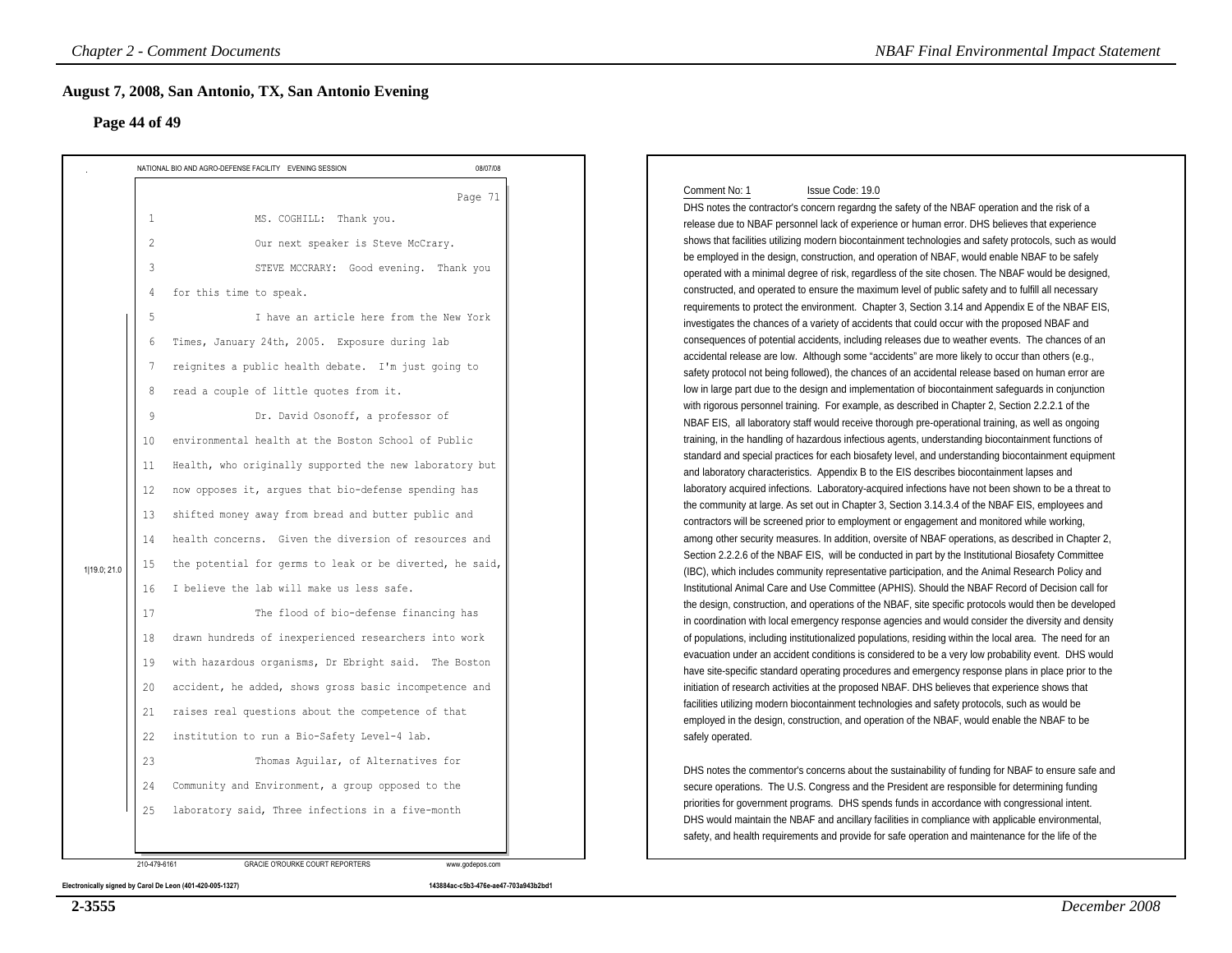### facility.

### Comment No: 1 Issue Code: 21.0

 DHS notes the commentor's concern about the risk to health and safety from the NBAF operation. DHS believes that experience shows that facilities utilizing modern biocontainment technologies andsafety protocols, such as would be employed in the design, construction, and operation of NBAF, would enable NBAF to be safely operated on the U.S.mainland. The NBAF would provide state-ofthe-art biocontainment features and operating procedures to minimize the potential for laboratoryacquired infections and accidental releases. The risk of an accidental release of a pathogen is extremely low. Chapter 3, Sections 3.8.9, 3.10.9, 3.14, and Appendices B, D, and E of the NBAFEIS, provide a detailed analysis of the consequences from a accidental or deliberate pathogen release. Should the NBAF Record of Decision call for the design, construction, and operations of theNBAF then site specific protocols and emergency response plans would be developed, in coordination with local emergency response agencies that would consider the diversity and density ofhuman, livestock, and wildlife populations residing within the area. DHS would have site-specificstandard operating procedures and emergency response plans in place prior to the initiation of research activities at the proposed NBAF. It has been shown that modern biosafety laboratories canbe safely operated in populated areas. An example is the U.S. Centers for Disease Control and Prevention in downtown Atlanta, Georgia, where such facilities employ modern biocontainment technologies and safety protocols, such as would be employed in the design, construction, andoperation of NBAF.*Chapter 2 - Comment Documents*<br> **Comments**  $\frac{1}{2}$ <br> **Comments**  $\frac{1}{2}$ <br> **Comments**  $\frac{1}{2}$ <br> **Comments**  $\frac{1}{2}$ <br>  $\frac{1}{2}$ <br>  $\frac{1}{2}$ <br>  $\frac{1}{2}$ <br>  $\frac{1}{2}$ <br>  $\frac{1}{2}$ <br>  $\frac{1}{2}$ <br>  $\frac{1}{2}$ <br>  $\frac{1}{2}$ <br>  $\frac{1}{2}$ <br>  $\$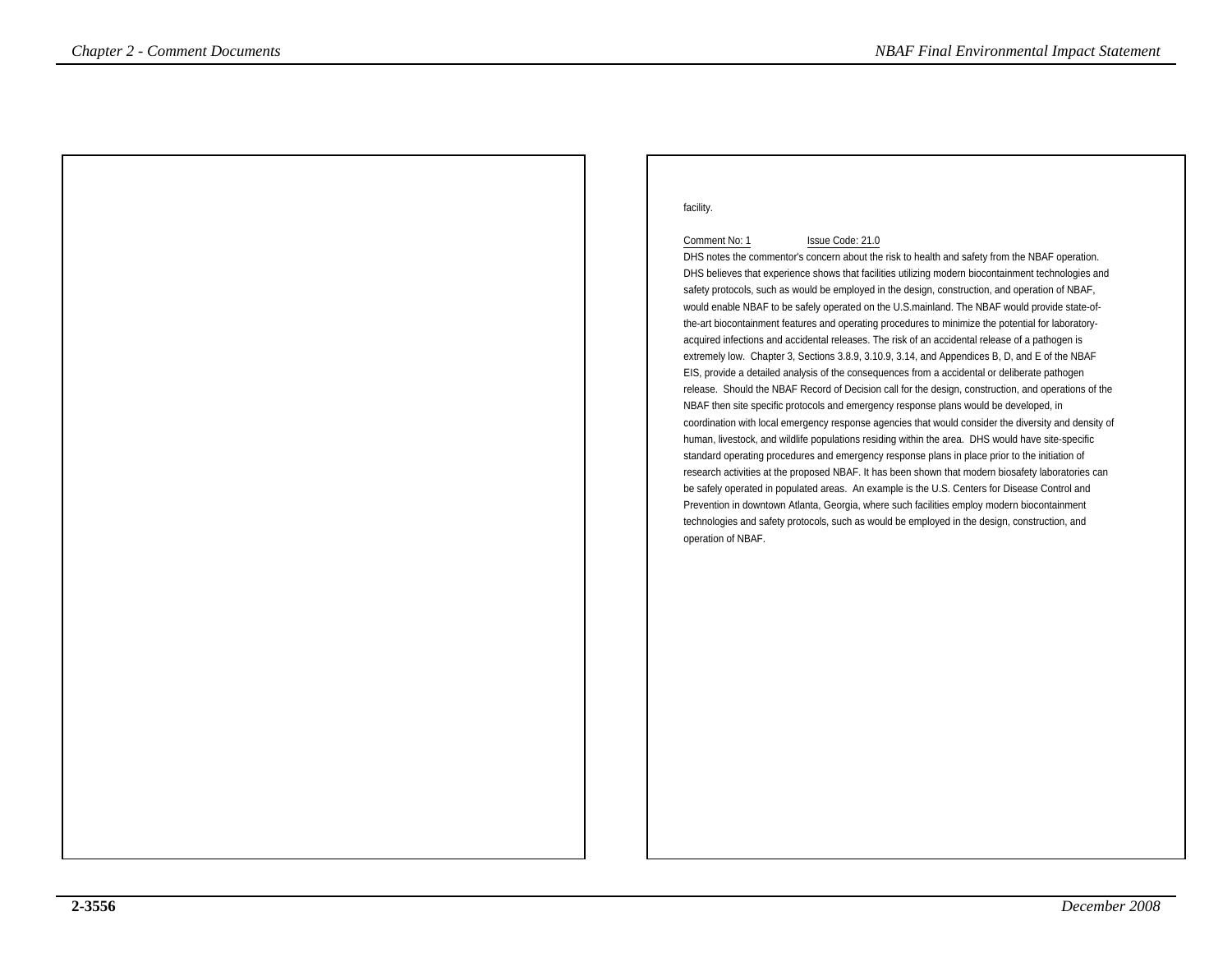|                  | <b>Chapter 2 - Comment Documents</b>                                                                                                                                                                                                                                                                                                                                                                                                                                                                                                                                                                                                                                                                                                                                                                                                                                                                                                                                                                                                                                                                                                                                                                                                         |                 | <b>NBAF Final Environmental Impact Statement</b> |
|------------------|----------------------------------------------------------------------------------------------------------------------------------------------------------------------------------------------------------------------------------------------------------------------------------------------------------------------------------------------------------------------------------------------------------------------------------------------------------------------------------------------------------------------------------------------------------------------------------------------------------------------------------------------------------------------------------------------------------------------------------------------------------------------------------------------------------------------------------------------------------------------------------------------------------------------------------------------------------------------------------------------------------------------------------------------------------------------------------------------------------------------------------------------------------------------------------------------------------------------------------------------|-----------------|--------------------------------------------------|
|                  | August 7, 2008, San Antonio, TX, San Antonio Evening<br>Page 45 of 49                                                                                                                                                                                                                                                                                                                                                                                                                                                                                                                                                                                                                                                                                                                                                                                                                                                                                                                                                                                                                                                                                                                                                                        |                 |                                                  |
|                  | NATIONAL BIO AND AGRO-DEFENSE FACILITY EVENING SESSION                                                                                                                                                                                                                                                                                                                                                                                                                                                                                                                                                                                                                                                                                                                                                                                                                                                                                                                                                                                                                                                                                                                                                                                       | 08/07/08        |                                                  |
| 1 19.0;21.0 cont | period, and this is all going on when Boston University<br>1<br>is saying how safe this dangerous laboratory is going to<br>2<br>be. A lot of people are saying it's even worse than we<br>3<br>thought.<br>4<br>Similar safety questions have been raised<br>5<br>by 200 incidents in 2002: the discovery of lethal<br>6<br>anthrax outside a high-security laboratory at the<br>7<br>military's premiere bio-defense laboratory, the Army<br>8<br>Medical Research Institute of Infectious at Fort<br>-9<br>Dietrick in Maryland lead the sampling throughout the<br>10<br>institute. Investigators found three different strains<br>11<br>of anthrax bacteria outside the sealed-up laboratories,<br>12<br>indicating at least that many leaks, according to an<br>13<br>Army report.<br>14<br>I also have what are called bio-safety<br>15<br>bytes from SunshineProject.org/biodefense. I'm going to<br>16<br>be covering about three of these bytes. One is called,<br>17<br>The U.S. Army builds bio-defense lab, neglects to<br>18<br>inspect it. The U.S. Army-funded BSL-3 facility at Oak<br>19<br>Ridge National Laboratory in Tennessee holds biological<br>20<br>and chemical weapons agents and is preparing to produce<br>21 | Page 72         |                                                  |
|                  | 22<br>ricin.<br>23<br>While the facility's physically a BSL-3                                                                                                                                                                                                                                                                                                                                                                                                                                                                                                                                                                                                                                                                                                                                                                                                                                                                                                                                                                                                                                                                                                                                                                                |                 |                                                  |
|                  | lab, it is said to operate at BSL-2 containment,<br>24<br>obviating the need for NEPA environmental review. The<br>25                                                                                                                                                                                                                                                                                                                                                                                                                                                                                                                                                                                                                                                                                                                                                                                                                                                                                                                                                                                                                                                                                                                        |                 |                                                  |
|                  | 210-479-6161<br>GRACIE O'ROURKE COURT REPORTERS                                                                                                                                                                                                                                                                                                                                                                                                                                                                                                                                                                                                                                                                                                                                                                                                                                                                                                                                                                                                                                                                                                                                                                                              | www.godepos.com |                                                  |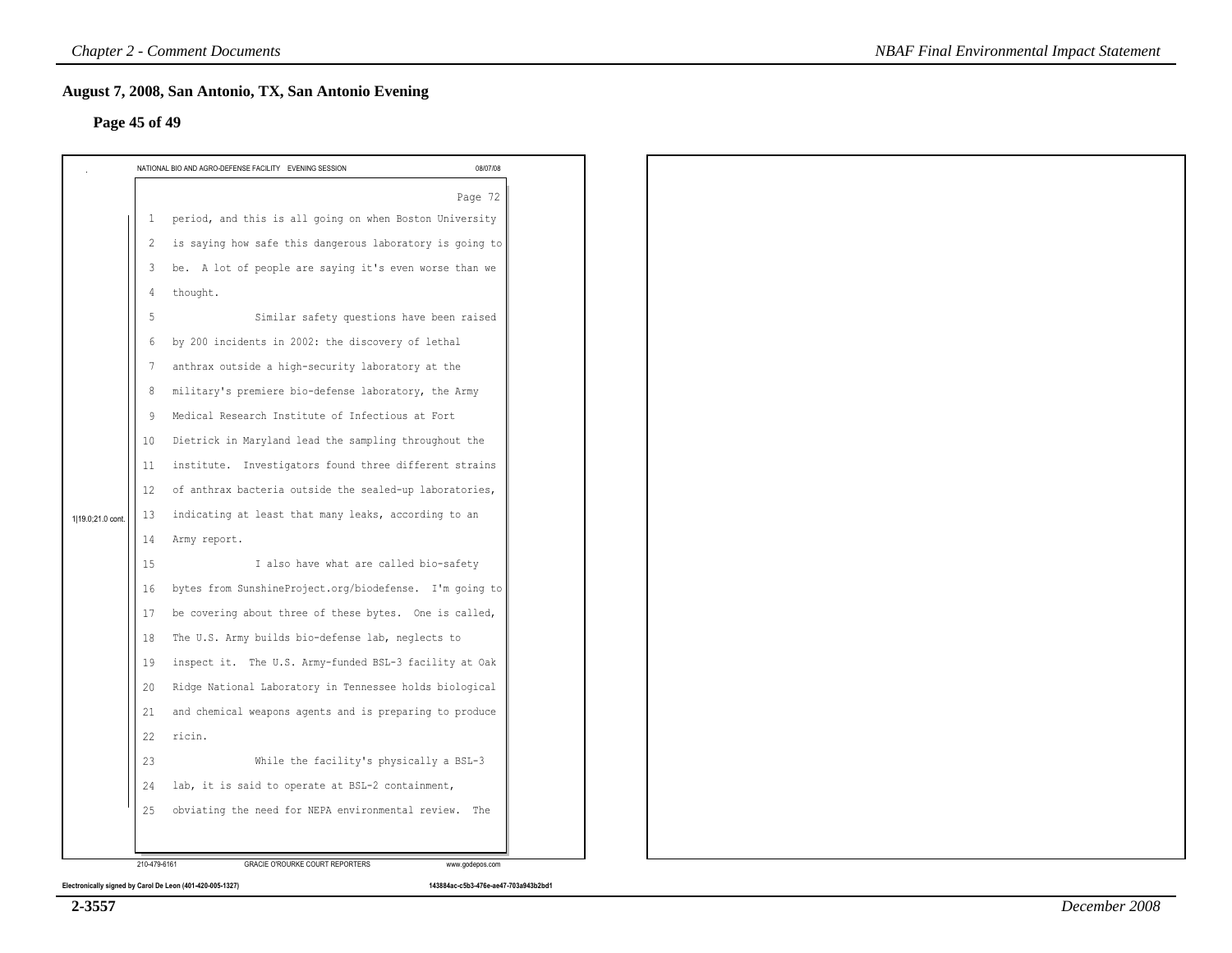|                    | <b>Chapter 2 - Comment Documents</b>                                                                                                                                                                                                                                                                                                                                                                                                                                                                                                                                                                                                                                                                                                                                                                                       | <b>NBAF Final Environmental Impact Statement</b> |
|--------------------|----------------------------------------------------------------------------------------------------------------------------------------------------------------------------------------------------------------------------------------------------------------------------------------------------------------------------------------------------------------------------------------------------------------------------------------------------------------------------------------------------------------------------------------------------------------------------------------------------------------------------------------------------------------------------------------------------------------------------------------------------------------------------------------------------------------------------|--------------------------------------------------|
|                    | August 7, 2008, San Antonio, TX, San Antonio Evening<br>Page 46 of 49                                                                                                                                                                                                                                                                                                                                                                                                                                                                                                                                                                                                                                                                                                                                                      |                                                  |
|                    | 08/07/08<br>NATIONAL BIO AND AGRO-DEFENSE FACILITY EVENING SESSION                                                                                                                                                                                                                                                                                                                                                                                                                                                                                                                                                                                                                                                                                                                                                         |                                                  |
|                    | Page 73<br>facility activities and agents held, however, suggests<br>$\mathbf{1}$                                                                                                                                                                                                                                                                                                                                                                                                                                                                                                                                                                                                                                                                                                                                          |                                                  |
|                    | that BSL-3 containment is already needed for safe<br>2<br>operation.<br>3<br>In December 2003, the OR&L Institutional                                                                                                                                                                                                                                                                                                                                                                                                                                                                                                                                                                                                                                                                                                      |                                                  |
|                    | Bio-Safety Committee considered lab safety and resolved<br>5<br>that it remains comfortable of the review and<br>6<br>inspections of the chem bio-facility conducted by the<br>7<br>CDC and the Army. In fact, the lab had not been<br>8<br>inspected by the Army for three years, and CDC hadn't<br>9<br>visited for more than four.<br>10                                                                                                                                                                                                                                                                                                                                                                                                                                                                                |                                                  |
| 1 19.0; 21.0 cont. | No bio-safety meetings at Rockefeller<br>11<br>University. The sky-rocketing bio-defense budget, now<br>12<br>exceeding that of Manhattan Project, adjusted for<br>13<br>inflation, is rapidly increasing research on biological<br>14<br>weapons agents, including risky genetic engineering<br>15<br>projects. Despite this and the increasingly evident<br>16<br>chronic institutionalized problems with IBCs across the<br>17<br>country, the Bush administration maintains that<br>18<br>comprehensive laboratory safety and disclosure law is<br>19<br>unnecessary. It says that an alleged culture of<br>20<br>responsibility among institutional bio-safety<br>21<br>$22\,$<br>communities will protect Americans and the world from<br>23 its bio-defense research.<br>The IBC system lacks legal teeth and<br>24 |                                                  |
|                    | can't adequately handle the jobs it presently has. How<br>25<br>210-479-6161<br>GRACIE O'ROURKE COURT REPORTERS<br>www.godepos.com                                                                                                                                                                                                                                                                                                                                                                                                                                                                                                                                                                                                                                                                                         |                                                  |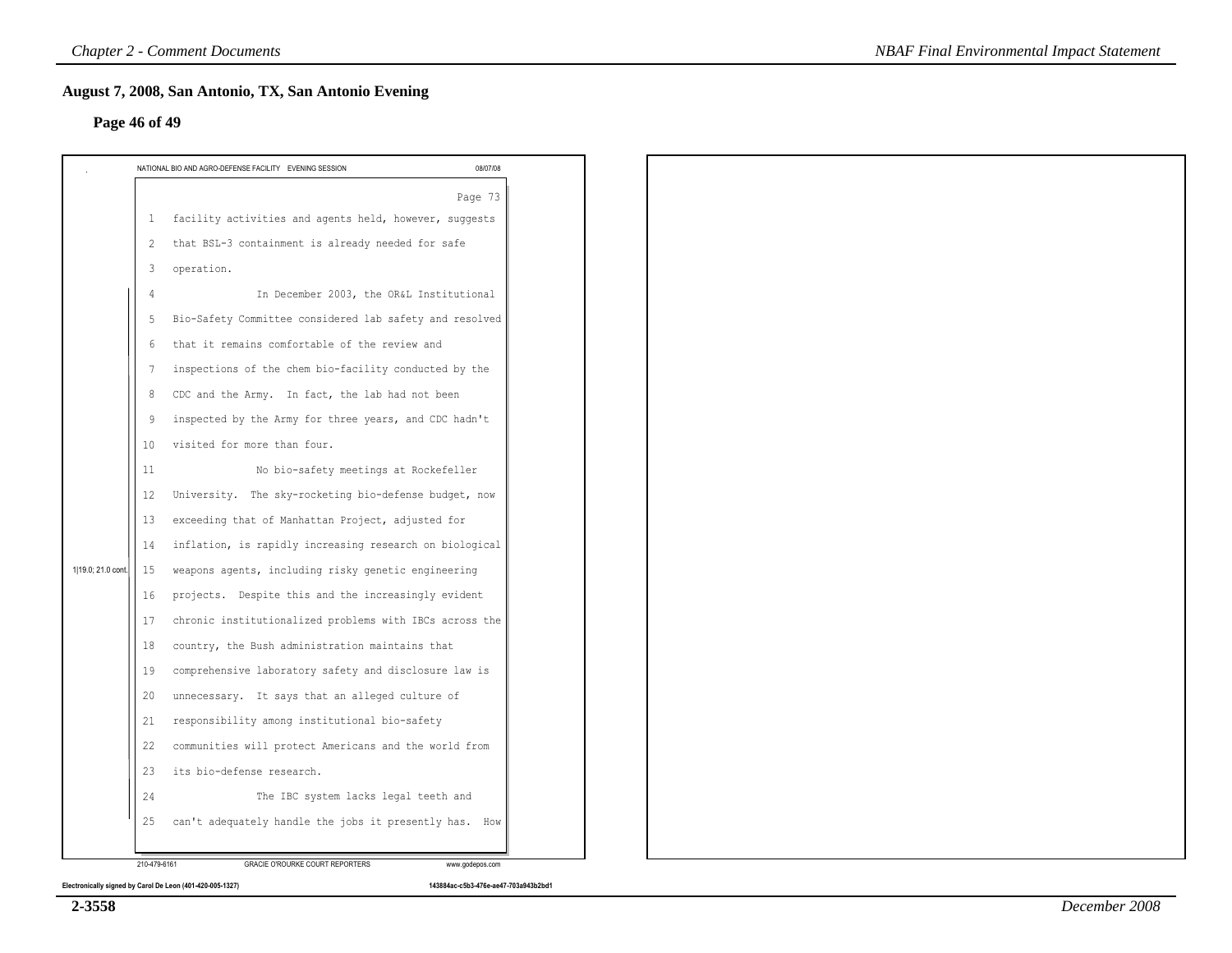|                    | <b>Chapter 2 - Comment Documents</b>                                  |                 | <b>NBAF Final Environmental Impact Statement</b> |
|--------------------|-----------------------------------------------------------------------|-----------------|--------------------------------------------------|
|                    | August 7, 2008, San Antonio, TX, San Antonio Evening<br>Page 47 of 49 |                 |                                                  |
|                    | NATIONAL BIO AND AGRO-DEFENSE FACILITY EVENING SESSION                | 08/07/08        |                                                  |
|                    |                                                                       | Page 74         |                                                  |
|                    | 1 then can it possibly rise to the change -- charge of                |                 |                                                  |
| 1 19.0; 21.0 cont. | ensuring health safety and good judgement in the conduct<br>2         |                 |                                                  |
|                    | of duly use biological weapons research?<br>3                         |                 |                                                  |
|                    | Thank you for your time.<br>4                                         |                 |                                                  |
|                    | -5<br>MS. COGHILL: Thank you. We have                                 |                 |                                                  |
|                    | accommodated all the folks that signed up to speak for<br>6           |                 |                                                  |
|                    | this evening's meeting. What we'd like to do is, in the<br>-7         |                 |                                                  |
|                    | event that there's someone here who didn't sign in and<br>8           |                 |                                                  |
|                    | who would like to speak, we would like to offer that up<br>9          |                 |                                                  |
|                    | to the person to come to the microphone at this point in<br>10        |                 |                                                  |
|                    | 11<br>time.                                                           |                 |                                                  |
|                    | Okay. We are running ahead of schedule.<br>12                         |                 |                                                  |
|                    | What we'd like to do is take a break until 9 o'clock and<br>13        |                 |                                                  |
|                    | then we'll reopen the meeting in the event that someone<br>14         |                 |                                                  |
|                    | who would like to speak, just got off work, or just<br>15             |                 |                                                  |
|                    | arrived, so we can obviously give them an opportunity to<br>16        |                 |                                                  |
|                    | provide their comments. Thank you.<br>17                              |                 |                                                  |
|                    | 18<br>(Recess from 8:36 to 9:08 p.m.)                                 |                 |                                                  |
|                    | MS. COGHILL: Okay. At this point, we'd<br>19                          |                 |                                                  |
|                    | just like to check in with everybody and see if there's<br>20         |                 |                                                  |
|                    | 21<br>anyone else who'd like to make comments. No one else            |                 |                                                  |
|                    | has signed in but we just wanted to just double check.<br>22          |                 |                                                  |
|                    | 23<br>Yes, ma'am.                                                     |                 |                                                  |
|                    | 24<br>MARY ALICE CISNEROS: Thank you. My name                         |                 |                                                  |
|                    | is Mary Alice Cisneros, and I am a City Councilwoman on<br>25         |                 |                                                  |
|                    | 210-479-6161<br>GRACIE O'ROURKE COURT REPORTERS                       | www.godepos.com |                                                  |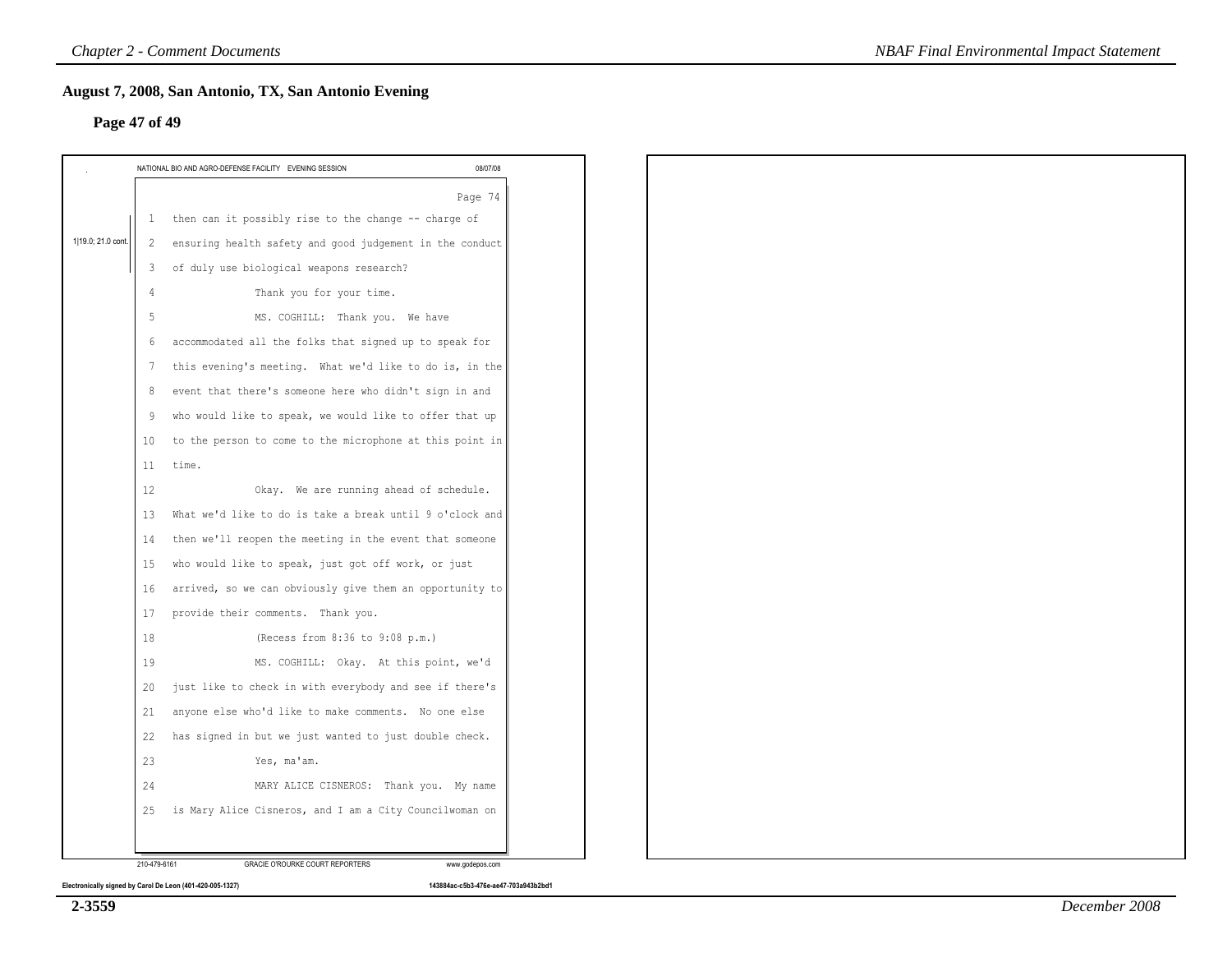| NATIONAL BIO AND AGRO-DEFENSE FACILITY EVENING SESSION         | 08/07/08 |                                                                                 |
|----------------------------------------------------------------|----------|---------------------------------------------------------------------------------|
|                                                                | Page 75  | Comment No: 1<br>Issue Code: 24.6                                               |
| the City Council. Today is Thursday, we have our City<br>-1    |          | DHS notes the commentor's support for the Texas Research Park Site Alternative. |
| Council. We start at 9:00, and we finished on or about<br>2    |          |                                                                                 |
| 6:30 this evening, so I have come after our meetings to<br>3   |          |                                                                                 |
| be sure that you know that you have City Council<br>4          |          |                                                                                 |
| 5<br>support.                                                  |          |                                                                                 |
| I know you heard from another City<br>6                        |          |                                                                                 |
| Councilwoman Delicia Herrera, earlier today, and the<br>7      |          |                                                                                 |
| reason that some of the others didn't come is because we<br>8  |          |                                                                                 |
| had a long day today. But I wanted to represent the<br>9       |          |                                                                                 |
| City and the Mayor this evening.<br>10                         |          |                                                                                 |
| This is not my part of my district. I<br>11                    |          |                                                                                 |
| have more of a central district represented, but Delicia<br>12 |          |                                                                                 |
| Herrera, this is her area out here, and the Texas<br>13        |          |                                                                                 |
| Research Park would be part of her district as well and<br>14  |          |                                                                                 |
| so she was our representative here.<br>15                      |          |                                                                                 |
| But I wanted you to know from me that you<br>16                |          |                                                                                 |
| have city and government of all levels support for this<br>17  |          |                                                                                 |
| project here in San Antonio. And we have the facility<br>18    |          |                                                                                 |
| ready, and we would welcome that support. And we<br>19         |          |                                                                                 |
| appreciate all the time that you have given us today and<br>20 |          |                                                                                 |
| this public hearing and the many individuals that have<br>21   |          |                                                                                 |
| 22<br>come to speak on behalf of San Antonio and the project   |          |                                                                                 |
| 23<br>here.                                                    |          |                                                                                 |
| So thank you again. I just wanted to<br>24                     |          |                                                                                 |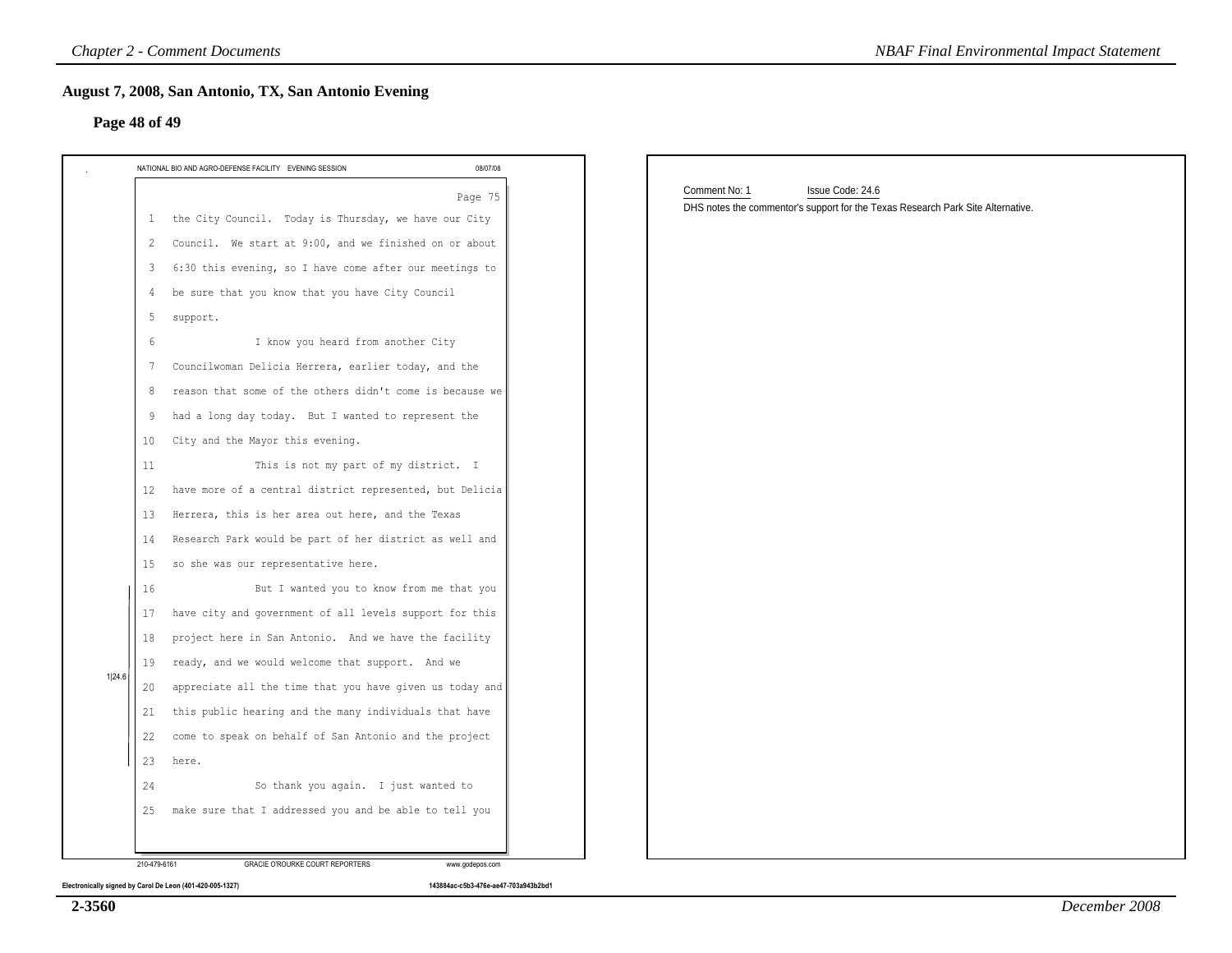# **Page 49 of 49**

|                   | Page 76                                                  |
|-------------------|----------------------------------------------------------|
| -1                | you have support here in San Antonio. Thank you for the  |
| 2                 | opportunity.                                             |
| $\overline{3}$    | MS. COGHILL: Thank you very much.                        |
| 4                 | Is there is there anyone else at this                    |
| -5                | point in time? All right. I'd like to turn the meeting   |
| 6                 | back over to Jamie Johnson.                              |
| 7                 | MR. JOHNSON: Well, thank you, everyone,                  |
| 8                 | for your comments tonight and earlier today if you were  |
| 9                 | with us this afternoon. And again, I do appreciate       |
| 10                | people taking time out of busy schedules to come to      |
| 11                | these meetings. It's been great to be here to get        |
| $12 \overline{ }$ | comments on the Draft EIS and input from members of the  |
| 13                | public, stakeholders, and all the officials here.        |
| 14                | So we continue to want your comments. If                 |
| 15                | you think of comments that you didn't make tonight,      |
| 16                | again, as I said earlier we are open for public comments |
| 17                | 'til August 25th, and make your comments by then. It     |
| 18                | will be addressed to and responded in the final EIS,     |
| 19                | which, again, will come out later this fall.             |
| 20                | So I will leave you with the final slide                 |
| 21                | here, the various mechanisms that you can make comments  |
| 22                | on. We have people in the back to answer questions. So   |
| 23                | with that, I will officially adjourn the meeting, and    |
| 24                | again, thank you, everyone, for coming.                  |
| 25                | (Proceedings ended at 9:11 p.m.)                         |
|                   |                                                          |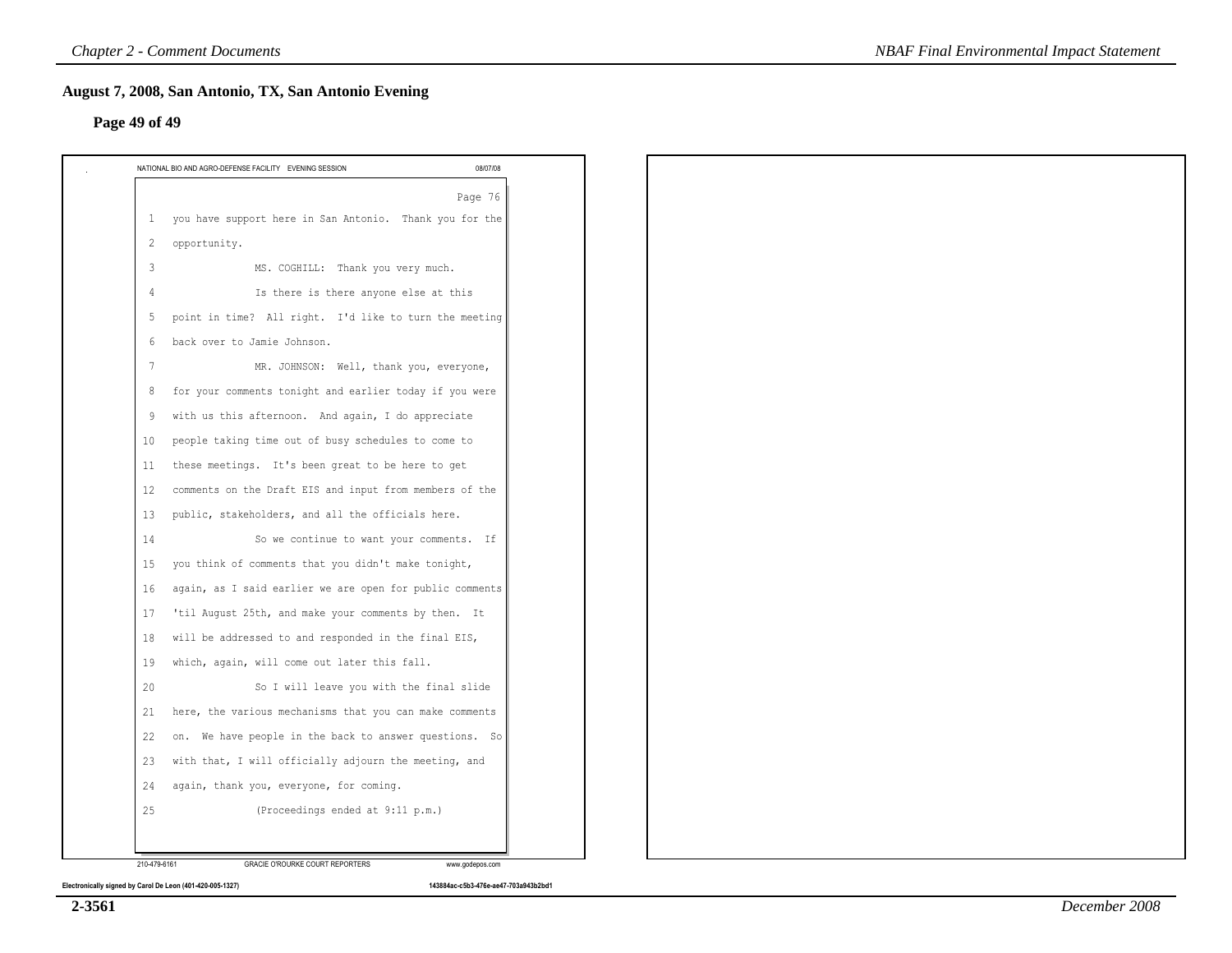# **Page 1 of 11**

| Page 1                                               |  |  |
|------------------------------------------------------|--|--|
| U.S. DEPARTMENT OF HOMELAND SECURITY                 |  |  |
|                                                      |  |  |
| NATIONAL BIO AND AGRO-DEFENSE FACILITY               |  |  |
|                                                      |  |  |
| DRAFT ENVIRONMENTAL IMPACT STATEMENT                 |  |  |
| (NBAF DRAFT EIS)                                     |  |  |
|                                                      |  |  |
| PUBLIC MEETING<br>DATE: AUGUST 11, 2008              |  |  |
| 7:00 p.m.                                            |  |  |
|                                                      |  |  |
| SAYBROOK POINT INN                                   |  |  |
| TWO BRIDGE STREET<br>OLD SAYBROOK, CONNECTICUT 06475 |  |  |
|                                                      |  |  |
| Catherine Coghill, Moderator                         |  |  |
|                                                      |  |  |
|                                                      |  |  |
| PANEL MEMBERS:                                       |  |  |
| Mr. James Johnson, U.S. Dept. of Homeland Security   |  |  |
| Dr. Luis Rodriguez, U.S. Department of Agriculture   |  |  |
| Mr. Chuck Pergler, Tetra Tech, Inc.                  |  |  |
|                                                      |  |  |
| Sandra A. Descahine, Registered Professional         |  |  |
| Reporter                                             |  |  |
|                                                      |  |  |
| ATKINSON-BAKER, INC.                                 |  |  |
| COURT REPORTERS<br>(800) 288-3376                    |  |  |
| www.depo.com                                         |  |  |
| FILE NO.: A2054BB                                    |  |  |
|                                                      |  |  |

**8586f238-358f-4598-80f4-ec12b7695891**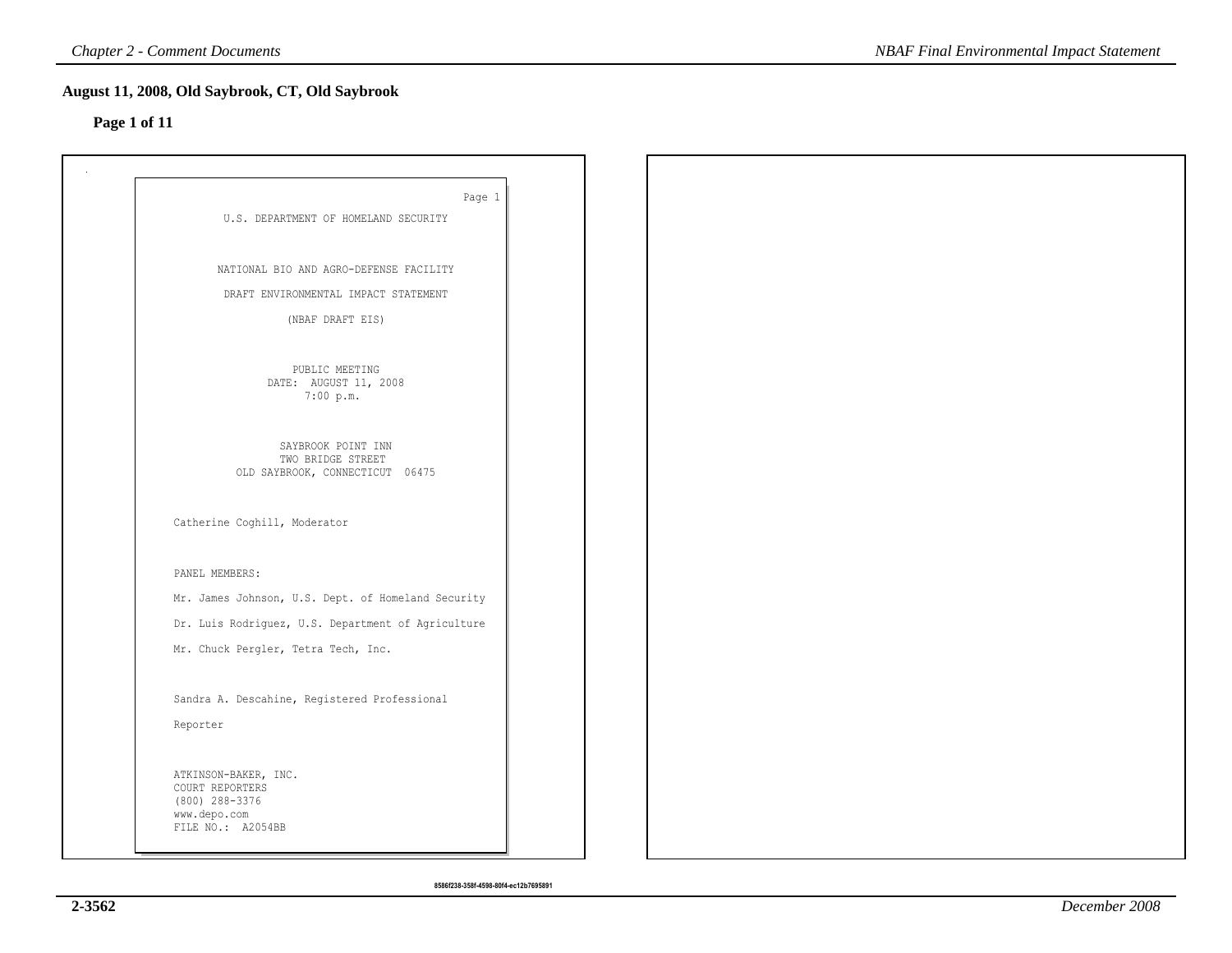# **Page 2 of 11**

|                 |                                        |    | Page 2                   |
|-----------------|----------------------------------------|----|--------------------------|
| $\mathbf{1}$    | U.S. DEPARTMENT OF HOMELAND SECURITY   |    |                          |
| $\overline{c}$  | NATIONAL BIO AND AGRO-DEFENSE FACILITY |    |                          |
| $\mathfrak{Z}$  | DRAFT ENVIRONMENTAL IMPACT STATEMENT   |    |                          |
| $\overline{4}$  | (NBAF DRAFT EIS)                       |    |                          |
| $5\phantom{.0}$ |                                        |    |                          |
| 6               |                                        |    | PAGE LINE                |
| $7\phantom{.0}$ | WELCOME                                |    |                          |
| 8               | James Johnson<br>$\sim$ 3              |    | $\mathbf{1}$             |
| 9               | Catherine Coghill (moderator) 4        |    | 16                       |
| $10$            |                                        |    |                          |
| $11\,$          |                                        |    |                          |
| 12              | PRESENTATION                           |    |                          |
| 13              | $\sim$ 8<br>James Johnson              |    | $10$                     |
| $1\,4$          |                                        | 27 | 14                       |
| $15\,$          | Luis Rodriguez<br>13                   |    | $\overline{\phantom{a}}$ |
| $1\,6$          | Chuck Pergler<br>16                    |    | $\sqrt{6}$               |
| 17              |                                        |    |                          |
| 18              | QUESTION & ANSWER SESSION              |    |                          |
| 19              | NO QUESTIONS WERE ASKED                |    |                          |
| 20              |                                        |    |                          |
| 21              | FORMAL COMMENT SESSION                 |    |                          |
| 22              | 30<br>Mr. Wenderoth                    |    | $\mathbf{3}$             |
| 23              | 33<br>Ms. Czarzasty                    |    | $7\phantom{.0}$          |
| 24              |                                        |    |                          |
| 25              |                                        |    |                          |
|                 |                                        |    |                          |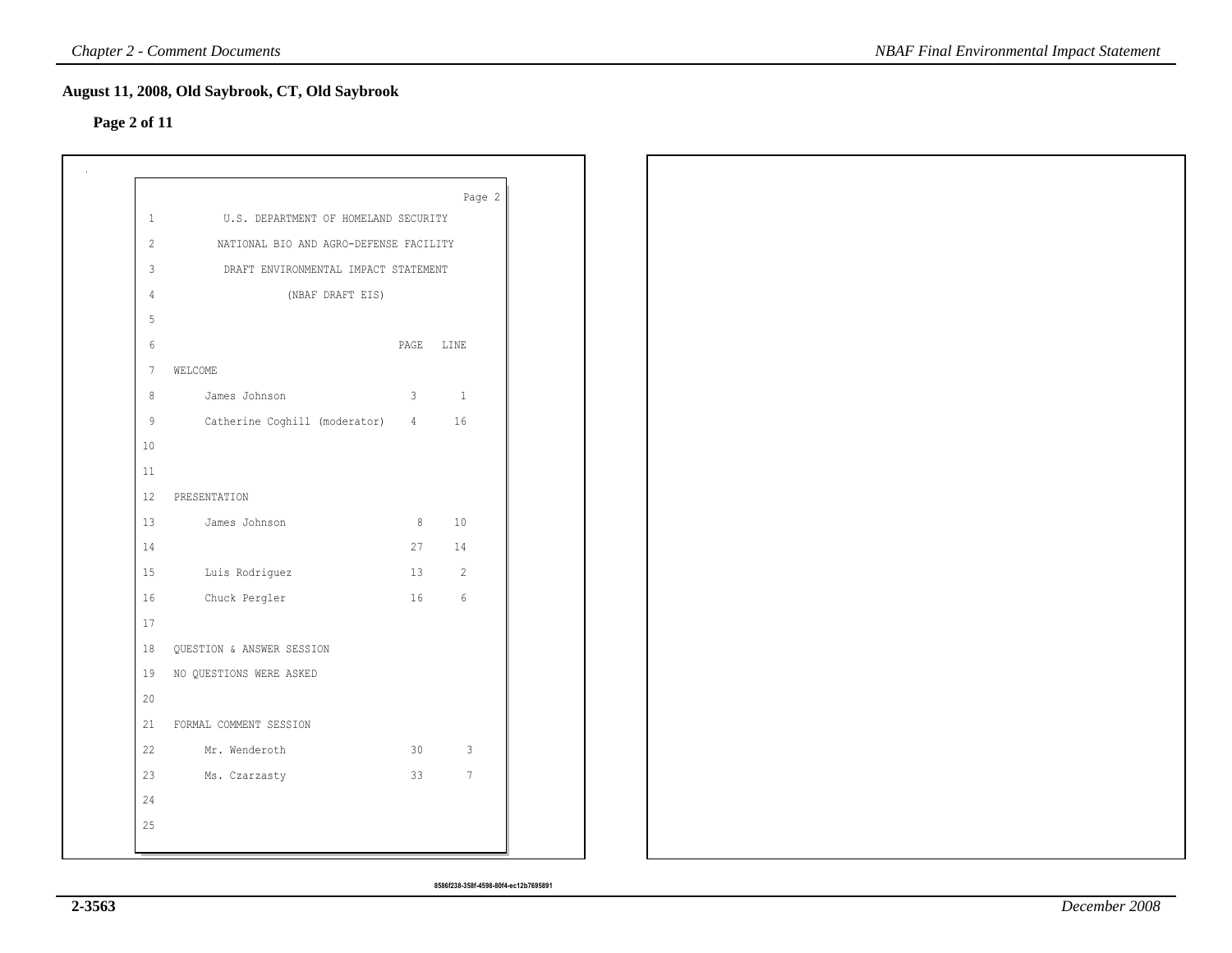# **Page 3 of 11**

|                 | Page 29                                             |
|-----------------|-----------------------------------------------------|
| $\mathbf{1}$    | night. So thank you again for coming.               |
| 2               | THE MODERATOR: This concludes the                   |
| $\mathcal{E}$   | presentation portion of the agenda. So we are now   |
| $\overline{4}$  | at the question-and-answer period. As a reminder,   |
| 5               | we'd like to ask if anyone has any questions, to    |
| 6               | please come forward to the microphone so everybody  |
| $7\phantom{.0}$ | can hear the question, and please be sure to face   |
| 8               | the panel so our court reporter can accurately      |
| 9               | record what you're asking. At this point in time,   |
| 10 <sup>°</sup> | is there anyone who has a question based on the     |
| 11              | presentation that was provided this evening?        |
| 12              | (No response.)                                      |
| 13              | THE MODERATOR: Okay. We'll open up                  |
| 14              | the floor to formal comments. And there's no one    |
| 15 <sub>1</sub> | at this point in time who has a formal comment that |
| 16              | they would like to make. Has anyone changed their   |
| 17              | mind, at this point in time, on whether or not they |
| 18              | would like to make a comment? What we'll do is      |
| 19              | we'll take a ten-minute break, and we will see if   |
| 20              | anyone else signs up or comes in later to the       |
| 21              | meeting to sign up to speak, and we'll reconvene    |
| 22              | and make sure that we accommodate those folks who   |
| 23              | would like to talk. Thanks.                         |
| 24              | (Recess taken at 7:40 p.m. until 7:58 p.m.)         |
| 25              | THE MODERATOR: Good evening. I                      |
|                 |                                                     |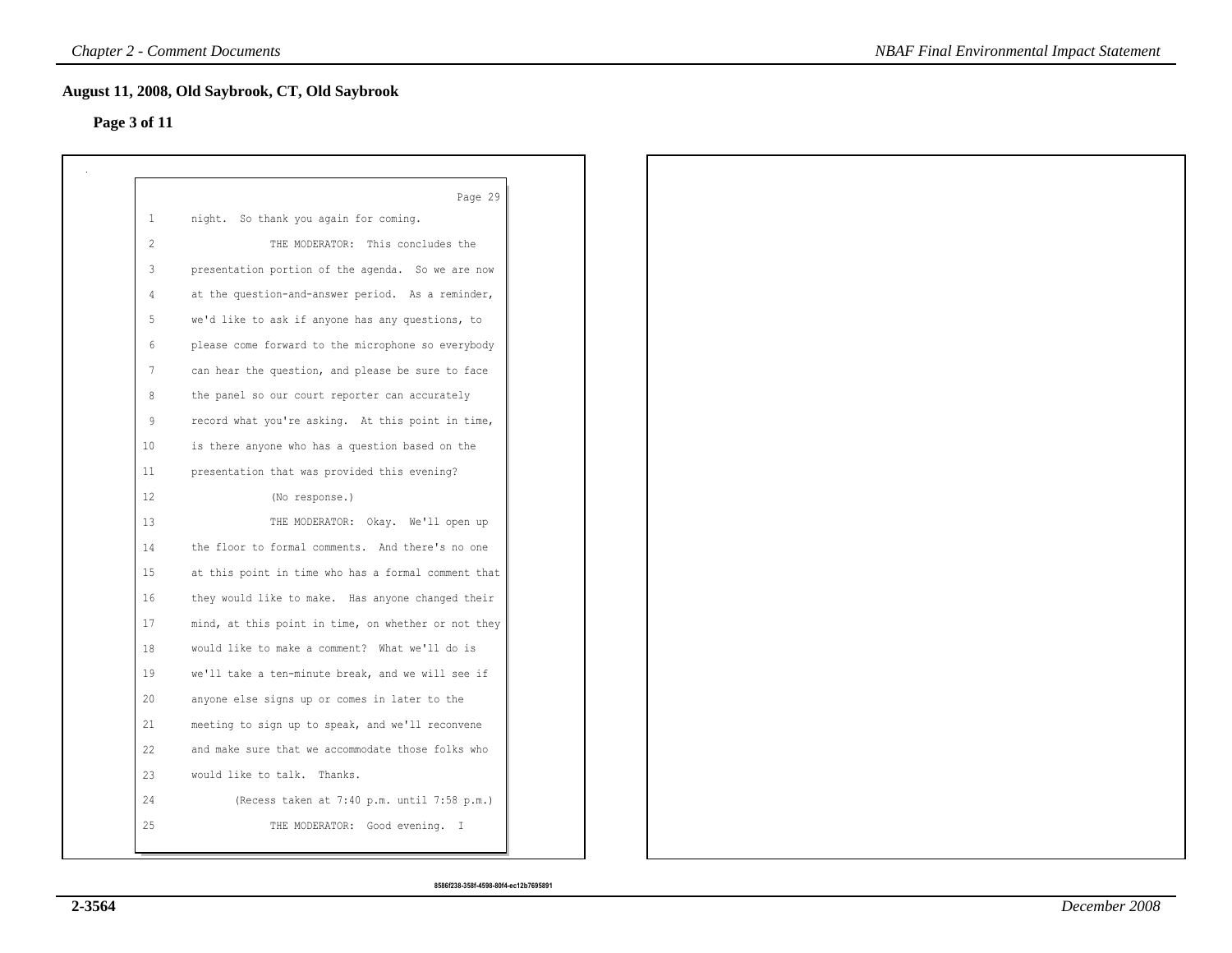# **Page 4 of 11**

|       |                                                                                                         | <b>Chapter 2 - Comment Documents</b>                                                                                                                                                                                                                                                                                                  | <b>NBAF Final Environmental Impact Statement</b>                                                                                                                                                                                                                                                                                                                                                                                                                                                                                                                                                                                                                                                  |
|-------|---------------------------------------------------------------------------------------------------------|---------------------------------------------------------------------------------------------------------------------------------------------------------------------------------------------------------------------------------------------------------------------------------------------------------------------------------------|---------------------------------------------------------------------------------------------------------------------------------------------------------------------------------------------------------------------------------------------------------------------------------------------------------------------------------------------------------------------------------------------------------------------------------------------------------------------------------------------------------------------------------------------------------------------------------------------------------------------------------------------------------------------------------------------------|
|       | Page 4 of 11                                                                                            | August 11, 2008, Old Saybrook, CT, Old Saybrook                                                                                                                                                                                                                                                                                       |                                                                                                                                                                                                                                                                                                                                                                                                                                                                                                                                                                                                                                                                                                   |
| 1 9.1 | $\mathbf{1}$<br>$\mathbf{2}$<br>$\mathfrak{Z}$<br>$\overline{4}$<br>5<br>$\sqrt{6}$<br>$\boldsymbol{7}$ | Page 30<br>understand there is one, Joe, who would like to<br>make a comment.<br>MR. WENDEROTH: There always has to be<br>somebody, so. I had a question for Mr. Pergler.<br>You mentioned something about ozone as a concern as<br>you go forward, and something that you're looking<br>at with respect to Plum Island. And we don't | Comment No: 1<br>Issue Code: 9.1<br>DHS notes the commentor's concern with air pollution. As described in Sections 3.4.1 and 3.4.2.1.2<br>of the NBAF EIS, Sufflok County is currently in non-attainment for the air pollutant ozone. Additional<br>emissions from the NBAF would not prevent Suffolk County from regaining attainment status.<br>Comment No: 1<br>Issue Code: 9.0<br>DHS notes the commentor's concern regarding air pollution. As described in the NBAF EIS Section<br>3.4.1, an EPA air dispersion model SCREEN3 (version 96043) was used to estimate NBAF<br>emissions. These estimates included volatile organic compounds and nitrogen oxides, both<br>precursors to ozone. |
| 1 9.0 | $\,8\,$<br>9<br>10                                                                                      | produce any ozone on the Island. I know it may<br>be -- not a containment zone area for Suffolk<br>County, but do you anticipate the new facility                                                                                                                                                                                     |                                                                                                                                                                                                                                                                                                                                                                                                                                                                                                                                                                                                                                                                                                   |
|       | 11<br>12<br>13<br>14                                                                                    | producing ozone in some fashion that would be a<br>concern?<br>MR. PERGLER: Very minor amounts. We<br>were just talking about the analysis. This is a                                                                                                                                                                                 |                                                                                                                                                                                                                                                                                                                                                                                                                                                                                                                                                                                                                                                                                                   |
|       | 15<br>16<br>17                                                                                          | NEPA artifact, and I don't intend to denigrate<br>cumulative impacts. But it's always a challenge to<br>look at cumulative impacts because it, at times, if                                                                                                                                                                           |                                                                                                                                                                                                                                                                                                                                                                                                                                                                                                                                                                                                                                                                                                   |
|       | 18<br>19<br>20<br>21                                                                                    | not presented properly, can skew people's<br>impression of what the direct impacts are from a<br>facility. And certainly in the case where we<br>pointed out the four moderate categories, with the                                                                                                                                   |                                                                                                                                                                                                                                                                                                                                                                                                                                                                                                                                                                                                                                                                                                   |
|       | 22<br>23<br>24                                                                                          | exception of visual, all the rest, again, were<br>cumulative impacts, where NBAF may have just very<br>minor, incremental -- or increases to the                                                                                                                                                                                      |                                                                                                                                                                                                                                                                                                                                                                                                                                                                                                                                                                                                                                                                                                   |
|       | 25                                                                                                      | pollutant, or whatever the criteria is, but yet                                                                                                                                                                                                                                                                                       |                                                                                                                                                                                                                                                                                                                                                                                                                                                                                                                                                                                                                                                                                                   |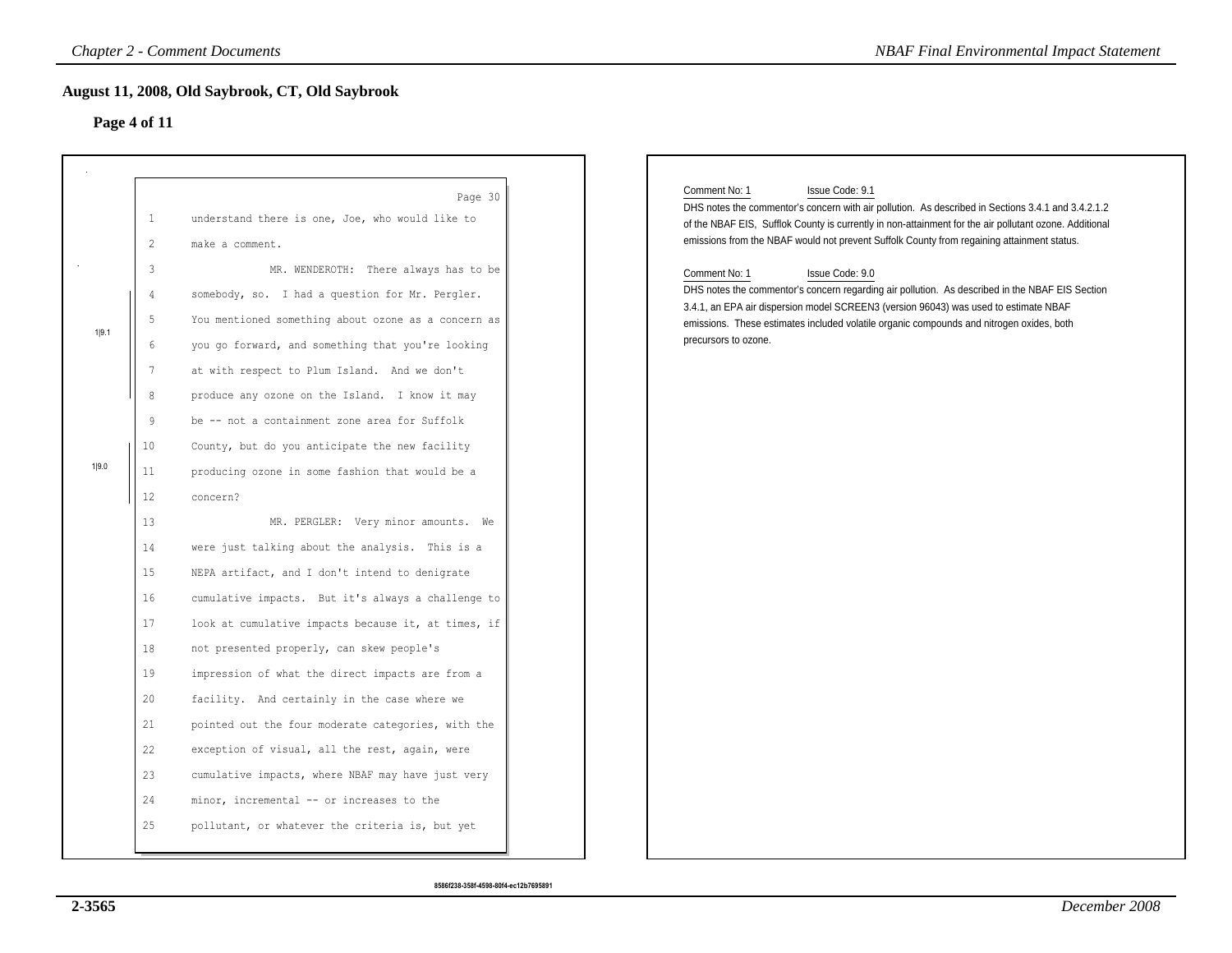# **Page 5 of 11**

|        |                                                                                                                                                                                                     | <b>Chapter 2 - Comment Documents</b>                                                                                                                                                                                                                                                                                                                                                                                                                                                                                                                                                                                                                                                                                                                                                                                                                                                                                                                                                                         | <b>NBAF Final Environmental Impact Statement</b>                          |
|--------|-----------------------------------------------------------------------------------------------------------------------------------------------------------------------------------------------------|--------------------------------------------------------------------------------------------------------------------------------------------------------------------------------------------------------------------------------------------------------------------------------------------------------------------------------------------------------------------------------------------------------------------------------------------------------------------------------------------------------------------------------------------------------------------------------------------------------------------------------------------------------------------------------------------------------------------------------------------------------------------------------------------------------------------------------------------------------------------------------------------------------------------------------------------------------------------------------------------------------------|---------------------------------------------------------------------------|
|        | Page 5 of 11                                                                                                                                                                                        | August 11, 2008, Old Saybrook, CT, Old Saybrook                                                                                                                                                                                                                                                                                                                                                                                                                                                                                                                                                                                                                                                                                                                                                                                                                                                                                                                                                              |                                                                           |
| 3 26.0 | $\mathbf{1}$<br>$\mathbf{2}$<br>3<br>$\overline{4}$<br>5<br>$\epsilon$<br>$7\phantom{.0}$<br>8<br>9<br>10<br>11<br>12<br>13<br>14<br>15<br>16<br>17<br>18<br>19<br>20<br>21<br>22<br>23<br>24<br>25 | Page 31<br>it's given quite a bit of attention in analysis,<br>and it's always a subjective sort of thing, because<br>to get cumulative data is always a challenge, too.<br>THE MODERATOR: Does that answer your<br>question?<br>MR. WENDEROTH: Yes, I think so.<br>THE MODERATOR: Make sure you speak<br>into the microphone.<br>MR. WENDEROTH: I quess what you're<br>doing, is you're checking the box, basically, to<br>make sure that you've accounted for it down the<br>road in a fashion.<br>MR. PERGLER: Well, checking a box is<br>good, as long as you understand that it is a very<br>analytical process to get that box checked. It's<br>not something that we take trivially. We take it<br>seriously.<br>MR. WENDEROTH: Right. Okay.<br>THE MODERATOR: Would you like to<br>provide your name for the record?<br>MR. WENDEROTH: Sure. It's Charles<br>Wenderoth.<br>THE MODERATOR: Okay. Is there anyone<br>else who would like to provide a comment at this<br>point in time in the evening? | Comment No: 3<br>Issue Code: 26.0<br>DHS notes the commentor's statement. |

**8586f238-358f-4598-80f4-ec12b7695891**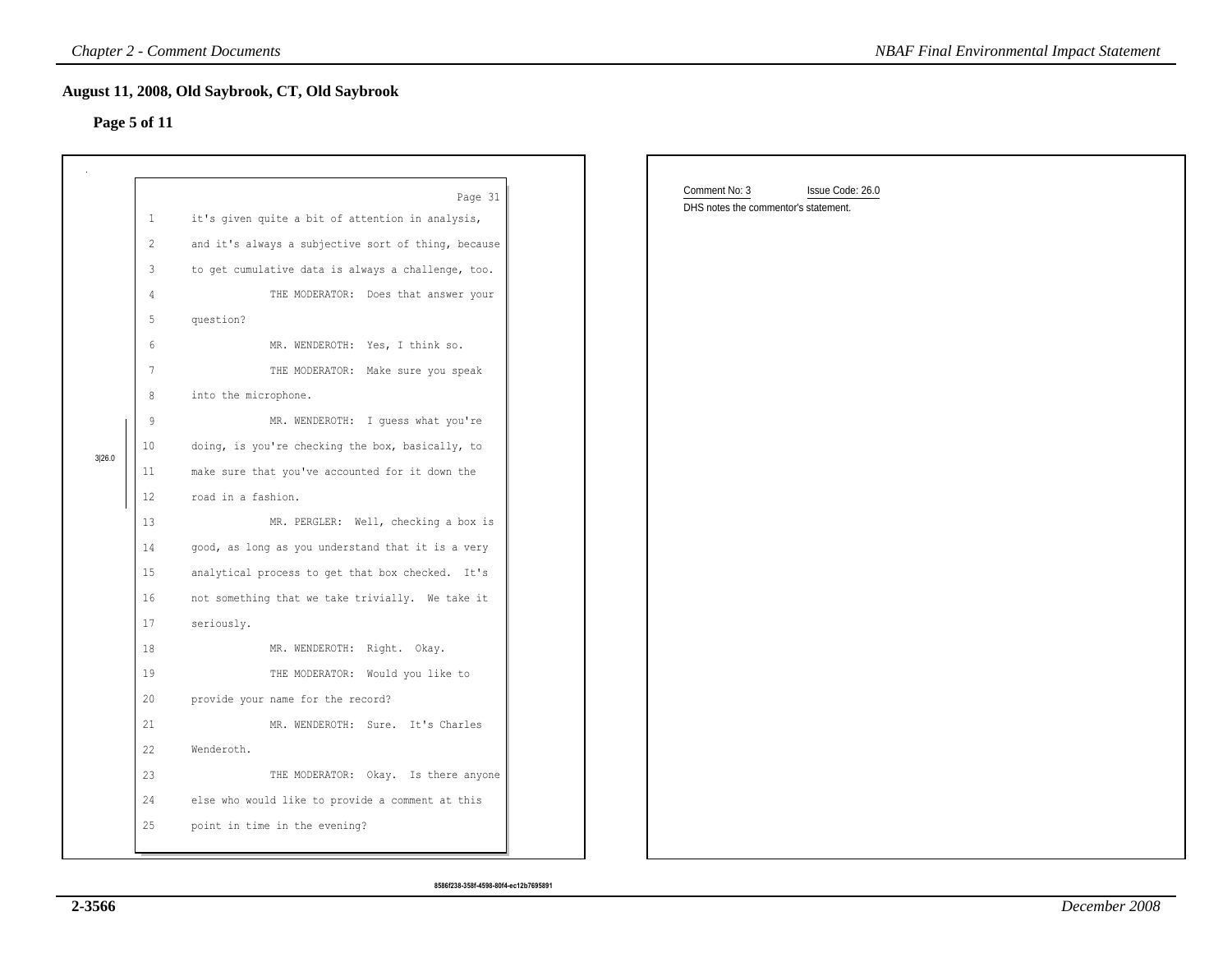# **Page 6 of 11**

|                 | Page 32                                             |
|-----------------|-----------------------------------------------------|
| 1               | (No response.)                                      |
| 2               | THE MODERATOR: What I would like to                 |
| $\mathbf{3}$    | do is turn it back over to Jamie, then.             |
| $\overline{4}$  | MR. JOHNSON: Last chance for                        |
| 5               | comments. No comments. What we'd like to do, the    |
| $6\overline{6}$ | meeting portion is from eight to ten, so we'd like  |
| $7\phantom{.0}$ | to go ahead, and we'll take another break, in case  |
| 8               | people come in. We'll keep the court reporter here  |
| 9               | for a little while. Again, we thank people for      |
| 10              | coming. We also invite folks, tomorrow night we'll  |
| 11              | be in New York. Again, if you think of a comment    |
| 12              | later, please submit it by August 25th.             |
| 13              | So if that's all right, we'll go ahead              |
| 14              | and take another break for twenty-five, thirty      |
| 15              | minutes. We'll unofficially adjourn the meeting     |
| 16              | for another twenty-five minutes. If anybody else    |
| 17              | has come in, we can get their comments. If you      |
| 18              | decide to leave, thank you for coming. Again, feel  |
| 19              | free to make your comments, if not tonight, at some |
| 20              | other point in time. So thank you.                  |
| 21              | (Recess taken at 8:02 p.m. until 8:26 p.m.)         |
| 22              | THE MODERATOR: All right. Folks, I                  |
| 23              | understand that there is someone here who would     |
| 24              | like to make a comment. So we're going to go ahead  |
| 25              | and convene so I can accommodate this person. Just  |
|                 |                                                     |

**8586f238-358f-4598-80f4-ec12b7695891**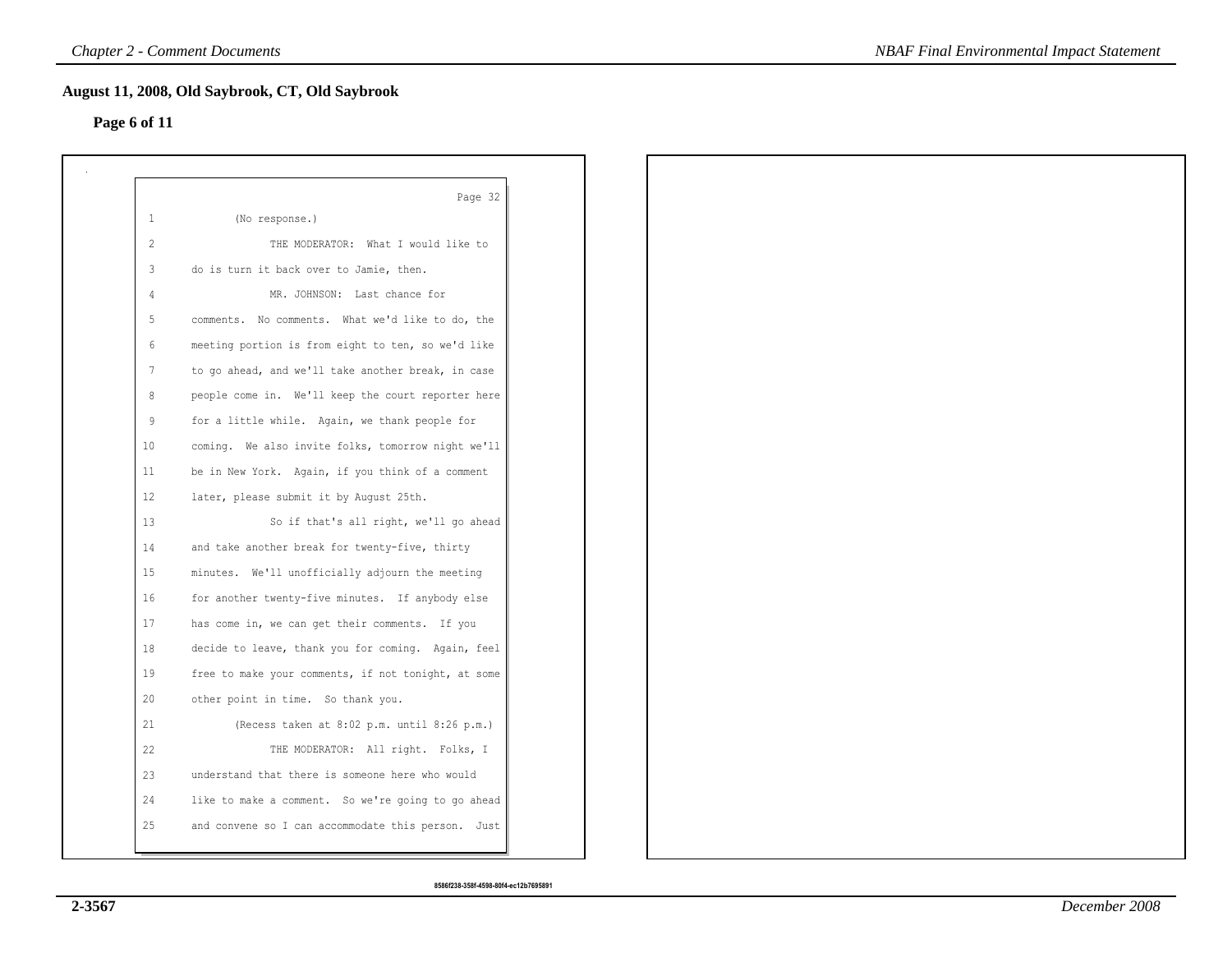## **Page 7 of 11**

|              | Page 7 of 11                                                                                               | August 11, 2008, Old Saybrook, CT, Old Saybrook                                                                                                                                                                                                                                                                                                                                                                                                                                                         |
|--------------|------------------------------------------------------------------------------------------------------------|---------------------------------------------------------------------------------------------------------------------------------------------------------------------------------------------------------------------------------------------------------------------------------------------------------------------------------------------------------------------------------------------------------------------------------------------------------------------------------------------------------|
|              | $\mathbf{1}$<br>$\mathbf{2}$<br>3<br>$\overline{4}$<br>5<br>$6\,$<br>$7\phantom{.0}$<br>$\,8\,$<br>9<br>10 | Page 33<br>as a reminder, the quidelines, and we are setting<br>this forward because we're making it fair for<br>everyone at every site, if you can please keep your<br>comments to three minutes, that would be great. To<br>the person who would like to speak, come forward to<br>the microphone.<br>MS. CZARZASTY: Thank you for hearing<br>me. I'm Nancy Czarzasty. I'm a local resident<br>here in Old Saybrook. I apologize for coming in at<br>the last minute here. We didn't realize this was |
| 1 4.0        | 11<br>12<br>13                                                                                             | the forum tonight.<br>My comment is that I'm concerned,<br>being a representative of the local community, of                                                                                                                                                                                                                                                                                                                                                                                            |
|              | 14<br>15<br>16<br>17                                                                                       | where this was actually published for the<br>information to be contained about what is<br>publicized for Plum Island, not on the public<br>comment section. But as to prior to that, what was                                                                                                                                                                                                                                                                                                           |
| 1 Cont.  4.0 | 18<br>19<br>20                                                                                             | the proposal for, what was happening? The ad that<br>I read was in a very minor paper here in town, and<br>if I hadn't pursued it on the website, I would have                                                                                                                                                                                                                                                                                                                                          |
|              | 21<br>22<br>23<br>24                                                                                       | had absolutely no idea what anyone was speaking of.<br>I've spoken with several people in my<br>community, amongst the school systems, amongst<br>neighbors. I'm very active in our community, and                                                                                                                                                                                                                                                                                                      |
|              | 25                                                                                                         | no one had any idea what we were coming here for                                                                                                                                                                                                                                                                                                                                                                                                                                                        |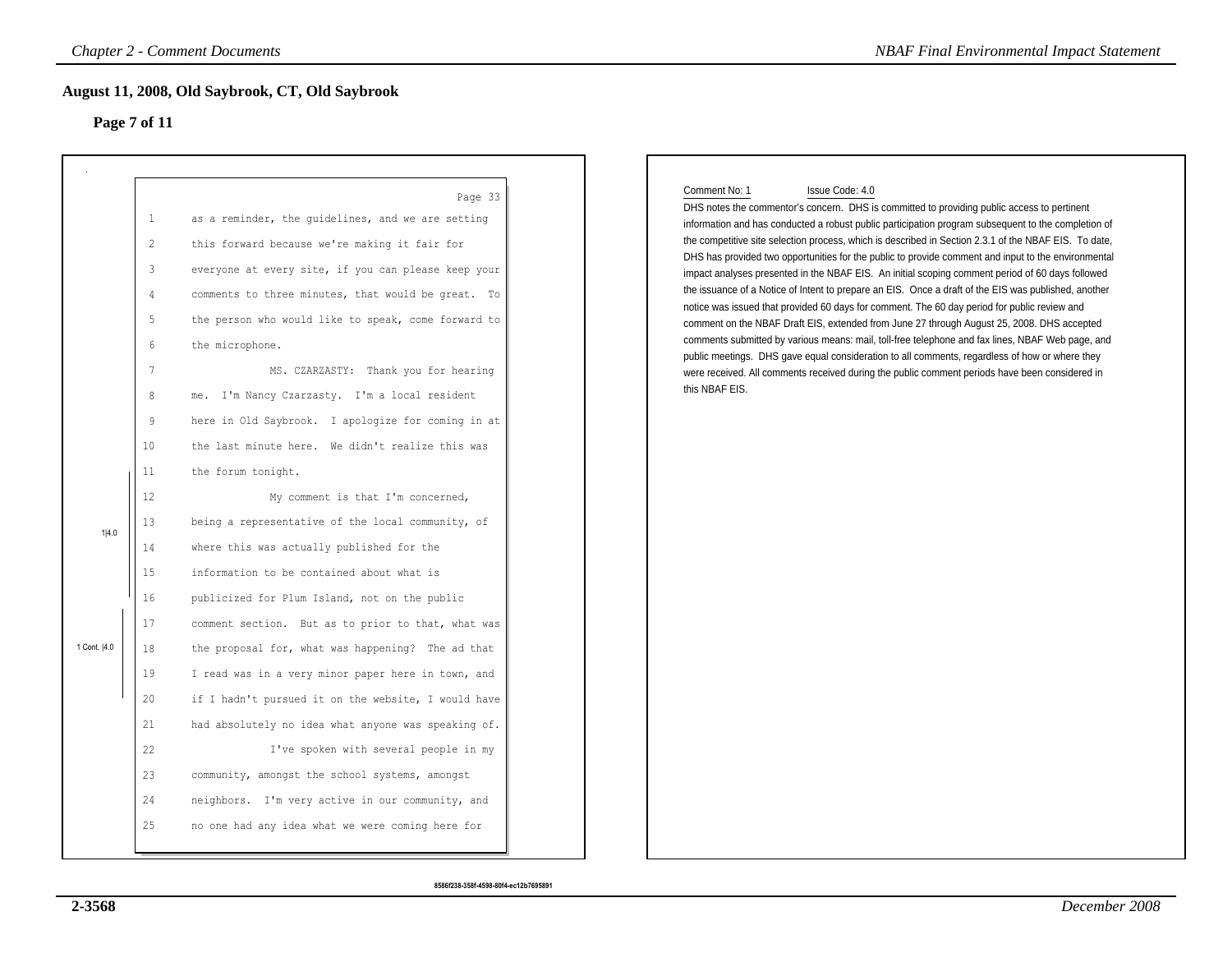### **Page 8 of 11**

|               |                                                                                                                                                        | <b>Chapter 2 - Comment Documents</b>                                                                                                                                                                                                                                                                                                                                                                                                                                                                                                                                                                                                                                                                                                                                                                          | <b>NBAF Final Environmental Impact Statement</b>                                                                                                                                                                                                                                                                                                                                                                                                                                                                                                                                                                                                                                                                                                                                                                                                                                                                                                                                                                                                                                                                                                                                                                                                                                                                                                                                                                                                                                                                                                                                                                                                                                                                                                                                                                                                                                                                                                                                                                                                                                                                                                                                                                                                                                                                                                                                                                                                                                                                                                                          |
|---------------|--------------------------------------------------------------------------------------------------------------------------------------------------------|---------------------------------------------------------------------------------------------------------------------------------------------------------------------------------------------------------------------------------------------------------------------------------------------------------------------------------------------------------------------------------------------------------------------------------------------------------------------------------------------------------------------------------------------------------------------------------------------------------------------------------------------------------------------------------------------------------------------------------------------------------------------------------------------------------------|---------------------------------------------------------------------------------------------------------------------------------------------------------------------------------------------------------------------------------------------------------------------------------------------------------------------------------------------------------------------------------------------------------------------------------------------------------------------------------------------------------------------------------------------------------------------------------------------------------------------------------------------------------------------------------------------------------------------------------------------------------------------------------------------------------------------------------------------------------------------------------------------------------------------------------------------------------------------------------------------------------------------------------------------------------------------------------------------------------------------------------------------------------------------------------------------------------------------------------------------------------------------------------------------------------------------------------------------------------------------------------------------------------------------------------------------------------------------------------------------------------------------------------------------------------------------------------------------------------------------------------------------------------------------------------------------------------------------------------------------------------------------------------------------------------------------------------------------------------------------------------------------------------------------------------------------------------------------------------------------------------------------------------------------------------------------------------------------------------------------------------------------------------------------------------------------------------------------------------------------------------------------------------------------------------------------------------------------------------------------------------------------------------------------------------------------------------------------------------------------------------------------------------------------------------------------------|
|               | Page 8 of 11                                                                                                                                           | August 11, 2008, Old Saybrook, CT, Old Saybrook                                                                                                                                                                                                                                                                                                                                                                                                                                                                                                                                                                                                                                                                                                                                                               |                                                                                                                                                                                                                                                                                                                                                                                                                                                                                                                                                                                                                                                                                                                                                                                                                                                                                                                                                                                                                                                                                                                                                                                                                                                                                                                                                                                                                                                                                                                                                                                                                                                                                                                                                                                                                                                                                                                                                                                                                                                                                                                                                                                                                                                                                                                                                                                                                                                                                                                                                                           |
| 1 Cont.   4.0 | $\mathbf{1}$<br>$\overline{2}$<br>3<br>$\overline{4}$<br>5<br>$\,$ 6 $\,$<br>$7\phantom{.0}$<br>8<br>9<br>10<br>11<br>12<br>13<br>14<br>15<br>16<br>17 | Page 34<br>tonight, that that is an issue at hand. So I do<br>appreciate the fact that you're looking for public<br>input.<br>My concern is that the public hasn't<br>been notified truly as to what the proposal<br>actually is, and I think there's a lot of valuable<br>input here for residents to gain. Douglas Smith<br>here has told me that he's going to tell me which<br>of the papers that this was advertised in. I'm<br>hoping that there is some sort of article or<br>something, and maybe even another potential time<br>for residents to come and put in their comments. I<br>don't believe that the residents here in the<br>community have been informed about what this actual<br>proposal is.<br>I do have two other questions, and<br>Doug also is going to find those people, and just | Comment No: 2<br>Issue Code: 18.2<br>As discussed in Section 3.13.2.2 of the NBAF EIS, the pretreatment processes that would be used to<br>sterilize potentially infectious wastes generated at the NBAF must meet the requirements of Biosafety<br>in Microbiological and Biomedical Laboratories (BMBL). The NBAF is obligated to use a definition of<br>sterile that is no less stringent than the BMBL definition. According to the BMBL, "Any item, device,<br>or solution is considered to be sterile when it is completely free of all living microorganisms and<br>viruses. The definition is categorical and absolute (i.e., an item is either sterile or it is not)A<br>sterilization procedure is one that kills all microorganisms, including high numbers of bacterial<br>endospores. From an operational standpoint, a sterilization procedure cannot be categorically<br>defined. Rather, the procedure is defined as a process, after which the probability of a microorganism<br>surviving on an item subjected to treatment is less than one in one million (10-6). This is referred to<br>as the "sterility assurance level.<br>Section 3.13.2.2 of the NBAF EIS discusses the disposition of sanitary sewer wastes, waste solids,<br>and carcass/pathological wastes generated by the operation of the NBAF no matter where the NBAF<br>is located. Section 3.13.3 (No Action Alternative) presents information on the disposition of waste<br>liquids and solids at the current Plum Island Animal Disease Center (PIADC) location, and Section<br>3.13.7 presents information on the disposition of waste liquids and solids if the proposed NBAF is<br>built at the Plum Island Site. Unlike the other candidate sites, Plum Island has its own wastewater<br>treatment plant. As discussed in Section 3.13.7.3, the PIADC wastewater treatment plant may need<br>to be expanded, or a new wastewater treatment plant may need to be built and permitted to<br>accommodate proposed NBAF peak loads. Waste solids generated by PIADC currently undergo<br>onsite treatment or they are transported to appropriately permitted offsite facilities. (PIADC currently<br>operates three incinerators.) If the NBAF is built at the Plum Island location, these incinerators may<br>be closed and additional waste solids may be transported to offsite locations after onsite<br>pretreatment. Table 3.13.2.2-3 summarizes the pretreatment technologies that could be used to<br>sterilize and, or decontaminate waste solids generated at the NBAF. |
| 2 18.2        | 18<br>19<br>20<br>21<br>22<br>23<br>24<br>25                                                                                                           | so they're recorded. My question is regarding<br>waste, the hazardous waste that comes off of the<br>island. The first question being, I understand<br>that we will be sterilizing all of the waste coming<br>off of the island, and I want to know to what<br>measure we're calling sterile. Sterile is a very<br>relative term. I'd like to know what we're using<br>as that measure of sterile.                                                                                                                                                                                                                                                                                                                                                                                                            |                                                                                                                                                                                                                                                                                                                                                                                                                                                                                                                                                                                                                                                                                                                                                                                                                                                                                                                                                                                                                                                                                                                                                                                                                                                                                                                                                                                                                                                                                                                                                                                                                                                                                                                                                                                                                                                                                                                                                                                                                                                                                                                                                                                                                                                                                                                                                                                                                                                                                                                                                                           |

## Comment No: 2 Issue Code: 18.2

**8586f238-358f-4598-80f4-ec12b7695891**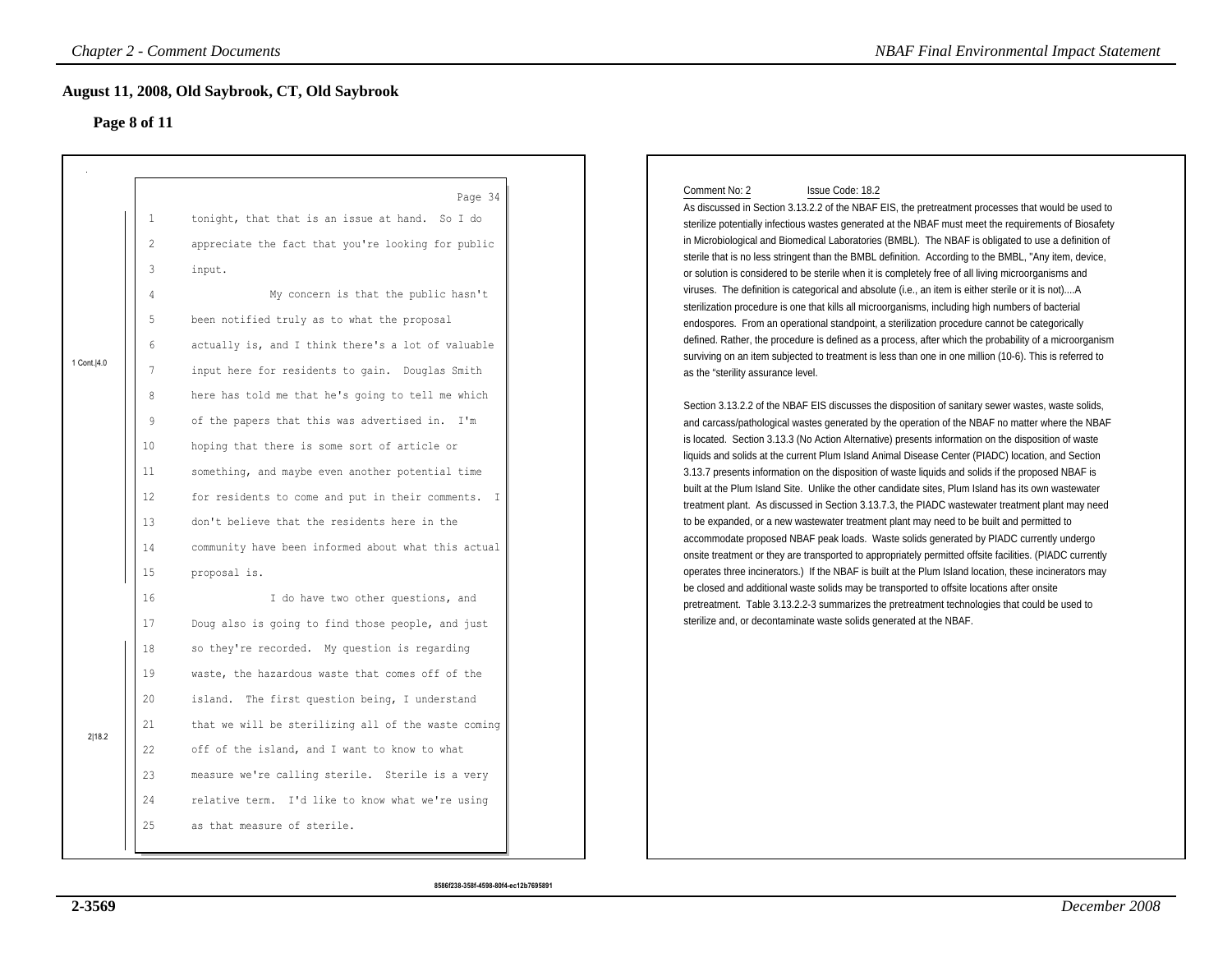# **Page 9 of 11**

|                |                 | August 11, 2008, Old Saybrook, CT, Old Saybrook    |
|----------------|-----------------|----------------------------------------------------|
|                | Page 9 of 11    |                                                    |
|                |                 |                                                    |
|                |                 | Page 35                                            |
|                | $\mathbf{1}$    | My second question and comment that                |
|                | $\overline{2}$  | Doug is going to have someone answer for me is     |
| 2 Cont.   18.2 | $\mathbf{3}$    | regarding the waste. Once we have these hazards    |
|                | $\overline{4}$  | sterilized, I understand they're to go into the    |
|                | 5               | municipal waste system. I'd like to know what the  |
|                | $6\,$           | municipal waste system from Plum Island is. Thank  |
|                | $7\phantom{.0}$ | you.                                               |
|                | $\,8\,$         | THE MODERATOR: Thank you very much.                |
|                | 9               | Is there anyone else who would like to make a      |
|                | 10 <sub>1</sub> | comment?                                           |
|                | 11              | (No response.)                                     |
|                | $12 \,$         | THE MODERATOR: Well, the meeting has               |
|                | 13 <sup>°</sup> | been advertised until this evening, and so at this |
|                | 14              | point in time, I'd like to turn it over to Jamie,  |
|                | 15              | and we will still be here to accommodate, if       |
|                | 16              | there's folks that will come in the door and would |
|                | 17              | like to speak.                                     |
|                | 18              | MR. JOHNSON: Thank you for your                    |
|                | 19              | questions and comments. What we'll do is           |
|                | 20              | officially adjourn the meeting, and these folks    |
|                | 21              | will be here the next hour in case people come in  |
|                | 22              | or want to submit their comments, to accommodate   |
|                | 23              | anybody who has come in late. So again, thank you  |
|                | 24              | for coming. With that, we will adjourn the         |
|                | 25              | hearing.                                           |
|                |                 |                                                    |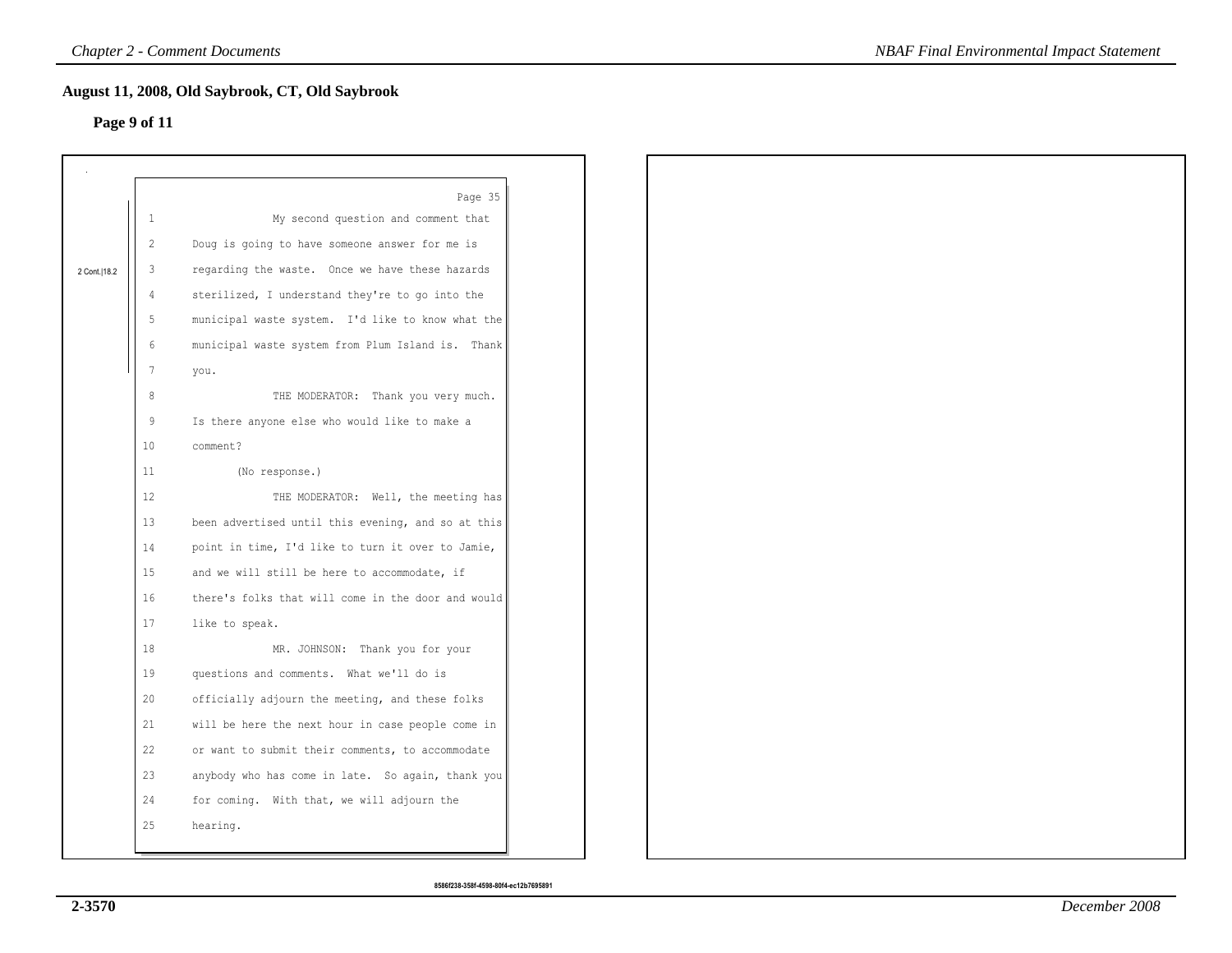# **Page 10 of 11**

|                 |                                  | Page 36 |
|-----------------|----------------------------------|---------|
| $\,$ $\,$ $\,$  | (Hearing adjourned at 8:33 p.m.) |         |
| $\sqrt{2}$      |                                  |         |
| $\mathbf{3}$    |                                  |         |
| $\sqrt{4}$      |                                  |         |
| $5\phantom{.0}$ |                                  |         |
| $\sqrt{6}$      |                                  |         |
| $7\phantom{.0}$ |                                  |         |
| $\,$ 8 $\,$     |                                  |         |
| $\,9$           |                                  |         |
| $10$            |                                  |         |
| $11\,$          |                                  |         |
| $12\,$          |                                  |         |
| 13              |                                  |         |
| $14\,$          |                                  |         |
| 15              |                                  |         |
| 16              |                                  |         |
| $17\,$          |                                  |         |
| $18\,$          |                                  |         |
| 19              |                                  |         |
| $20$            |                                  |         |
| $21\,$          |                                  |         |
| 22              |                                  |         |
| 23              |                                  |         |
| $24\,$          |                                  |         |
| 25              |                                  |         |
|                 |                                  |         |

**8586f238-358f-4598-80f4-ec12b7695891**